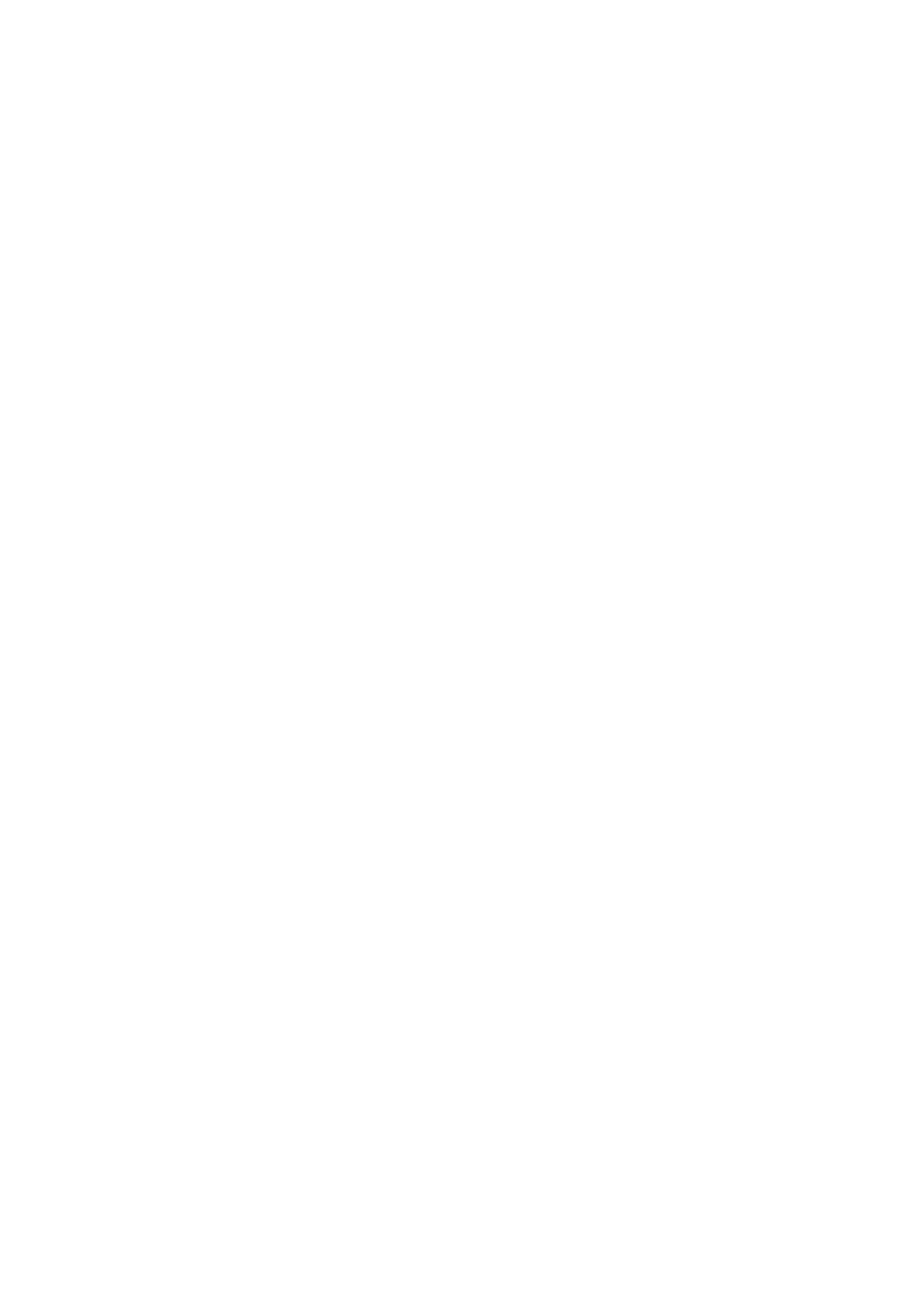I declare that I have developed and written the enclosed thesis completely by myself, and have not used sources or means without declaration in the text.

Karlsruhe, 01.10.2021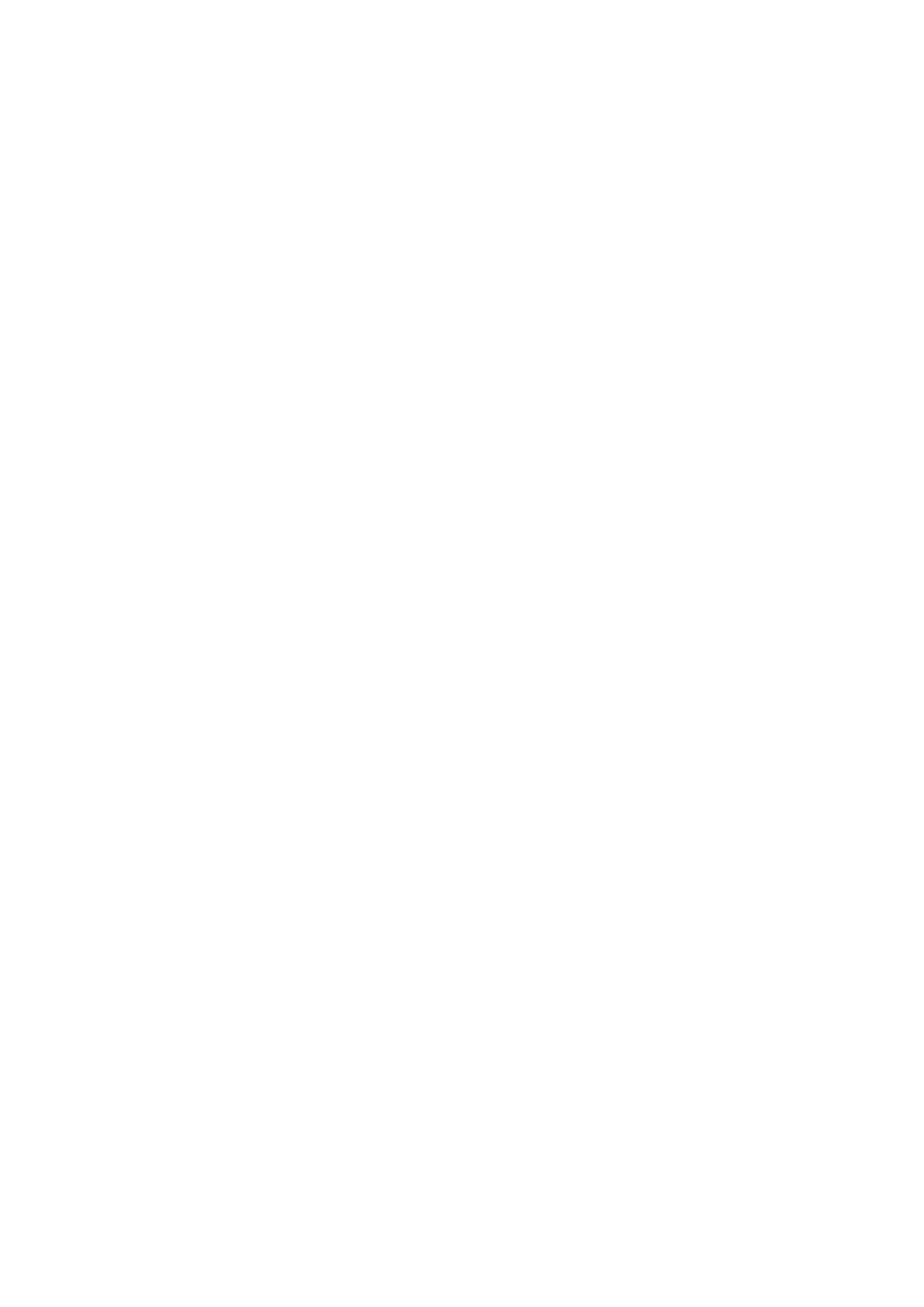# Abstract

When documenting an unknown language – and especially its pronunciation – for the first time, linguists are oftentimes missing the necessary technology to do so efficiently. The work described in this thesis might facilitate future advancements in this regard by further developing techniques that make the computer-assisted examination of languages more efficient.

However, not only the process of manually examining an unseen language is very costly. Even in cases where automatic speech recognition technology is already utilized, the necessary process of data collection and preparation still remains costly. Cross-lingual approaches can alleviate this problem.

The goal of this thesis is to apply cross-lingual, multilingual techniques on the task of phoneme alignment, i.e. the task of temporally aligning a phonetic transcript to its corresponding audio recording.

Three different neural network architectures are trained on a multilingual data set and utilized as a source of emission probabilities in hybrid HMM/ANN systems. These HMM/ANN systems enable the computation of phoneme alignments via the Viterbi algorithm. By iterating this process, multilingual acoustic models are bootstrapped and the resulting systems are used to cross-lingually align data from a previously unseen target language. Finally, the results are scored and compared against each other.

# Zusammenfassung

Linguisten fehlt oftmals die nötige Technologie, um unbekannte Sprachen – und vor allem deren Aussprache – effizient zu dokumentieren. Diese Arbeit kann zukünftige Vorhaben in diesem Bereich unterstützen, indem Methoden zur computergestützten Untersuchung von Sprachen weiterentwickelt werden.

Selbst wenn bereits automatische Spracherkennung im Einsatz ist, bleibt die hierfür notwendige Datenerfassung sehr aufwendig. Crosslinguale Ansätze können dieses Problem abschwächen.

Das Ziel dieser Arbeit ist es, cross- und multilinguale Methoden für das Phonem-Alignment, also das zeitliche Zuordnen von Phonemen und zugehörigen Sprachaufnahmen, anzuwenden.

Drei verschiedene Architekturen neuronaler Netze werden auf einem multilingualen Datensatz trainiert und als Quelle von Emissionswahrscheinlichkeiten in hybriden HMM/ANN Systemen eingesetzt. Diese HMM/ANN Systeme ermöglichen das Berechnen von Phonem-Alignments mittels des Viterbi-Algorithmus. Durch das Iterieren dieses Prozesses werden multilinguale akustische Modelle geschaffen und die resultierenden Systeme werden crosslingual verwendet, um Phonem-Alignments in einer bisher ungesehenen Sprache zu berechnen. Abschließend werden die Resultate der verschiedenen Systeme bewertet und miteinander verglichen.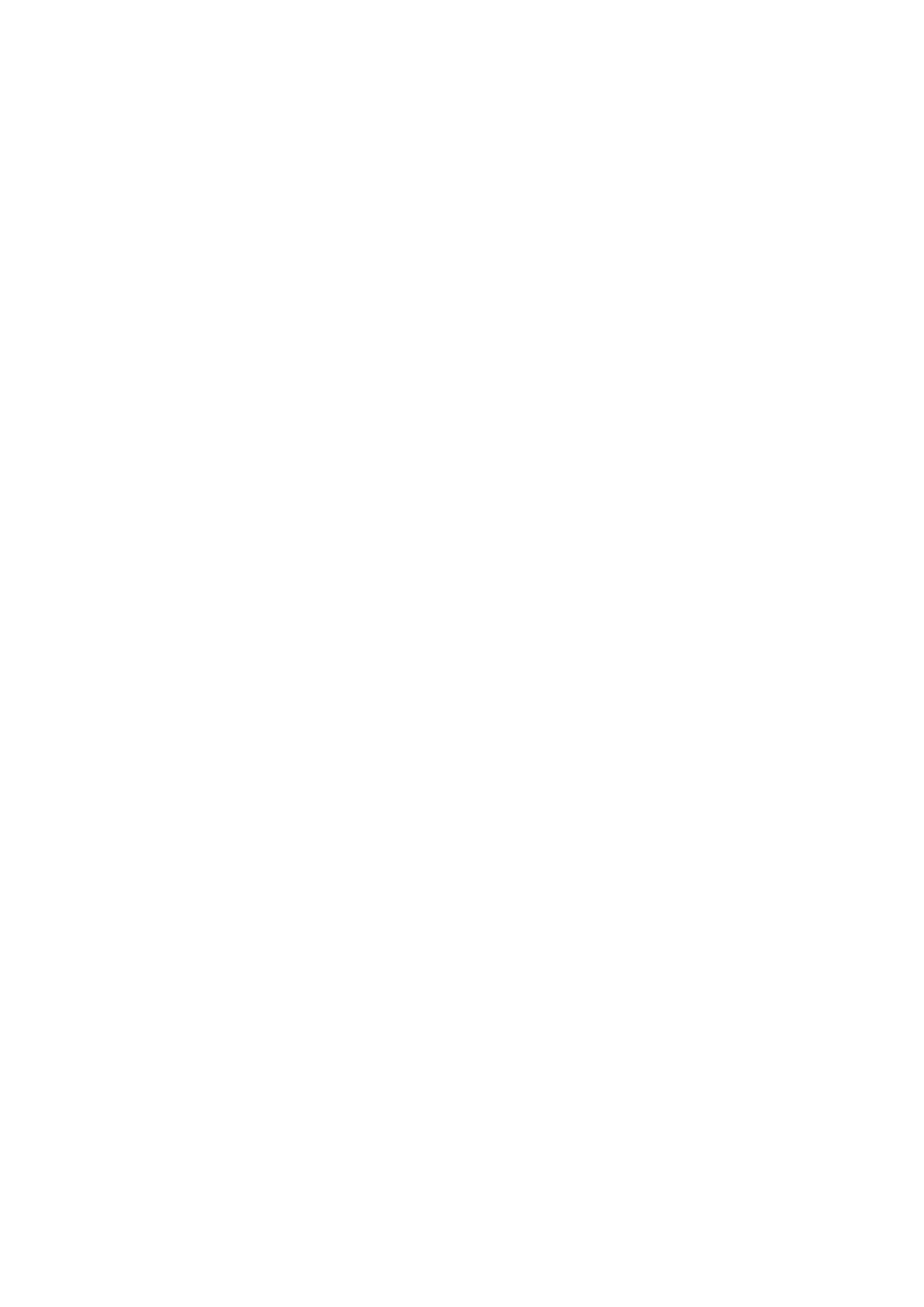# **Contents**

| $\mathbf 1$    |     | Introduction<br>$\mathbf{1}$                                             |
|----------------|-----|--------------------------------------------------------------------------|
|                | 1.1 | $\mathbf{1}$                                                             |
|                | 1.2 | $\mathbf{1}$                                                             |
|                | 1.3 | $\overline{2}$                                                           |
| $\overline{2}$ |     | 3<br><b>Background</b>                                                   |
|                | 2.1 | 3                                                                        |
|                |     | $\overline{4}$<br>2.1.1                                                  |
|                |     | $\overline{5}$<br>2.1.2                                                  |
|                | 2.2 | $\overline{5}$                                                           |
|                |     | 6<br>2.2.1                                                               |
|                |     | $\overline{7}$<br>2.2.2                                                  |
|                |     | 13<br>2.2.3                                                              |
|                |     | 17<br>2.2.4                                                              |
|                |     | 2.2.5<br>17                                                              |
|                |     | 20<br>2.2.6                                                              |
| 3              |     | <b>Related Work</b><br>25                                                |
|                |     | <b>Main Contributions</b><br>27                                          |
| 4              | 4.1 | 27                                                                       |
|                | 4.2 | 27                                                                       |
|                |     | 27<br>4.2.1                                                              |
|                |     | 29<br>4.2.2<br>Bootstrapping a Multilingual Acoustic Model               |
|                |     | 30<br>4.2.3                                                              |
|                | 4.3 | 30                                                                       |
|                |     | 30<br>4.3.1                                                              |
|                |     | 30<br>4.3.2                                                              |
|                |     |                                                                          |
|                |     | 30<br>4.3.3                                                              |
|                | 4.4 | 30                                                                       |
|                |     | 31<br>4.4.1                                                              |
|                |     | Multilingual Feedforward Neural Network<br>4.4.2<br>31                   |
|                |     | 4.4.3<br>33                                                              |
|                |     | Multilingual Stacked Bidirectional Long Short-Term Memory<br>4.4.4<br>34 |
| $\bf{5}$       |     | Evaluation<br>37                                                         |
|                | 5.1 | 37                                                                       |
|                | 5.2 | 37                                                                       |
|                |     | Monolingual Feedforward Neural Network<br>37<br>5.2.1                    |
|                |     | Multilingual Feedforward Neural Network<br>38<br>5.2.2                   |
|                |     | 39<br>5.2.3                                                              |
|                |     | Multilingual Stacked Bidirectional Long Short-Term Memory<br>5.2.4<br>39 |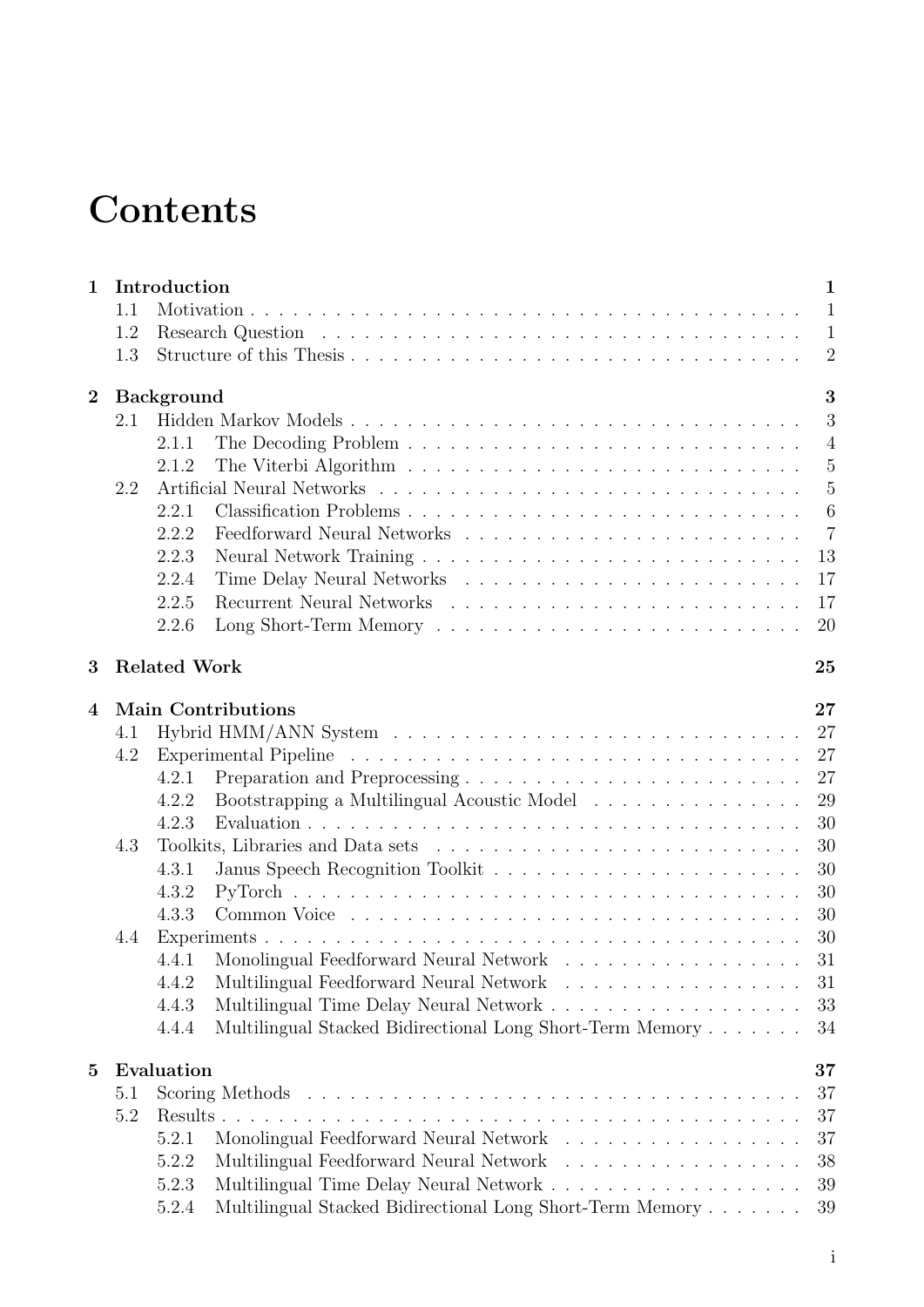|  | 6 Conclusion | 43 |
|--|--------------|----|
|  |              |    |
|  |              |    |
|  |              |    |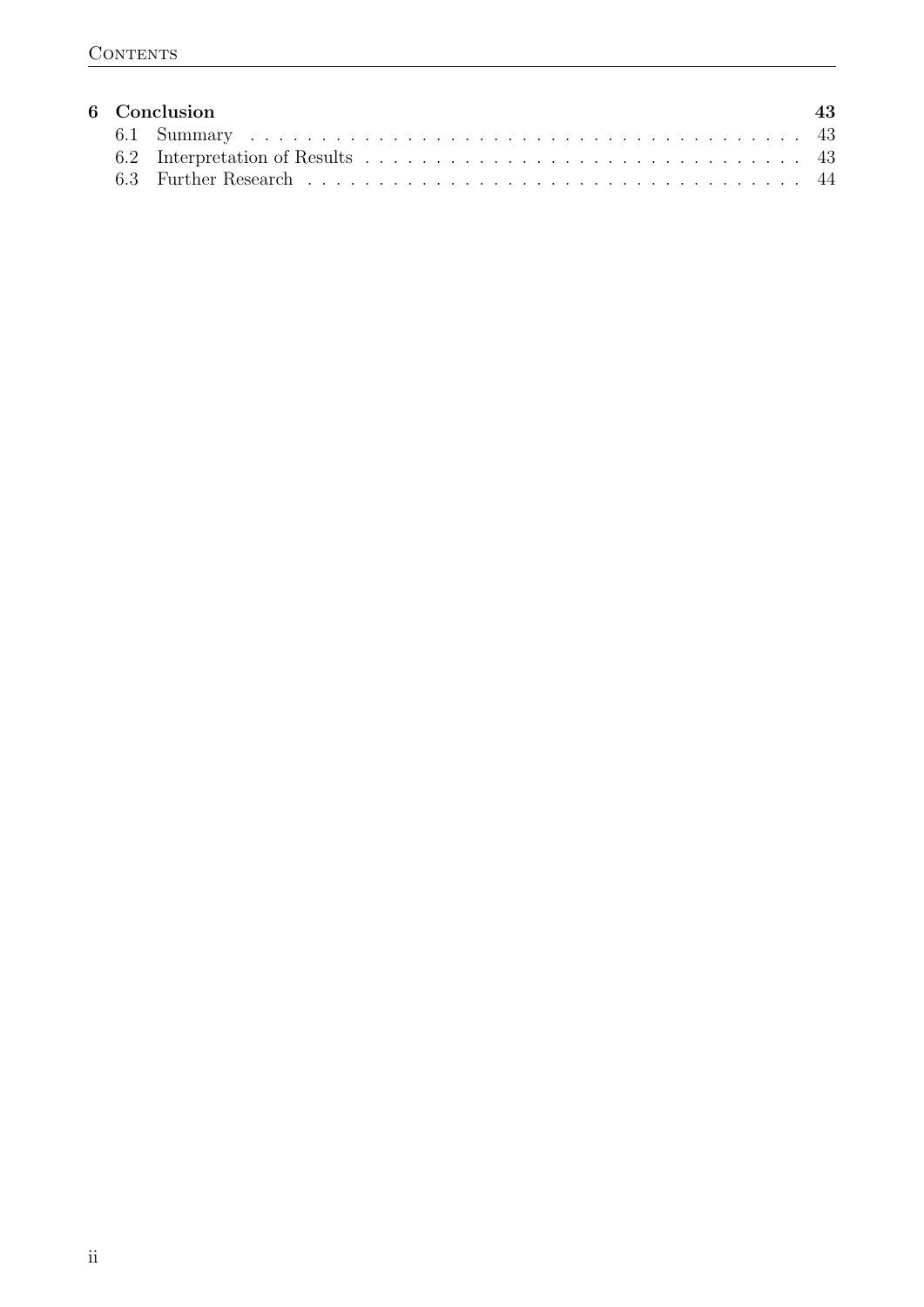# <span id="page-8-0"></span>1 Introduction

# <span id="page-8-1"></span>1.1 Motivation

There are roughly 7,000 languages spoken today. Because these languages are living, they are dynamically changing over time. And so is their number: Roughly 40% of these currently 7,000 languages are endangered<sup>[1](#page-8-3)</sup> ([\[ESF21\]](#page-54-0)). Furthermore, only a minor percentage of languages spoken today is sufficiently covered by technology or even by linguistic knowledge. Thus, many endangered languages – and with them a big part of their corresponding cultures – are completely and irreplaceably lost when their last speaker dies, as has been described in [\[Cry00\]](#page-53-0).

There has been a recent surge in documentary linguistics ([\[Woo03\]](#page-53-1)), which works towards documenting and thus preserving many of these endangered languages before they're lost for posterity. However, it is not to be assumed that the documentary linguistics community will be able to do so without the aid of automatic processing ([\[Add+16\]](#page-54-1)).

The work at hand thus aims at improving the necessary technology that linguists are presently missing in order to efficiently document new languages. It does so by further improving on stateof-the-art methods for aligning phonemes to their speech recordings, while especially focusing on under-resourced languages.

Such technology will enable field linguists to better examine and document the pronunciation of a new language.

# <span id="page-8-2"></span>1.2 Research Question

From a purely technical perspective, the problem to be solved is known as force-alignment of a phonetic transcript to its respective audio recording, i.e. to generate a time-alignment of phonetic transcript and audio signal.

The standard method of producing such an alignment is combining a hidden Markov model (HMM) with a Gaussian mixture model (GMM) and running the Viterbi algorithm on this system ([\[RJ86\]](#page-52-0)). However, inspired by the rise and ubiquitous success of deep learning, replacing the GMM with an artificial neural network (ANN) for obtaining emission probabilities has proven to be superior. This approach brings together the best from both worlds; the time-alignment capability of HMMs and the discrimination-based learning of ANNs (see also [\[FLW90\]](#page-52-1)). There have been purely connectionist attempts as well, and although they showed promising results, they did not outperform HMM-based systems yet ([\[Han+14\]](#page-53-2)).

However, artificial neural networks require large amounts of data for their training. This data is by definition not available when first documenting an as of yet undocumented language. Building a cross-lingual system – applying the system to languages that have not been used for training it – can alleviate this problem.

<span id="page-8-3"></span><sup>&</sup>lt;sup>1</sup>A language is said to be endangered when its users begin to speak and teach a more dominant language to their children.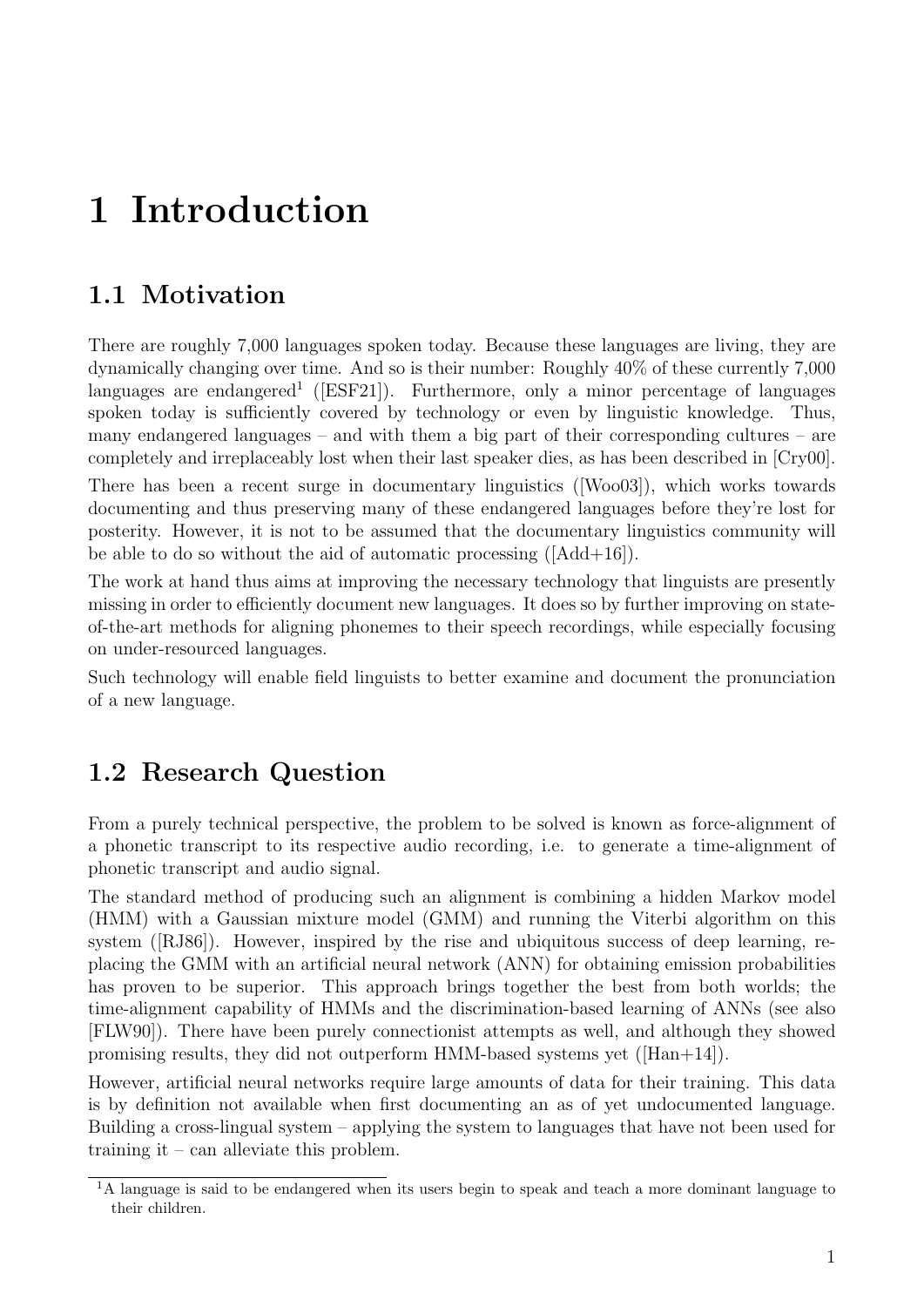In the performed experiments, multiple approaches are compared against each other. First, an ordinary feedforward neural network is trained on a monolingual data set and applied crosslingually. In further experiments, a multilingual data set is used to train the cross-lingual systems and the feedforward architecture is replaced by various more complex architectures.

# <span id="page-9-0"></span>1.3 Structure of this Thesis

The remainder of this thesis is structured as follows:

Chapter [2](#page-10-0): In the [Background](#page-10-0) chapter, the foundation of this thesis is laid by introducing various important theoretical concepts regarding hidden Markov models and artificial neural networks. This spans not only the general Viterbi algorithm, but also the different network architectures that replace the feedforward network in subsequent experiments.

Chapter [3](#page-32-0): In the [Related Work](#page-32-0) chapter, state-of-the-art techniques and results in the field of automatic speech recognition (ASR) are reviewed and presented, especially regarding phoneme recognition and alignment.

Chapter [4](#page-34-0): The [Main Contributions](#page-34-0) chapter starts with presenting the HMM/ANN system that is utilized in all experiments. The whole experimental pipeline is described, including the methods used for preprocessing the audio and preparing the data sets, the process of bootstrapping a multilingual acoustic model and the evaluation procedure. Utilized toolkits, libraries and data sets are presented as well. The descriptions of the performed experiments further specify the architectures of the neural networks and special methods used for training them in each experiment.

Chapter [5](#page-44-0): In the [Evaluation](#page-44-0) chapter, the results from the previous chapter are evaluated and compared against each other. The scoring functions used to compare these results are also defined.

Chapter [6](#page-50-0): Finally, in the [Conclusion](#page-50-0) chapter, the thesis is summarized and the evaluation results are interpreted and put into context. Possible directions for further research are proposed.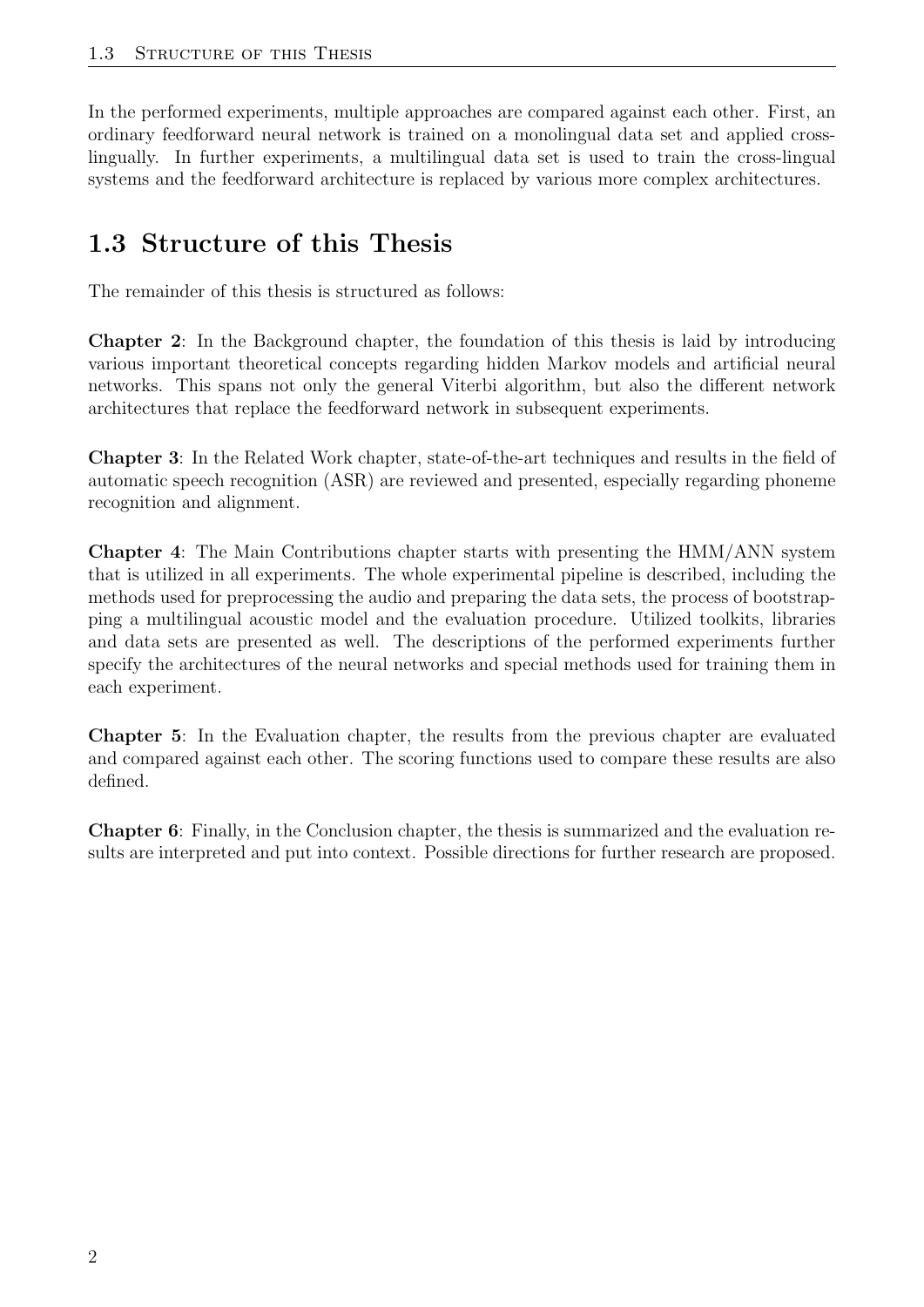# <span id="page-10-0"></span>2 Background

This chapter serves as an introduction to the most important theoretical concepts this thesis builds upon, spanning hidden Markov models and artificial neural networks.

#### A Remark on Notation

In the following chapter, the requirement to address a vector's value in a specific time step will oftentimes arise. In cases where the variable is not a vector,  $x_t$  is sufficient notation, but in this special case, the notation  $x_i^t$  will be used to mean the value of the *i*-th element of x as of time step t.

# <span id="page-10-1"></span>2.1 Hidden Markov Models

Generally speaking, a hidden Markov model (HMM) is a pair of stochastic processes  $(X, Y)$ , of which X is a Markov chain whose behavior is not directly observable. The behavior of Y is dependent on  $X$  and – on the contrary – directly observable. HMMs have established themselves as the standard approach used to model the temporal structure of speech in automatic speech recognition ([\[PJP15\]](#page-53-3)).

Definition 2.1.1. A Markov chain or Markov process is a stochastic model describing a sequence of possible events in which the probability of each event depends only on the previous event.

Formally, a Markov chain is a sequence of random variables  $X_1, X_2, X_3, \ldots$  satisfying the Markov property

$$
P(X_{n+1}=x_{n+1} | X_1=x_1,\ldots,X_n=x_n)=P(X_{n+1}=x_{n+1} | X_n=x_n).
$$

A hidden Markov model traverses through several time steps. In each time step, it attains a distinct state and – based on the state attained – emits a symbol. Modeling the state transition process is undertaken by a Markov chain. Thus, the HMM changes its state based on a probability distribution that is only dependent on the state it's currently in. It's called hidden, because the exact state sequence is not directly observable from outside the model.

However, there's a second stochastic process that is dependent on this hidden process. This second process is observable; it emits symbols that are said to be output by the HMM. The probabilities defining which symbol is emitted at each time step are determined by the state the model is currently in.

In this thesis – as conventional in ASR and somewhat predetermined by finite precision computers – only discrete-time HMMs that likewise output discrete symbols are considered. Thus, let  $T, N, K \in \mathbb{N}$ , where T denotes the number of time steps the model traverses. In each time step, the HMM is in one of N possible states and emits one of  $K$  possible symbols.

Definition 2.1.2. A hidden Markov model with N states and K observable symbols that traverses T time steps is completely defined as  $\lambda = (Q, O, \pi, A, B)$  with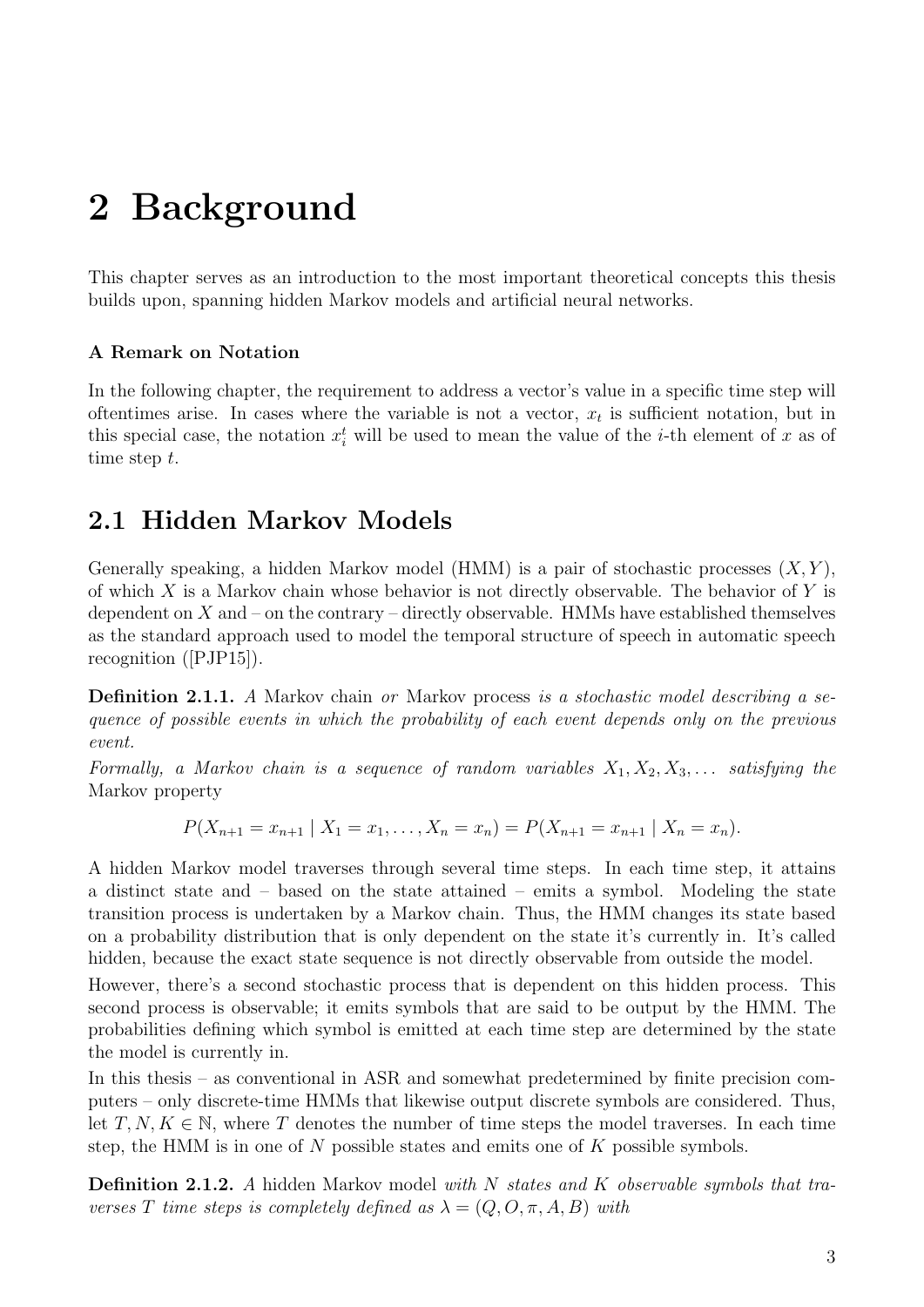- (i) A finite set of states  $Q := \{Q_1, Q_2, \ldots, Q_N\}$ , which are the possible values of the Markov chains random variables. The HMM traverses a sequence of attained states  $q = q_1 q_2 \ldots q_T$ , where  $q_t \in Q$  for  $t \in \{1, \ldots, T\}$ .
- (ii) A set  $O := \{O_1, O_2, \ldots, O_K\}$  of K observable symbols that are emitted by the second stochastic process as  $o = o_1 o_2 \dots o_T$  with  $o_t \in O$  for  $t \in \{1, \dots, T\}$ .
- (iii) The initial probabilities, defined by a probability distribution  $\pi$ , which gives the probability for starting in state  $Q_i$  as  $\pi_i := P(q_1 = Q_i)$  for  $i \in \{1, \ldots, N\}$ .
- (iv) A matrix  $A \in [0,1]^{N \times N}$  of state transition probabilities, defining the conditional probabilities of transitioning between states as  $A = (a_{ij})$ , where  $a_{ij} = P(q_t = Q_j \mid q_{t-1} = Q_i)$ for  $i, j \in \{1, ..., N\}$  and  $t \in \{2, ..., T\}$ . Note that  $a_{ij}$  does not take into account the current time step t, so state transition probabilities are time-invariant.
- (v) A matrix  $B \in [0,1]^{N \times K}$  of emission probabilities, defining the conditional probabilities of emitting symbol  $O_j$  in state  $Q_i$  as  $B = (b_{ij})$ , with  $b_{ij} = P(o_t = O_j \mid q_t = Q_i)$  for  $i \in \{1, \ldots, N\}, j \in \{1, \ldots, K\}$  and  $t \in \{1, \ldots, T\}$ . Sometimes  $b_i(O_j)$  is written instead of  $b_{ij}$ , as this allows for notation such as  $b_i(o_t)$ . Similar as with A, the emission probabilities given by B are time-invariant.

HMMs can conveniently be depicted similar to the way finite-state automata oftentimes are. For example, the HMM in figure [2.1](#page-11-1) consists of  $N = |Q| = 2$  states and can output  $K = |O| = 2$ different symbols. Its states are given as  $Q = \{Q_1, Q_2\}$  and the set of symbols is  $O = \{O_1, O_2\}$ . The dotted arrows coming out of the *start* label depict the initial probabilities  $\pi_1$  and  $\pi_2$  for starting in state  $Q_1$  or  $Q_2$  each. The probabilities for transitioning between states are indicated as arrows  $a_{1,1,1,2}$ ,  $a_{2,1}$  and  $a_{2,2}$ . Those for emitting symbols are labeled  $b_{1,1}, b_{1,2}, b_{2,1}$  and  $b_{2,2}$ .



<span id="page-11-1"></span>Figure 2.1: Example of an HMM with  $N = K = 2$ . The probabilities for starting in state  $Q_i$ are given by  $\pi_i$ . The variable  $a_{ij}$  determines the probability for transitioning from state  $Q_i$  to  $Q_j$  and  $b_{ij}$  gives the probability for outputting symbol  $O_j$  while in state  $Q_i$ .

Note that this visualization does not take into account the time dimension. The behavior of an HMM over time can be depicted in a trellis or lattice diagram.

## <span id="page-11-0"></span>2.1.1 The Decoding Problem

Given the limited information an HMM reveals towards observers, there are several problems that can be formulated concerning the acquisition of more information. One of these problems – the most relevant one regarding this thesis – is the *Decoding problem*.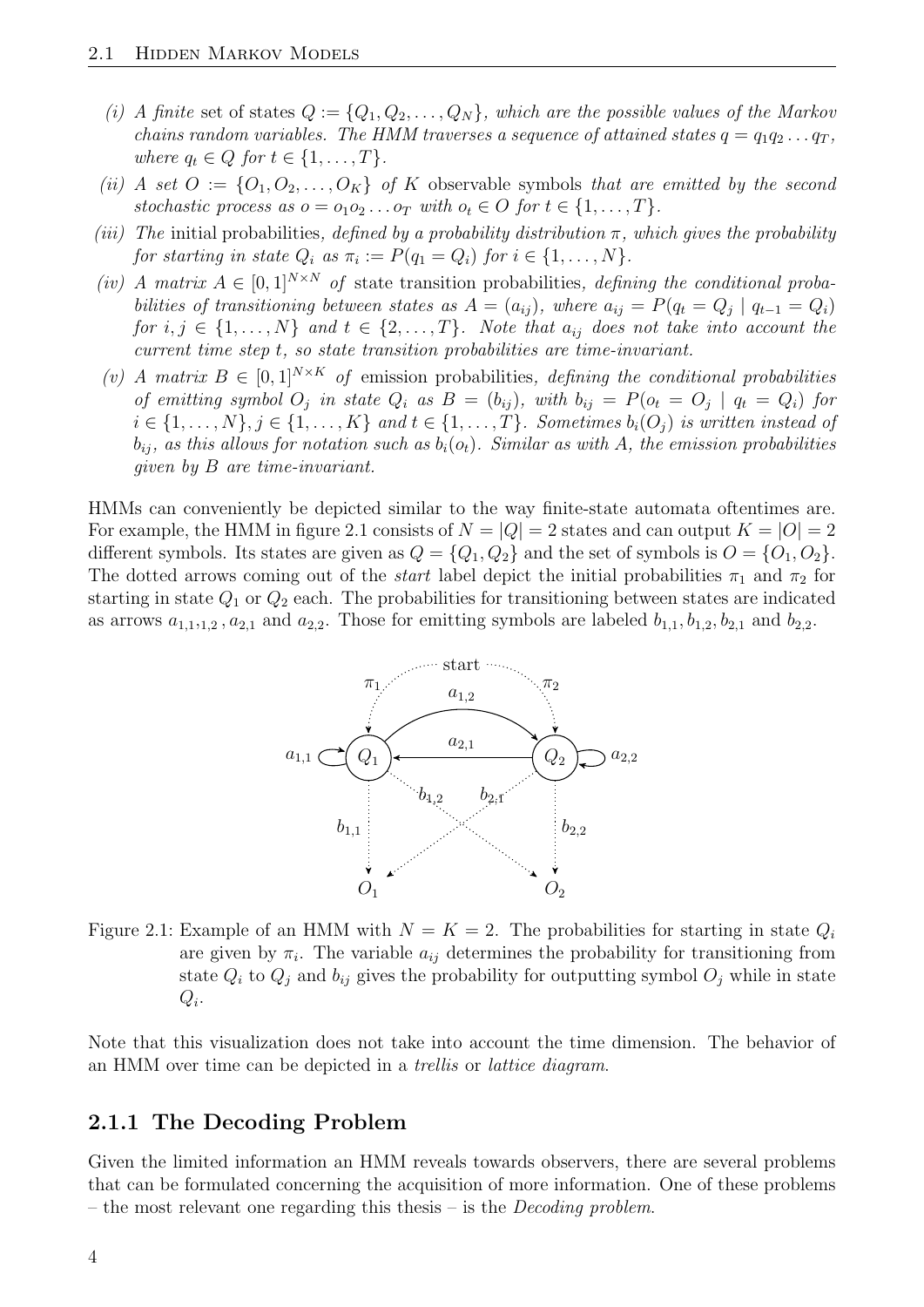Definition 2.1.3. The Decoding problem for HMMs is defined as follows: Given an HMM  $\lambda$  and a possible observation sequence  $o = o_1 o_2 \dots o_T$ , what is

$$
q^* := \operatorname*{argmax}_{q \in Q^T} P(q, o \mid \lambda),
$$

the most probable sequence of states the HMM might have attained while outputting o.

In this thesis, an HMM is used to model different phonemes as states. Their particular emission probabilities model the probabilities of the phoneme to correspond to a certain feature vector, i.e. a processed fraction of recorded speech. The solution to the decoding problem thus yields the most probable sequence of phonemes, which is equivalent to an alignment of audio recording and phonetic transcript. The exact process is further described in chapter [4.1.](#page-34-1)

#### <span id="page-12-0"></span>2.1.2 The Viterbi Algorithm

The Viterbi algorithm calculates the most probable state sequence  $q^* = q_1^* \dots q_T^*$  attained by an HMM while emitting a given sequence of symbols  $o = o_1 \dots o_T$ . It thus solves the Decoding problem by determining  $q^* = \argmax_{q \in Q^T} P(q, o \mid \lambda)$ . In algorithm [1,](#page-13-1) the Viterbi algorithm is given in pseudo code. This depiction is based on [\[RJ86\]](#page-52-0).

Here,  $\delta_t(i)$  describes the probability to end up in state  $Q_i$  at time step t on a most probable path. Note that this is *not* the same as the probability to end up in state  $Q_i$  summed over all possible paths.

In order to calculate these probabilities, the values for  $\delta_1(i)$  are initialized by multiplying the probability  $\pi_i$  to start in state  $Q_i$  at time step 1 with the probability  $b_i(o_1)$  to output symbol  $o_1$  in state  $Q_i$ , resulting in  $\delta_1(i) = P(Q_i, o_1 | \lambda) = \pi_i b_i(o_1)$ . The other values of  $\delta_t$  can then be calculated recursively over all time steps by setting  $\delta_t(j) = \max_{1 \le i \le N} [\delta_{t-1}(i) a_{ij}] b_i(o_t)$  for every possible next state j, as  $d_{t-1}(i)a_{ij}$  describes the probability to end up in state  $Q_i$  at time step  $t-1$  and then make the transition to  $Q_j$ . Thus,  $d_t(j)$  holds the maximum probability to attain state  $j$  in time step  $t$ , again constrained to a most probable path. This calculation also yields the most probable state in the previous time step, given by  $\Psi_t(j) = \arg \max_{1 \leq i \leq N} [\delta_{t-1}(i) a_{ij}].$ 

After recursively calculating all states maximum probabilities  $\delta_t(i)$  for each time step and the respective most probable previous states, the results can be obtained as follows: The probability of the most probable state sequence is given by the probability to arrive at the most probable last state,  $P^* = \max_{1 \leq i \leq N} [\delta_T(i)]$ . The actual sequence of states can then be obtained by collecting the most probable previous states in reverse order:  $q_t^* = \Psi_{t+1}(q_{t+1}^*)$ .

The complexity of this implementation is  $O(TN^2)$ , determined by the main for-loop that loops over all time steps, contributing the factor T, and state transitions, contributing the factor  $N^2$ .

# <span id="page-12-1"></span>2.2 Artificial Neural Networks

Artificial neural networks (ANNs) are a method of computation that is roughly inspired by the way biological brains work ([\[Ros58\]](#page-52-2), [\[MP43\]](#page-52-3)). While the central concepts inherent to connectionist models have been around for about half a century now, they could only recently begin to develop their true potential, as computing power and available data massively increased. During the last decade, connectionist models have reached an extensive prevalence, mostly because of their unmatched classification abilities. They are ubiquitously used for a variety of recognition and prediction tasks.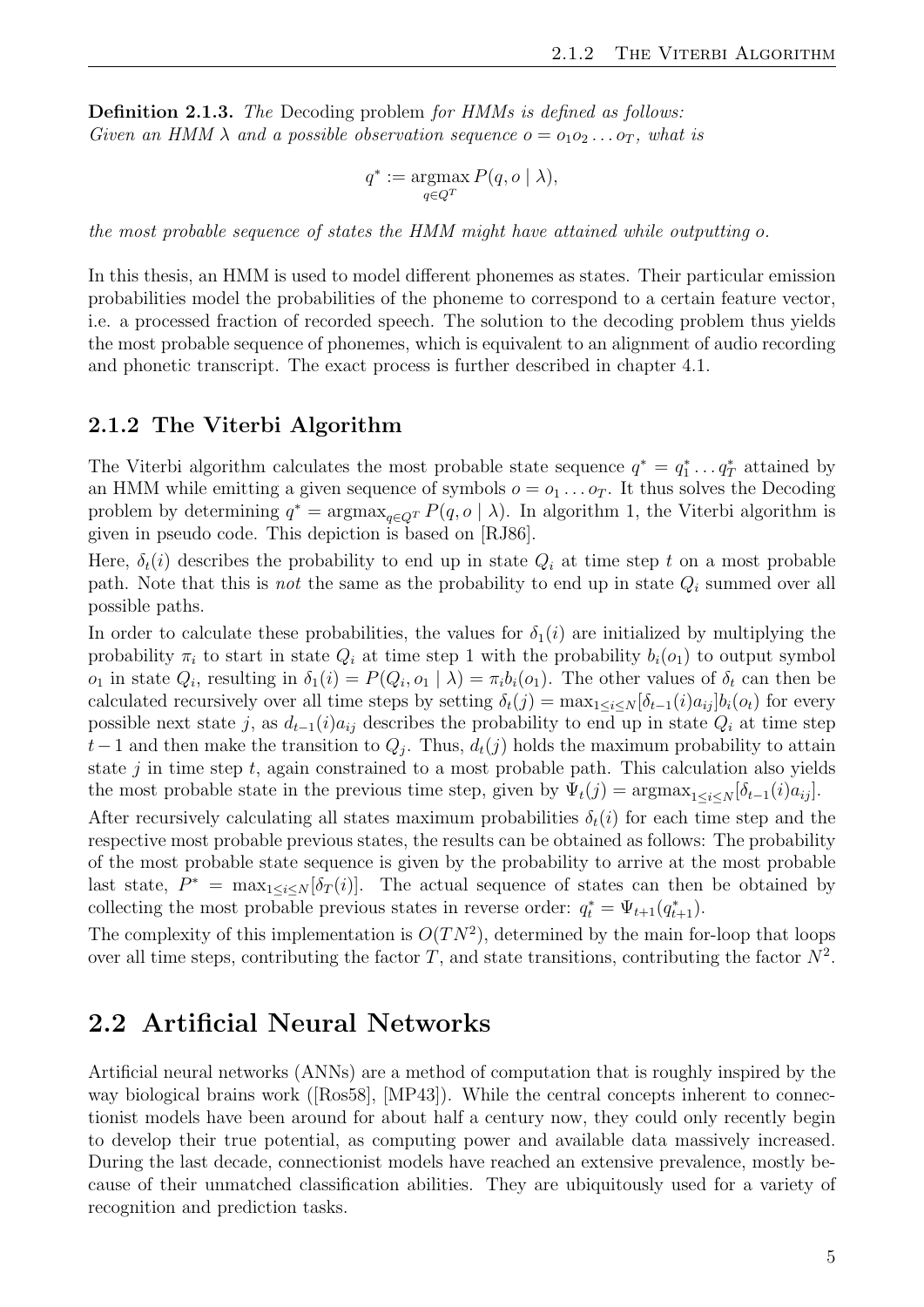<span id="page-13-1"></span>

| <b>Algorithm 1:</b> The Viterbi Algorithm                                                                                                              |                                                                     |  |  |  |  |
|--------------------------------------------------------------------------------------------------------------------------------------------------------|---------------------------------------------------------------------|--|--|--|--|
| Data: HMM $\lambda = (S, V, \pi, A, B)$ , output sequence $o = o_1 \dots o_T$                                                                          |                                                                     |  |  |  |  |
| <b>Result:</b> Probability $P^*$ of most probable state sequence $q^* = q_1^* \dots q_T^*$                                                             |                                                                     |  |  |  |  |
| 1 for $1 \leq i \leq N$ do                                                                                                                             |                                                                     |  |  |  |  |
| 2 $\delta_1(i) = \pi_i b_i(o_1)$                                                                                                                       | // initialize the probabilities for all states in $t=1$             |  |  |  |  |
| 3 end                                                                                                                                                  |                                                                     |  |  |  |  |
| 4 for $2 \leq t \leq T$ do                                                                                                                             | $//$ for all time steps                                             |  |  |  |  |
| for $1\leq j\leq N$ do<br>5                                                                                                                            | $//$ for all next states                                            |  |  |  |  |
|                                                                                                                                                        | $\frac{1}{2}$ calculate each states probability recursively         |  |  |  |  |
| 6 $\delta_t(j) = \max_{1 \le i \le N} [\delta_{t-1}(i)a_{ij}] b_i(o_t)$<br>$\Psi_t(j) = \operatorname{argmax}_{1 \le i \le N} [\delta_{t-1}(i)a_{ij}]$ | $\frac{1}{\sqrt{2}}$ remember the most probable previous state      |  |  |  |  |
| end<br>8                                                                                                                                               |                                                                     |  |  |  |  |
| 9 end                                                                                                                                                  |                                                                     |  |  |  |  |
| 10 $P^* = \max_{1 \leq i \leq N} [\delta_T(i)]$                                                                                                        | $\frac{1}{1}$ total probability of the most probable state sequence |  |  |  |  |
| 11 $q_T^* = \arg\max_{1 \leq i \leq N} [\delta_T(i)]$                                                                                                  | $\frac{1}{\sqrt{2}}$ most probable state in the last time step      |  |  |  |  |
| 12 for $T - 1 > t > 1$ do                                                                                                                              |                                                                     |  |  |  |  |
| 13 $q_t^* = \Psi_{t+1}(q_{t+1}^*)$                                                                                                                     | $\frac{1}{2}$ build the most probable state sequence                |  |  |  |  |
| $14$ end                                                                                                                                               |                                                                     |  |  |  |  |

In this thesis, the classification capabilities of artificial neural networks are utilized for classifying phonemes. Traditionally, HMMs have used Gaussian mixture models (GMMs) for producing the emission probabilities of their continuous observations in what is called a hybrid HMM/GMM system. However, due to the excellent classification results of ANNs, these systems are nowadays usually replaced by hybrid HMM/ANN systems ([\[MDH11\]](#page-53-4)). In such a system, it's the ANNs task to supply the HMM with posterior emission probabilities for all HMM states/phonemes, i.e. produce probabilities  $P(F | Q)$ , where F is a feature vector of recorded speech and  $Q$  corresponds to a (sub-)state<sup>[1](#page-13-2)</sup> of the HMM.

This section is based on [\[RN02\]](#page-53-5) and [\[Goo+16\]](#page-54-2).

## <span id="page-13-0"></span>2.2.1 Classification Problems

Classification problems are a special case of supervised learning, itself being a subfield of machine learning.

Definition 2.2.1. The task of supervised learning is defined as follows: Given a training set of N sample input-output pairs

$$
(x_1,y_1),\ldots,(x_N,y_N),
$$

where each pair is determined by an unknown function f as  $y_i := f(x_i)$ , find a function h which approximates the function f.

A supervised learning problem is called classification problem when the possible values of y are finitely many. In this case, the y values are also called *labels* of their corresponding x values. When there are infinitely many possible  $y$ -values, the task is called *regression*.

Oftentimes supervised learning tasks are also differentiated by their property of being separable in a linear way (or by a linear classifier), giving rise to the designation of tasks as either linear

<span id="page-13-2"></span><sup>&</sup>lt;sup>1</sup>It's sometimes useful to use multiple states (substates) to model a single phoneme.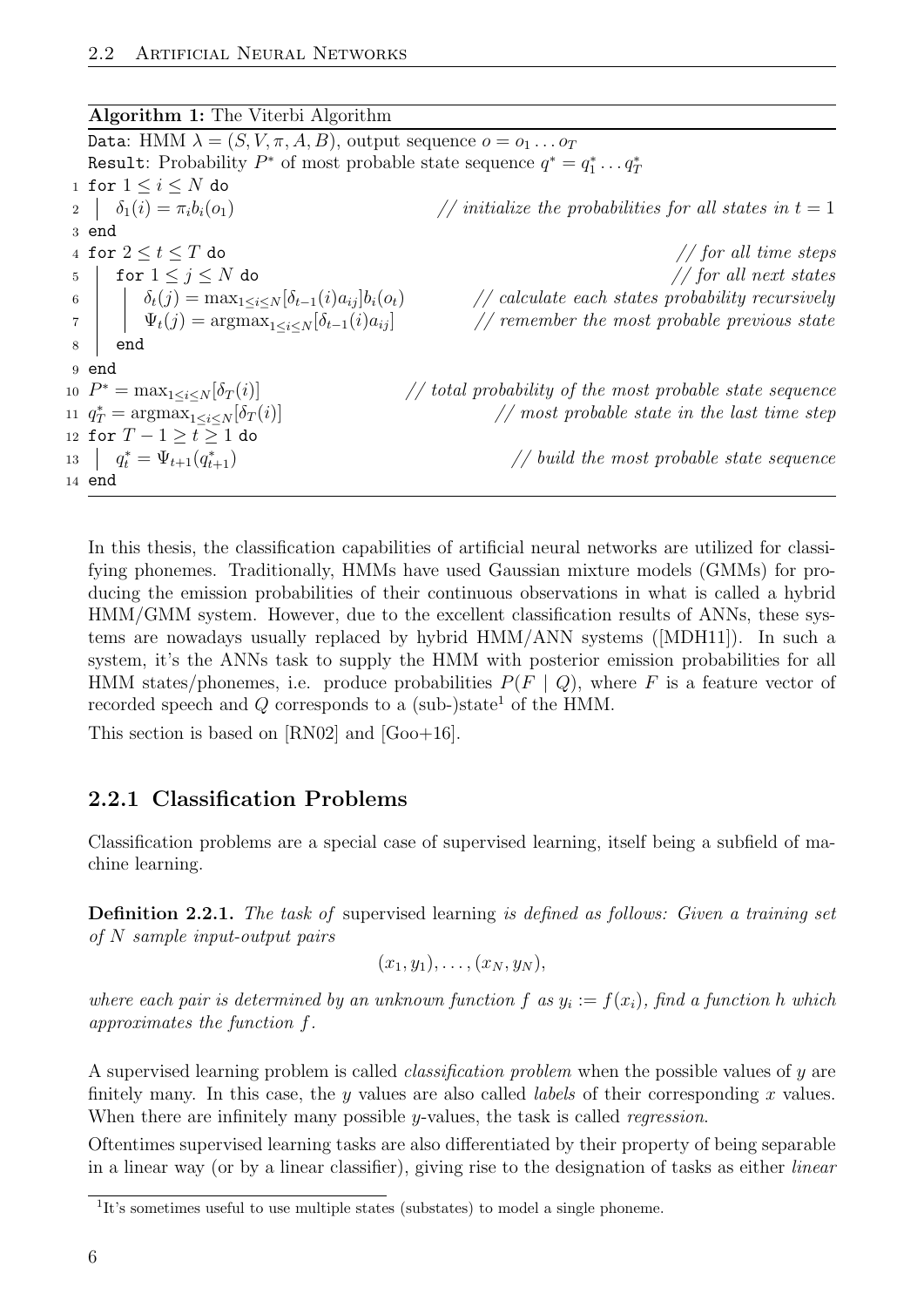or non-linear. A popular example of a non-linear classification problem is learning the XORfunction, defined as

$$
\oplus(x_1, x_2) = x_1 + x_2 \mod 2 = \begin{cases} 1 & \text{if } x_1 \neq x_2 \\ 0 & \text{if } x_1 = x_2 \end{cases}
$$

for  $x_1, x_2 \in \{0, 1\}$ . The different outputs of the XOR-function can not be separated in a linear way, i.e. by a single linear separator, as is shown in figure [2.2,](#page-14-1) see also [\[LP91\]](#page-52-4).



<span id="page-14-1"></span>Figure 2.2: A depiction of an arbitrary linear classification problem on the left and the XOR classification problem on the right. The outputs of the XOR-function can not be separated using a single linear separator. White marks outline data points of class 0, black marks those of class 1.

In order to assess the performance of a supervised learning method, the whole data set is usually split up into disjoint training and test sets that are used for training and evaluation, respectively. The goal is not only to approximate the given pairs  $(x_1, y_1), \ldots, (x_N, y_N)$  of the training set, but to achieve generalization. That is, to perform well (approximate  $f$  well) even on previously unseen pairs of the test set, that were not part of the training set. Not reaching generalization is a problem known as overfitting the data.

#### Error measures

In order to assess the performance of a supervised learning method, one can apply different error measures. For a binary classification task, data points are classified into the two classes positive and negative. When considering multiple classes instead, the class at hand would be described as positive and all other classes combined as negative. Both positive and negative predictions can be correct (true) or incorrect (false).

Table [2.1](#page-15-0) shows four common error measures. Accuracy intuitively describes the proportion of predictions that were correct. Precision describes the proportion of positive predictions that were correct, while *recall* describes the proportion of correctly predicted positives. Finally, the  $F_1$ -Score is the harmonic mean of recall and precision, taking on a maximum value of 1 if both, precision and recall, are maximal, and a minimum value of 0 if one of them is 0.

#### <span id="page-14-0"></span>2.2.2 Feedforward Neural Networks

Feedforward neural networks are the simplest type of neural networks. They do not contain any cycles in their connections.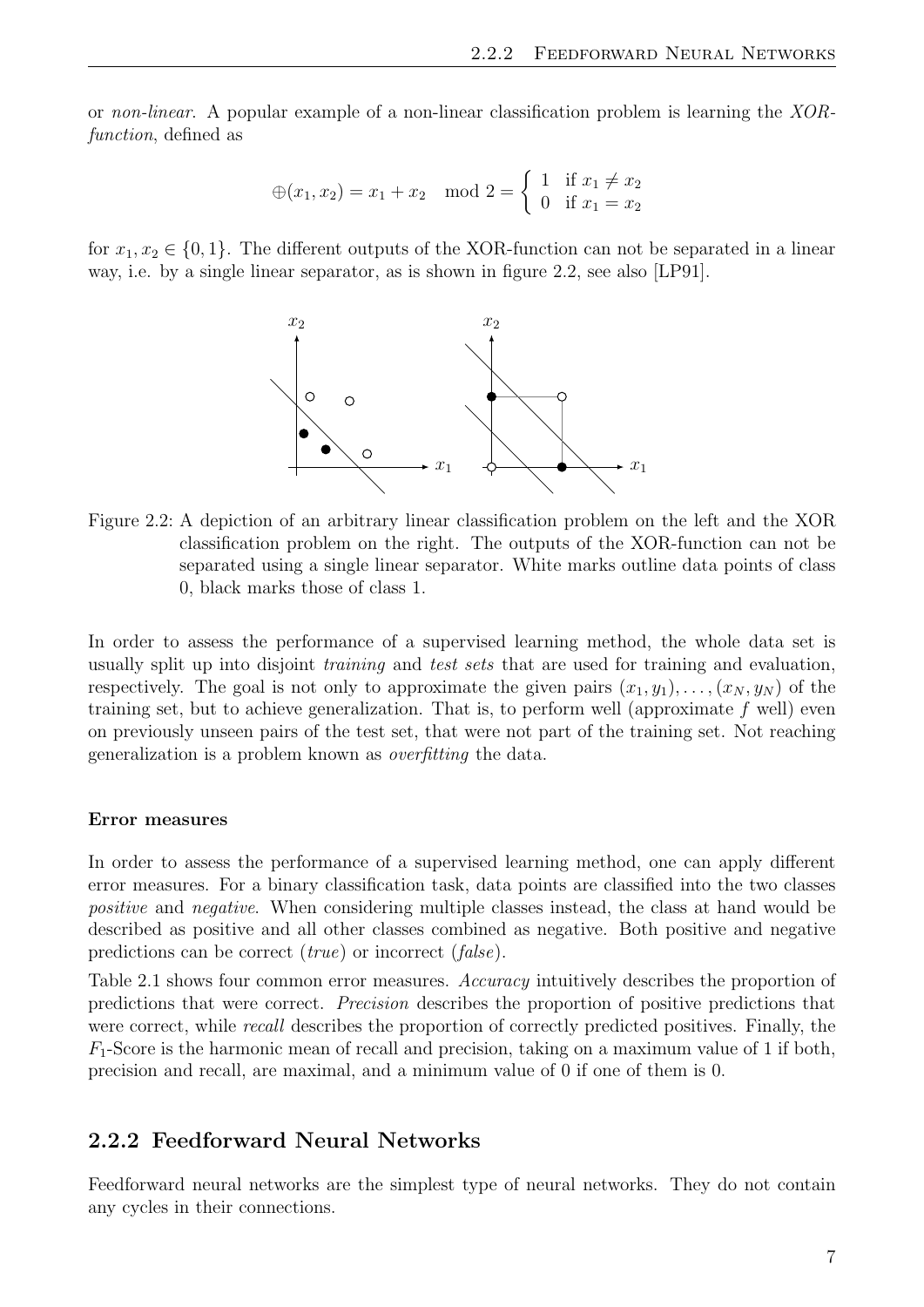| Name         | Definition                                                          | Calculation                                                                                         |
|--------------|---------------------------------------------------------------------|-----------------------------------------------------------------------------------------------------|
| Accuracy     | $#$ correct predictions<br>$#$ total predictions                    | $TP + TN$<br>$TP + TN + FP + FN$                                                                    |
| Precision    | $\#$ correct positive predictions<br>$#$ total positive predictions | TP<br>$TP + FP$                                                                                     |
| Recall       | $\#$ correct positive predictions<br>$#$ total true positives       | TP<br>$TP + FN$                                                                                     |
| $F_1$ -Score | $\mathfrak{D}_{\mathfrak{p}}$<br>$recall^{-1} + precision^{-1}$     | $2 \cdot \frac{\text{precision} \cdot \text{recall}}{\ }$<br>$\overline{\text{precision}}$ + recall |

<span id="page-15-0"></span>Table 2.1: Different error measures for classification tasks. The abbreviations are TP for true positives, TN for true negatives, FP for false positives and FN for false negatives.

#### The Perceptron

The perceptron ([\[Ros58\]](#page-52-2)) is a simple classifier for binary linear classification problems and the simplest feedforward neural network there is. It's modeled as a simplified version of a biological neuron, adopting the idea that several incoming action potentials are added up in a weighted sum and – in case a certain threshold is exceeded – make the receiving neuron trigger its own action potential as well.

Formally, a perceptron can be described as a single computing unit, receiving N real-valued inputs  $x_1, \ldots, x_N \in \mathbb{R}$  and outputting a value between 0 and 1. Inside the perceptron, these N input values are first multiplied by N weights  $w_1, \ldots, w_N \in \mathbb{R}$ . The weighted inputs are then summed up, constituting a weighted sum, to which a single bias  $b \in \mathbb{R}$  is added as well. At last, an activation function is applied on the result of the previous steps. In the case of the standard perceptron, this is a Heaviside step function, which maps all positive values to 1 and all other values to 0, thus performing classification in classes 0 and 1. This whole calculation process is also illustrated graphically in figure [2.3.](#page-15-1)



<span id="page-15-1"></span>Figure 2.3: A graphical representation of the perceptron model. The N inputs are supplemented with a bias entry b. After totaling the weighted inputs and the bias, the result is fed into a Heaviside step function.

To simplify this calculation, the input scalars and weight scalars can be stacked into an input vector  $x \in \mathbb{R}^N$  and a weight vector  $w \in \mathbb{R}^N$  respectively. The weighted sum  $\sum_{i=1}^N x_iw_i$  can thus be described as the dot product  $x \cdot w$ . The bias scalar b can also be prepended to the weight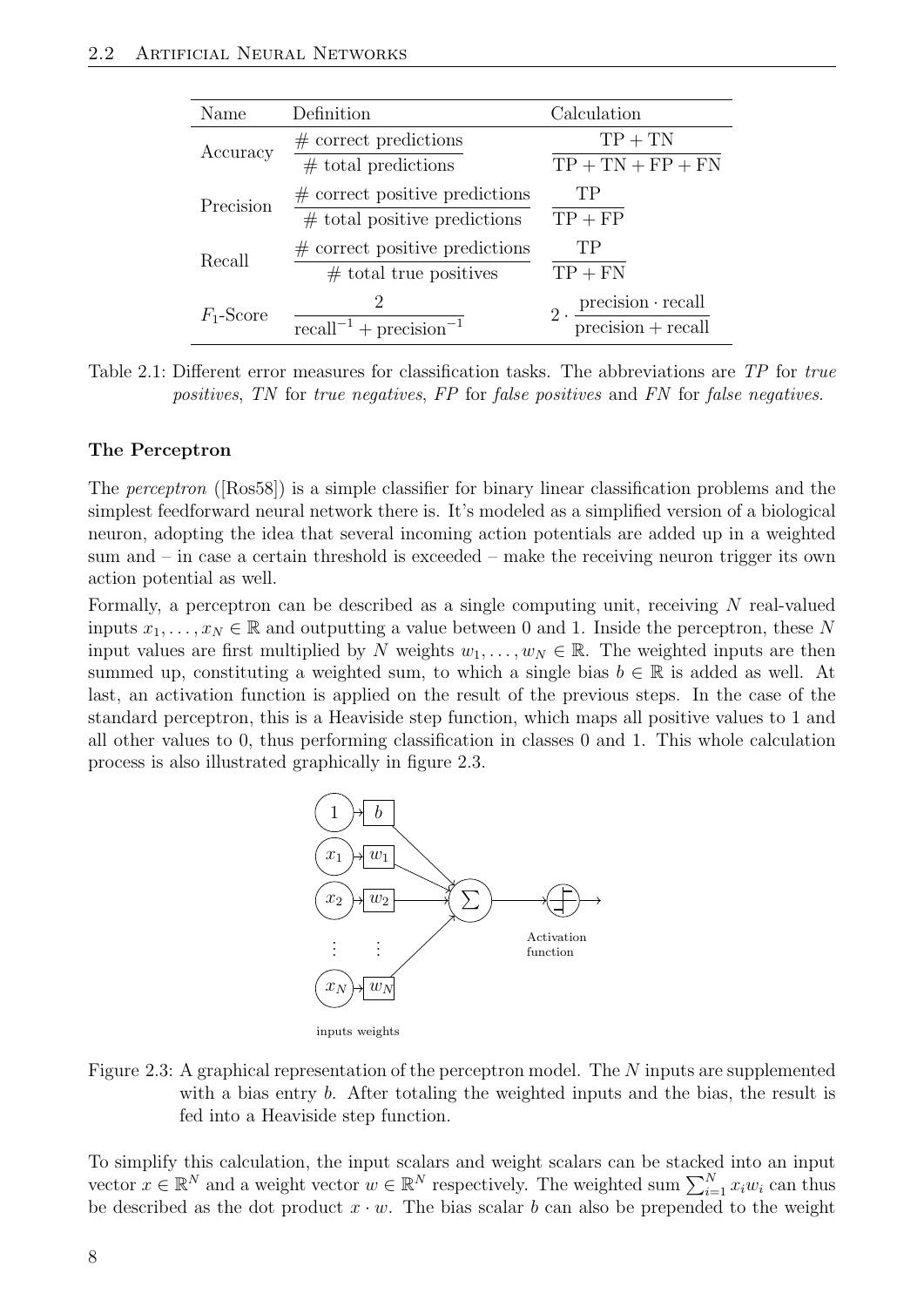vector w as zeroth value  $w_0$ . In this case, a 1-entry has to be prepended to the input vector x as zeroth value  $x_0 = 1$  as well, yielding

$$
x' = \begin{pmatrix} 1 \\ x \end{pmatrix} = \begin{pmatrix} 1 \\ x_1 \\ \vdots \\ x_N \end{pmatrix} \text{ and } w' = \begin{pmatrix} b \\ w \end{pmatrix} = \begin{pmatrix} b \\ w_1 \\ \vdots \\ w_N \end{pmatrix}.
$$

The whole calculation can then be written in a single step, using the dot product, as

$$
x \cdot w + b = \sum_{i=1}^{N} x_i w_i + b = \sum_{i=0}^{N} x'_i w'_i = x' \cdot w'.
$$

In the remainder of this thesis, biases are assumed to be included in the usual weight matrices. The perceptrons decision rule can now easily be defined as a threshold function that maps an input vector x to an output value  $f(x)$  as

$$
f(x) = \begin{cases} 1 & \text{if } x \cdot w + b = x' \cdot w' > 0, \\ 0 & \text{otherwise.} \end{cases}
$$

This way, the perceptron can classify a given vector  $x \in \mathbb{R}^N$  into one of two classes 0 and 1. It does so by implicitly spanning a linear decision boundary in the form of a hyperplane, specified by the equation  $wx + b = 0$ , defining two disjoint classes inside the  $\mathbb{R}^N$ . This hyperplane can be learned iteratively by adjusting the perceptrons bias and weights. The directions for these adjustments are given by evaluating the perceptron on sample data and correcting on each wrong classification.

#### Perceptron Training

As the perceptron is a supervised learning method, there is a training set  $\mathbb{S} = \{(x_1, y_1), \ldots, (x_S, y_S)\}\$ with  $x_i \in \mathbb{R}^N, y_i \in \{0, 1\}$  available for training, which is used to adjust the perceptrons parameters accordingly.

The training algorithm is outlined in pseudo code as algorithm [2.](#page-16-0) Here, let  $w', x'_{s} \in \mathbb{R}^{N+1}$ denote the *extended* weight and input vectors, as described above. Furthermore, let  $x'_{s,i}$  denote the *i*-th component of vector  $x'_s$ .

<span id="page-16-0"></span>

| <b>Algorithm 2:</b> The Perceptron Training Algorithm                                       |                                                       |
|---------------------------------------------------------------------------------------------|-------------------------------------------------------|
| Data: training set $\mathbb{S} = \{(x_1, y_1), \ldots, (x_S, y_S)\}\,$ learning rate $\eta$ |                                                       |
| Result: Weights $w'$ after training                                                         |                                                       |
| 1 $w'_i := 0^{N+1}$                                                                         | $\frac{1}{1}$ initialize the weights and bias as zero |
| 2 for $(x_s, y_s) \in \mathbb{S}$ do                                                        | $\frac{1}{\pi}$ for all training data                 |
| $x'_{s} := x_{s}$ .prepend(1)                                                               |                                                       |
| 4 $\hat{y}_s := f(x'_s)$                                                                    | // evaluate the perceptron for $x'_{s}$               |
| 5 $w' := w' + \eta(y_s - \hat{y}_s)x'_s$                                                    | $\frac{1}{4}$ adjust the weights                      |
| $6$ end                                                                                     |                                                       |

The perceptron starts with all weights and the bias initialized as 0 and iteratively updates them along evaluating all labeled training data. This learning process happens as follows: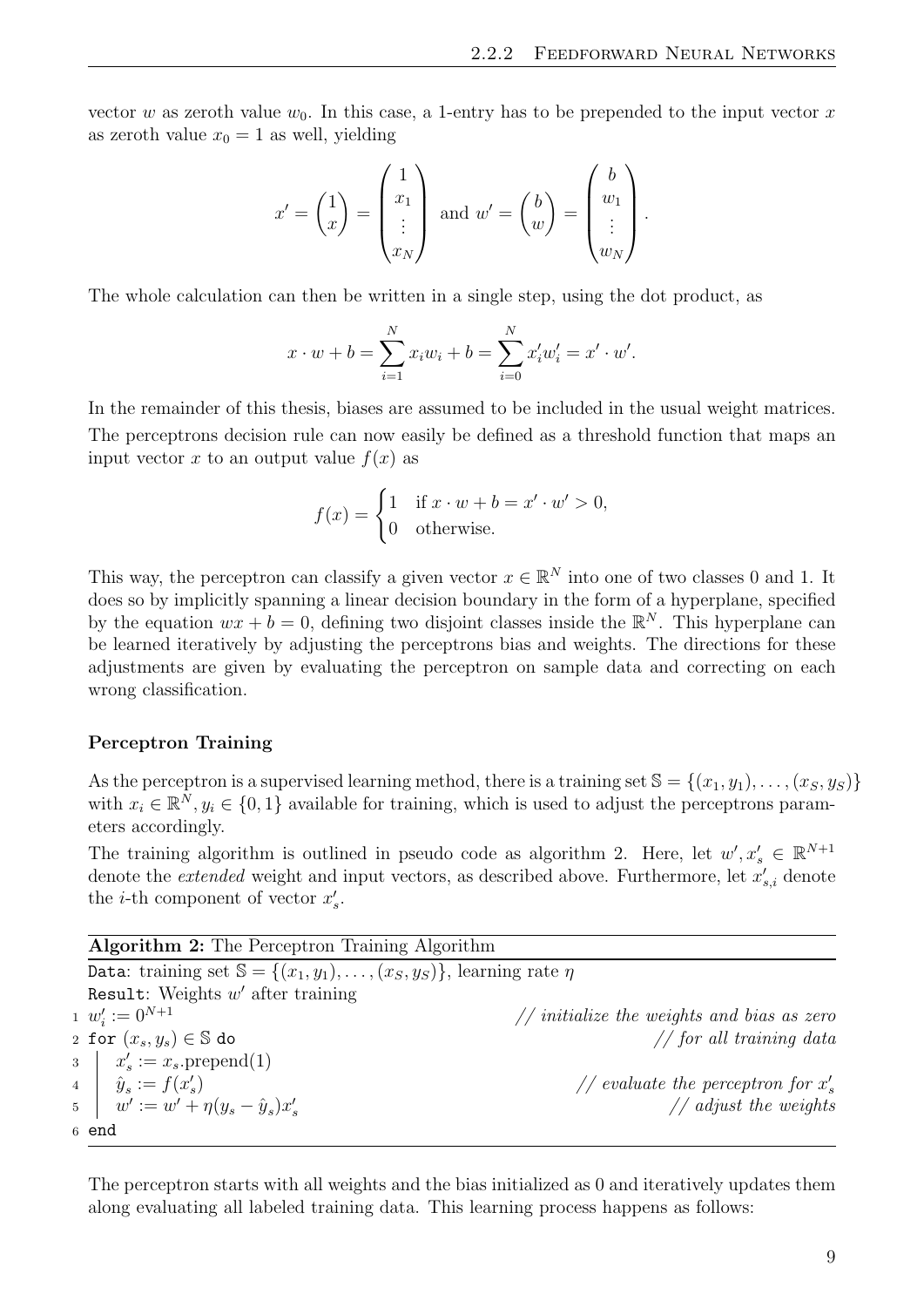For every pair of labeled data  $(x_s, y_s)$  in the training set S, the perceptrons current prediction of the classification is calculated as  $\hat{y}_s = f(x'_s)$ . This prediction can be either correct or incorrect, and can be checked against the provided label  $y_s$ . The comparison is done implicitly while updating the weights in line 5. In the following, we examine both possible cases:

**Case 1: Prediction correct** If the prediction was correct, i.e.  $\hat{y}_s = y_s$ , then the error  $e := y_s - \hat{y}_s$  is equal to zero, so the weights  $w' := w' + \eta(y_s - \hat{y}_s)x'_s = w' + \eta 0x'_s = w'$  are not updated.

**Case 2: Prediction incorrect** However, if the prediction was incorrect, i.e.  $\hat{y}_s \neq y_s$ , then the error  $e := y_s - \hat{y}_s$  is either  $-1$  or 1. Thus, the update is described by

$$
w' := w' + \eta (y_s - \hat{y}_s) x'_s = \begin{cases} w' + \eta x'_s & \text{if } e = 1, \\ w' - \eta x'_s & \text{if } e = -1. \end{cases}
$$

The adjustment is individual on a per-weight basis. In case the perceptrons prediction was wrong, each of the weights  $w_i'$  is corrected by  $\eta x_{s,i}'$  into the corresponding direction.

The training loop, i.e. lines 2 through 6, can be repeated more than once, either a fixed amount of times or until the average error per iteration reaches some predefined threshold. Each iteration of this loop is called a *training epoch*. The *learning rate*  $\eta \in [0,1]$  specifies the volatility of the perceptrons learning process; the higher this rate, the stronger the perceptron updates its weights on new observations.

For linear classification problems, this training algorithm always converges ([\[Nov63\]](#page-52-5)).

## The Multilayer Perceptron / Feedforward Neural Network

A multilayer perceptron (MLP) or feedforward neural network consists of multiple layers of connected perceptrons, in this context also called neurons or nodes. The outputs of the first layer of perceptrons act as inputs to the next layer, which in turn supply the data for the following layer etcetera. In contrast to a single perceptron, the MLP is able to classify data that are not linearly separable, e.g. the XOR-function, provided a non-linear activation function is used.

If the perceptron is the connectionist analogy to a single biological neuron, then the multilayer perceptron is the equivalent to multiple linked neurons, passing along, reinforcing or inhibiting their action potentials.

#### Structure of the Feedforward Neural Network

An MLP consists of a minimum of three layers, an *input layer*, one or multiple *hidden layers* and an output layer. This structure is graphically displayed in figure [2.4.](#page-18-0) Each layer, except for the input layer, consists of one or multiple perceptrons. The input layer just feeds the inputs into the network by distributing each input value to every perceptron in the first hidden layer. In a fully connected MLP, all outputs of the previous layer are taken as inputs into every single perceptron of the next layer, spanning complete bipartite graphs in between layers.

The structural parameters of an MLP are hyperparameters, i.e. they can't be learned by the MLP itself and have to be chosen appropriately or otherwise determined. The amount of nodes in the input and output layer however are oftentimes defined by the problem and data at hand. If the (preprocessed) input data consists of vectors in  $\mathbb{R}^N$ , then N input nodes receive this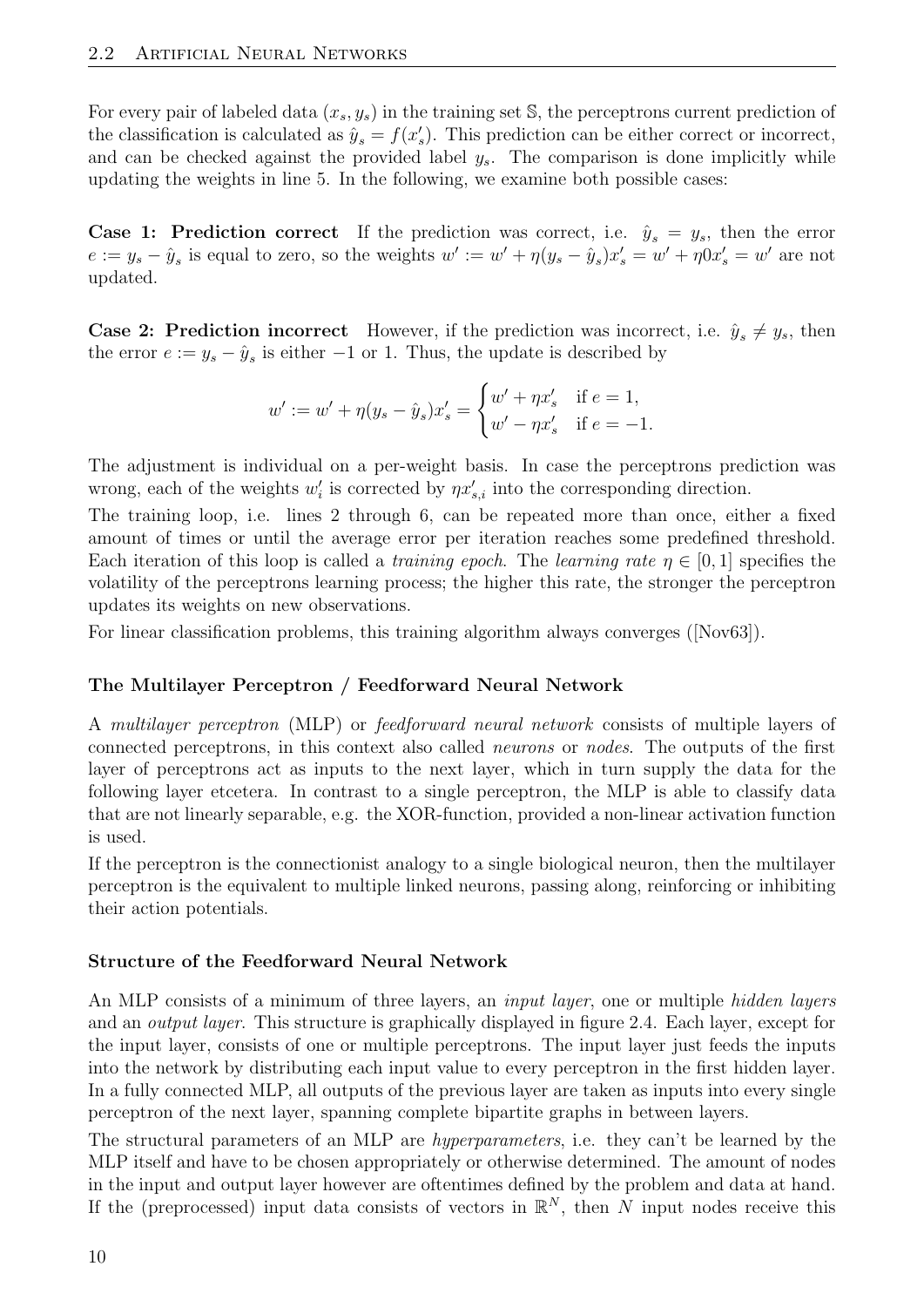

<span id="page-18-0"></span>Figure 2.4: A graphical representation of an example multilayer perceptron. The  $N = 4$  inputs are fed into the input layer and distributed to the hidden layer as input values to all of the five hidden nodes. All the outputs from the hidden layer are in turn distributed to the output layer as inputs to the single output node. Every node in this MLP consists of a whole perceptron, performing summation of its inputs, adding its bias and applying its activation function separately.

data in the input layer. The size of the output layer is generally determined by the desired output. For binary classification problems, the output layer would consist of a single neuron that either applies a sigmoid activation function<sup>[2](#page-18-1)</sup>  $\sigma$  to produce a probability distribution over the two possible classes or a Heaviside step function to clearly output the presumed class, as a single perceptron does. A multi-class classifier would have one neuron in the output layer for each class and apply a softmax activation function  $\sigma(x)_i = \frac{e^{x_i}}{\nabla N}$  $\frac{e^{x_i}}{\sum_{j=1}^N e^{x_j}}$  to model a probability distribution over all classes.

#### Forward pass

The process of passing information through the network in the default direction – starting at the input layer, traversing all hidden layers and ending in the output layer – is called a *forward pass* through the network. A single forward pass consumes one data point and outputs a prediction, based on the input data and the networks parameter configuration. It is performed to classify a real data point after the network has been trained, or during training, to produce predictions which are then used to adjust the networks parameters.

In a feedforward neural network, layers may differ in sizes, but in general, they all work the same way. An exception is the input layer, which just passes the input data into the network. As the networks layers are just linked batches of perceptrons, each hidden or output layer acts as follows:

Let  $x := (x_1 \dots x_I)^T$  denote the I input values for the layer at hand (i.e. the output of the previous layer) and  $n_1, \ldots, n_N$  the N neurons in the layer at hand. Every single of the N neurons in the layer takes all the data from the previous layer as input. Thus, every neuron defines weights for I inputs, resulting in NI different weights for the layer at hand. Let  $w_{i,j}$ denote the weight for the connection between neuron  $n_i$  and input value  $x_j$ . The weight vector for neuron  $n_i$  can thus be defined as

$$
w_i := \begin{pmatrix} w_{i,1} & w_{i,2} & \dots & w_{i,I} \end{pmatrix}
$$

<span id="page-18-1"></span> $2$ See table [2.2.](#page-20-1)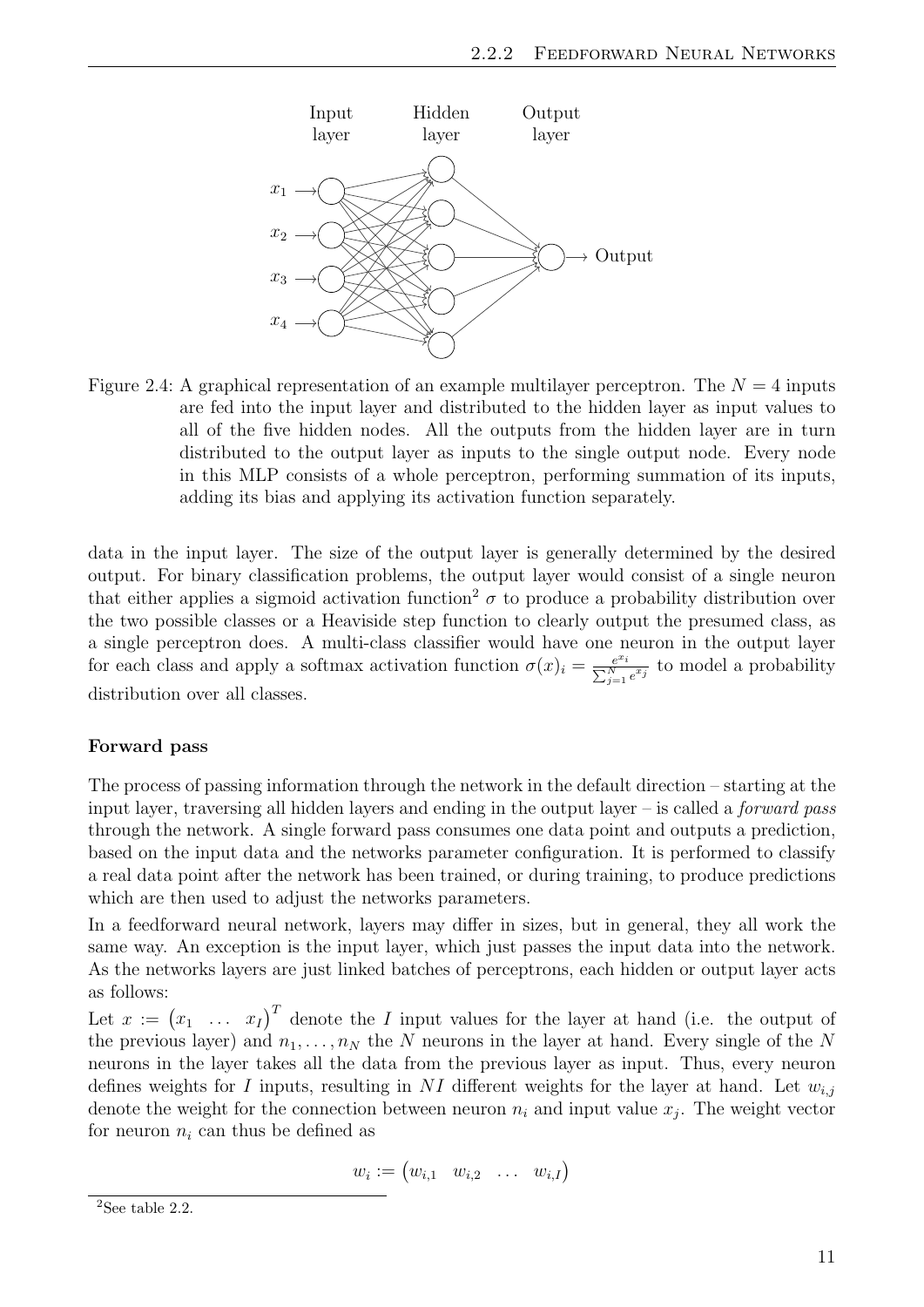and the weighted sum for neuron  $n_i$  can be computed as

$$
s_i = \sum_{j=1}^I w_{i,j} x_j = w_i x.
$$

Let  $W$  be the weight matrix for this layer, defined as

$$
W := \begin{pmatrix} w_1 \\ \vdots \\ w_N \end{pmatrix} = \begin{pmatrix} w_{1,1} & \dots & w_{1,I} \\ \vdots & \ddots & \vdots \\ w_{N,1} & \dots & w_{N,I} \end{pmatrix}.
$$

Computing the weighted sums for all neurons  $n_1, \ldots, n_N$  can now be condensed to a single matrix multiplication

$$
s := Wx = \begin{pmatrix} w_{1,1} & \cdots & w_{1,I} \\ \vdots & \ddots & \vdots \\ w_{N,1} & \cdots & w_{N,I} \end{pmatrix} \begin{pmatrix} x_1 \\ \vdots \\ x_I \end{pmatrix} = \begin{pmatrix} s_1 \\ \vdots \\ s_N \end{pmatrix}.
$$

Usually, the activation functions inside a certain layer do not differ, so applying them componentwise can be written as

$$
o := \sigma(s) = \begin{pmatrix} \sigma(s_1) \\ \vdots \\ \sigma(s_N) \end{pmatrix},
$$

defining the output vector o of this layer.

Because of the separation of the network in  $L$  separate layers, the computation inside each layer can be seen as a function  $f_l: \mathbb{R}^{N_{l-1}} \to \mathbb{R}^{N_l}, l \in \{1,\ldots,L\}$ , taking  $N_{l-1}$  inputs from the previous layer and outputting  $N_l$  values. Each layer function  $f_l$  is defined as

$$
f_l(x) = \sigma_l(W^lx),
$$

for  $l \in \{1,\ldots,L\}$ , activation functions  $\sigma_l : \mathbb{R}^{N_l} \to \mathbb{R}^{N_l}$  and weight matrices  $W^l \in \mathbb{R}^{N_l \times N_{l-1}}$ . The layer function  $f_1$  for the input layer is given as the identity

$$
f_1 \equiv \mathrm{id} = \mathrm{id}(I_{N_0}x),
$$

by setting  $\sigma_1 \equiv id$  as the identity function and  $W^1 = I_{N_0}$  as the identity matrix.

Thus, the whole networks forward pass can be described as

$$
o := (f_L \circ \cdots \circ f_1)(x) = f_L(\ldots f_1(x)).
$$

#### Non-linear Activation Functions

Non-linear activation functions or Non-linearities introduce non-linearity in between the linear computations of the MLP layers and thus play an essential part in the MLPs ability to perform non-linear classification. Without non-linear activation functions, the stacked layers of any MLP could be reduced to a simple two-layer model, essentially leaving over only a single or multiple detached perceptrons. This is the case because a single matrix multiplication is sufficient for calculating a linear combination of the input vectors.

As indicated before, not every neuron in the model has to use the same activation function. A few common non-linear activation functions are listed in table [2.2.](#page-20-1)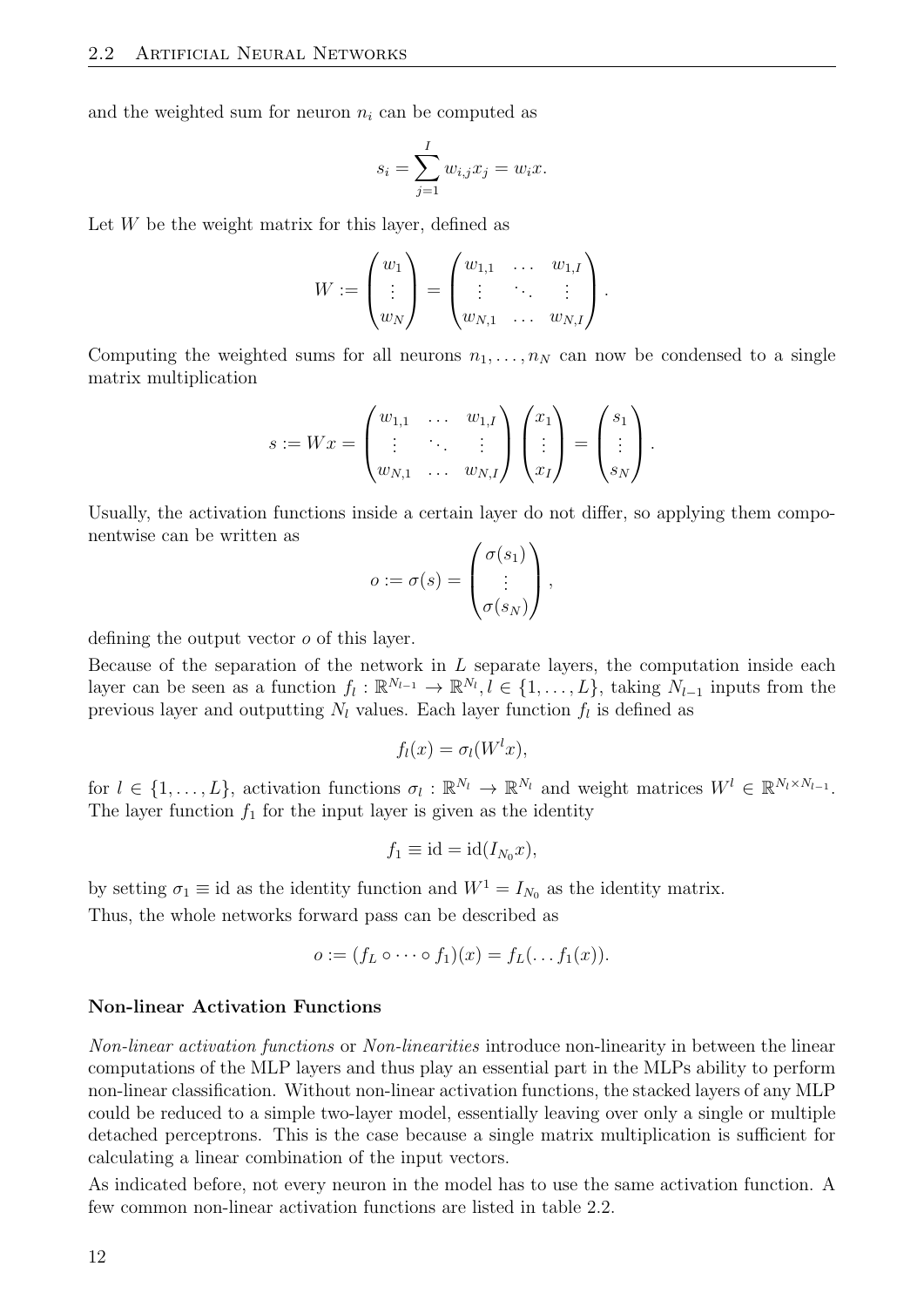

<span id="page-20-1"></span>Table 2.2: Non-linear activation functions.

Especially the output layer oftentimes uses a different activation function than the other layers in the network. A popular example is the *softmax function*, which normalizes the output of the network to a probability distribution over the possible output classes. It's defined as

$$
\sigma(x)_i = \frac{e^{x_i}}{\sum_{j=1}^N e^{x_j}}.
$$

## <span id="page-20-0"></span>2.2.3 Neural Network Training

The training technique for MLPs is similar to the one used for single perceptrons: Labeled training data is used to produce predictions from the MLP in a forward pass and the resulting error, defined by the deviation of this prediction from the actual label, is used to adjust the MLPs parameters.

However, adjusting the weights of all the neurons involved in the calculation is more complex than for a single perceptron. The error has to be propagated back through the whole network of layers in what is called a backward pass and each weight has to be updated only insofar as it contributed to the error. Propagating the error back through the network is performed according to the *backpropagation algorithm*. The method to determine how to adjust the weights is called gradient descent.

#### (Stochastic) Gradient Descent

Gradient descent is an iterative method for finding a local minimum of a differentiable multivariate function  $F: \mathbb{R}^N \to \mathbb{R}$ . The basic idea is that for a given point  $x \in \mathbb{R}^N$ , in whose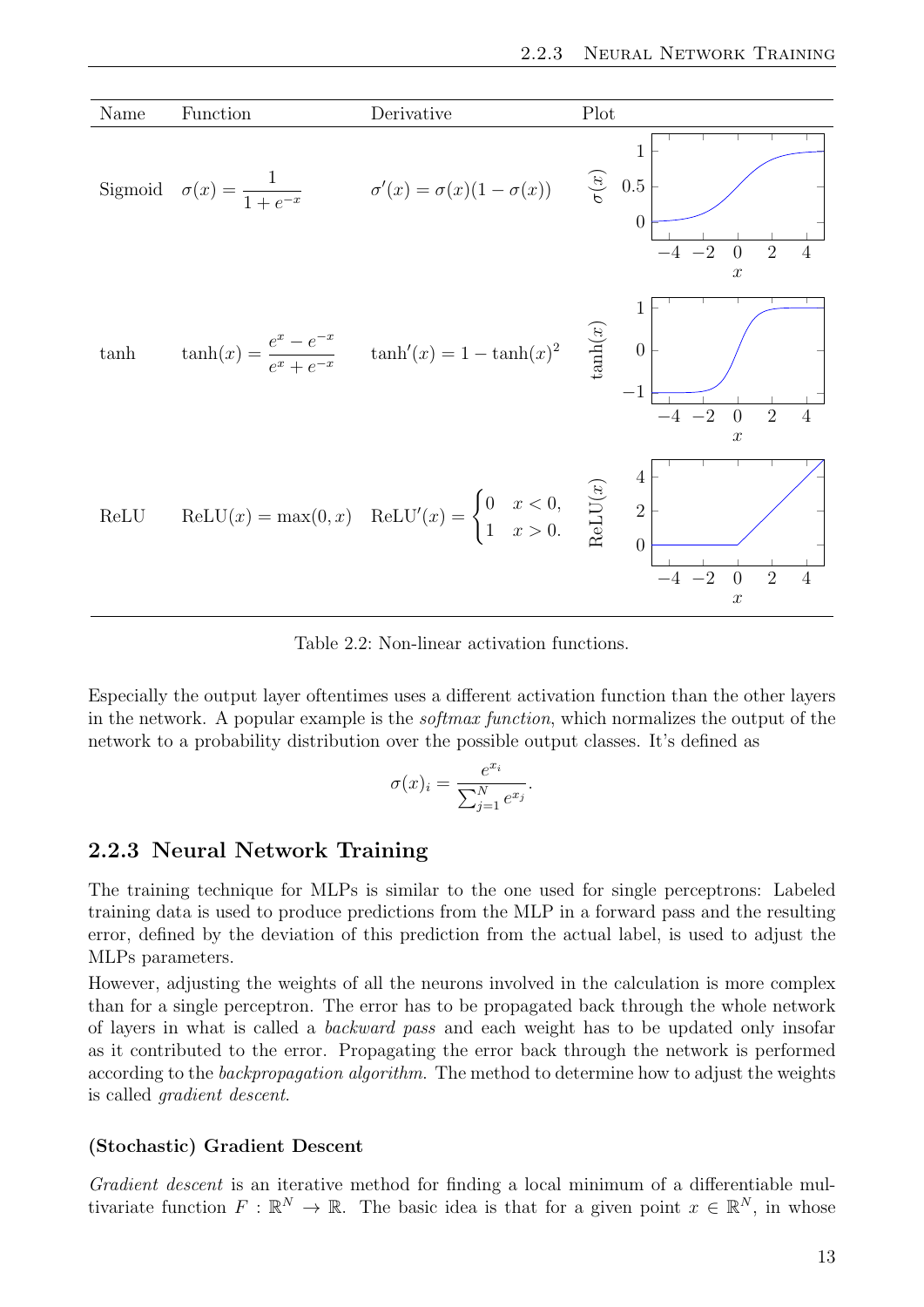neighborhood  $F$  is defined and differentiable, the direction of fastest decrease is given by the negative gradient  $-\nabla F(x)$ . Iterating

$$
x_0 := x
$$

$$
x_{i+1} := x_i - \epsilon \nabla F(x_i)
$$

for sufficiently small  $\epsilon \in \mathbb{R}_+$ , results in the  $x_i$  moving against the gradient direction and thus towards a local minimum of F near x. The initial value  $x_0$  strongly affects which local minimum the sequence converges to.

Stochastic gradient descent (SGD) is a stochastic approximation of gradient descent optimization, i.e. the actual gradient is approximated by not using the whole data set for its computation, but only a smaller, randomly selected subset thereof. This offers a trade-off between a lower convergence rate and faster iterations.

Now, let  $\mathcal{L}: \mathbb{R}^N \times \mathbb{R}^N \to \mathbb{R}$  be a function that takes as input a ground truth y, e.g. the label of a data point in the training set, and an estimation  $\hat{y}$ , e.g. the prediction produced by an MLP. Based on these inputs, it outputs some quantification of the prediction error. Such a function is called a loss function. Because the loss function is minimized if and only if the MLPs performance is optimized, SGD can be performed on  $\mathcal L$  to iteratively minimize the loss value and conversely improve the MLPs prediction performance. Note that when doing SGD on a loss function, one does not alter the input data, but the weights of the MLP; the input data is assumed to be constant. The process can be described as performing SGD on  $\mathcal{L}(y, F(x, w))$  with respect to the variable w, where  $F$  is a function that evaluates the MLP defined on parameters w for the input x. How exactly each parameter in the MLP has to be altered in order to move against the gradient direction is calculated by the backpropagation algorithm.

#### Loss Functions

Two commonly used loss functions for neural networks are the cross-entropy and mean squared error (MSE) losses.

Cross-entropy or log loss is used to measure the performance of a neural network outputting probability values between 0 and 1, for example through a softmax output layer. The crossentropy for N classes is defined as

$$
\mathcal{L}_{\mathrm{H}}(y,\hat{y}) := -y \cdot \log \hat{y} = -\sum_{i=1}^{N} y_i \log \hat{y}_i,
$$

where y is the label, usually a one-hot representation (having  $y_i = 1$  if and only if class i is the correct one, else 0) of the correct classification and  $\hat{y}$  is the network output.

The *mean squared error loss* is commonly used for regression tasks, e.g. for predicting continuous variables. It is simply defined as the mean squared error over all network outputs,

$$
\mathcal{L}_{MSE}(y, \hat{y}) := \frac{1}{N} \sum_{i=1}^{N} (y_i - \hat{y}_i)^2,
$$

where again  $y$  is the label and  $\hat{y}$  is the networks output.

#### The Backpropagation Algorithm

The backpropagation algorithm is used to compute the gradient of a loss function with respect to the weights of an MLP. Stochastic gradient descent in combination with the backpropagation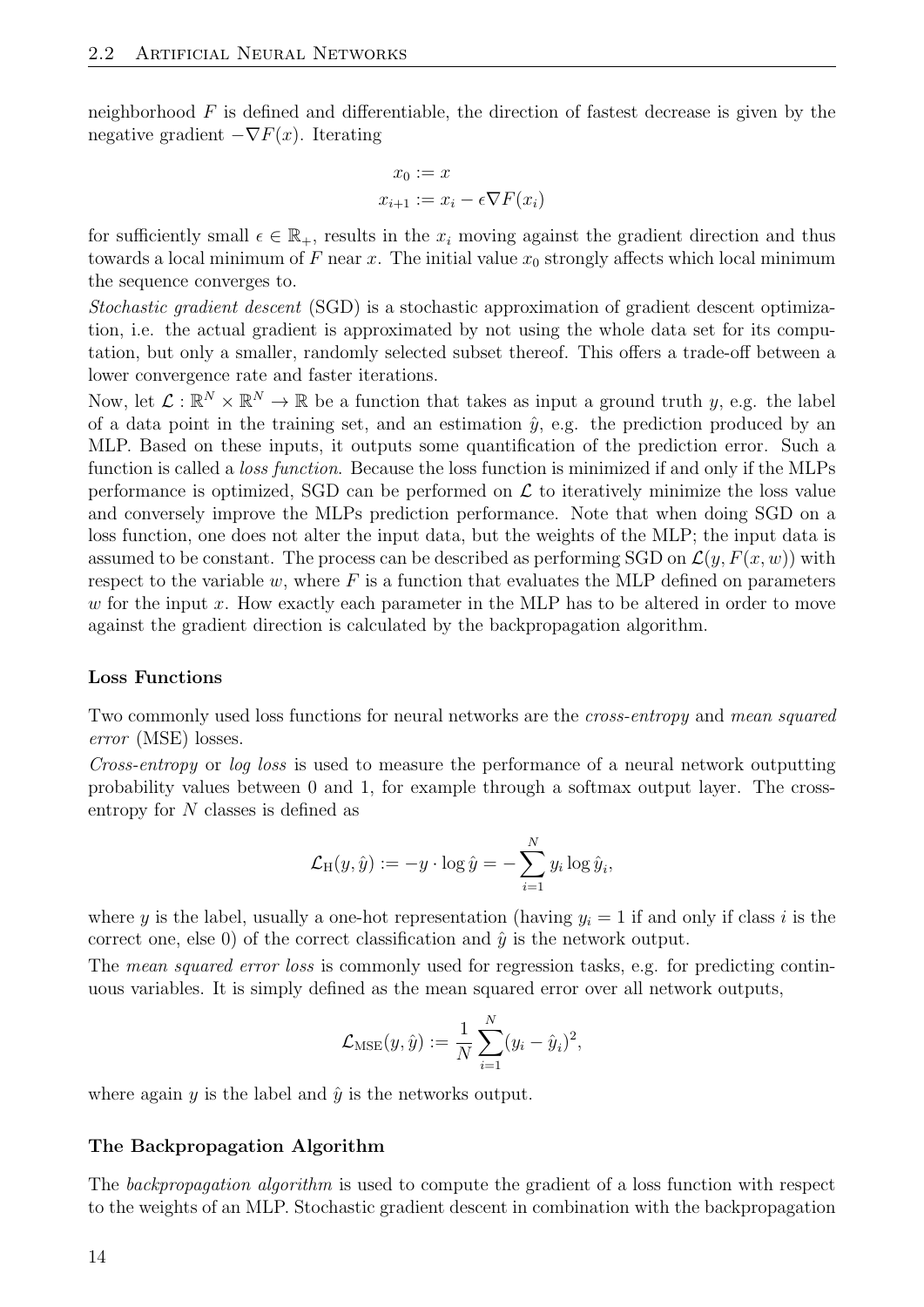algorithm is the de facto standard way of training artificial neural networks ([\[RHW85\]](#page-52-6)). This section is adapted from [\[Nie15\]](#page-53-6).

As already defined for the forward pass, let

$$
\hat{y} := F(x) = (f_L \circ \cdots \circ f_1)(x)
$$

denote the output of a feedforward neural network on L layers for input x, where  $f_l$  computes the output of layer  $l$  as

$$
f_l(x) = \sigma_l(W^lx),
$$

with activation function  $\sigma_l$  and weight matrix  $W^l$ .

The loss for each data point  $(x, y)$  in the training data is then defined as

$$
\mathcal{L}(y,\hat{y}) = \mathcal{L}(y,F(x)).
$$

In order to apply stochastic gradient descent with respect to the parameters specifying the evaluation of  $F(x)$ , this loss value's gradient for each parameter of the network has to be calculated individually. This is achieved by applying the chain rule to calculate the partial derivatives

$$
\frac{\partial \mathcal{L}}{\partial w_{ij}^l}
$$

.

However, for efficiency reasons, backpropagation avoids duplicate calculation by calculating the gradient of the weighted input for every layer, denoted as  $\delta^l$ , starting from the last layer L. As each weight in  $W<sup>l</sup>$  only affects the loss through its effect on the immediate next layer,  $\delta<sup>l</sup>$ contains all the data required for computing the gradient in layer l. Furthermore, the preceding layers  $l - 1, \ldots, 1$  can be computed recursively.

As before, let  $s^l := W^l o^{l-1}$  be the weighted inputs in layer l and  $o^l := \sigma_l(s^l)$  be the output of layer l.

Then the derivative of the loss in terms of the input is given as the total derivative

$$
\frac{d\mathcal{L}}{dx} = \frac{d\mathcal{L}}{d\sigma^L} \frac{d\sigma^L}{ds^L} \frac{ds^L}{d\sigma^{L-1}} \frac{d\sigma^{L-1}}{ds^{L-1}} \dots \frac{d\sigma^1}{ds^1} \frac{ds^1}{dx}
$$

$$
= \frac{d\mathcal{L}}{d\sigma^L} \sigma'_L W^L \sigma'_{L-1} W^{L-1} \dots \sigma'_1 W^1,
$$

because for  $l \in \{1, ..., L\}$  and  $o^0 = x$  one has

$$
\frac{d\sigma^{l}}{ds^{l}} = \frac{d\sigma_{l}(s^{l})}{ds^{l}} = \sigma'_{l} \text{ and } \frac{ds^{l}}{d\sigma^{l-1}} = \frac{dW^{l}\sigma^{l-1}}{d\sigma^{l-1}} = W^{l}.
$$

The gradient  $\nabla_x \mathcal{L}$  of the loss in terms of the input is then obtained by transposing the derivative of  $\mathcal L$  in terms of x, as

$$
\nabla_x \mathcal{L} = (\frac{d\mathcal{L}}{dx})^T = (W^1)^T \sigma'_1 (W^2)^T \sigma'_2 \dots (W^L)^T \sigma'_L \nabla_{\sigma^L} \mathcal{L}.
$$

Backpropagation evaluates this expression from right to left, propagating the error from layer L all the way back through the network. This is done recursively, by starting with

$$
\delta^L = \sigma'_L \nabla_{o^L} \mathcal{L}
$$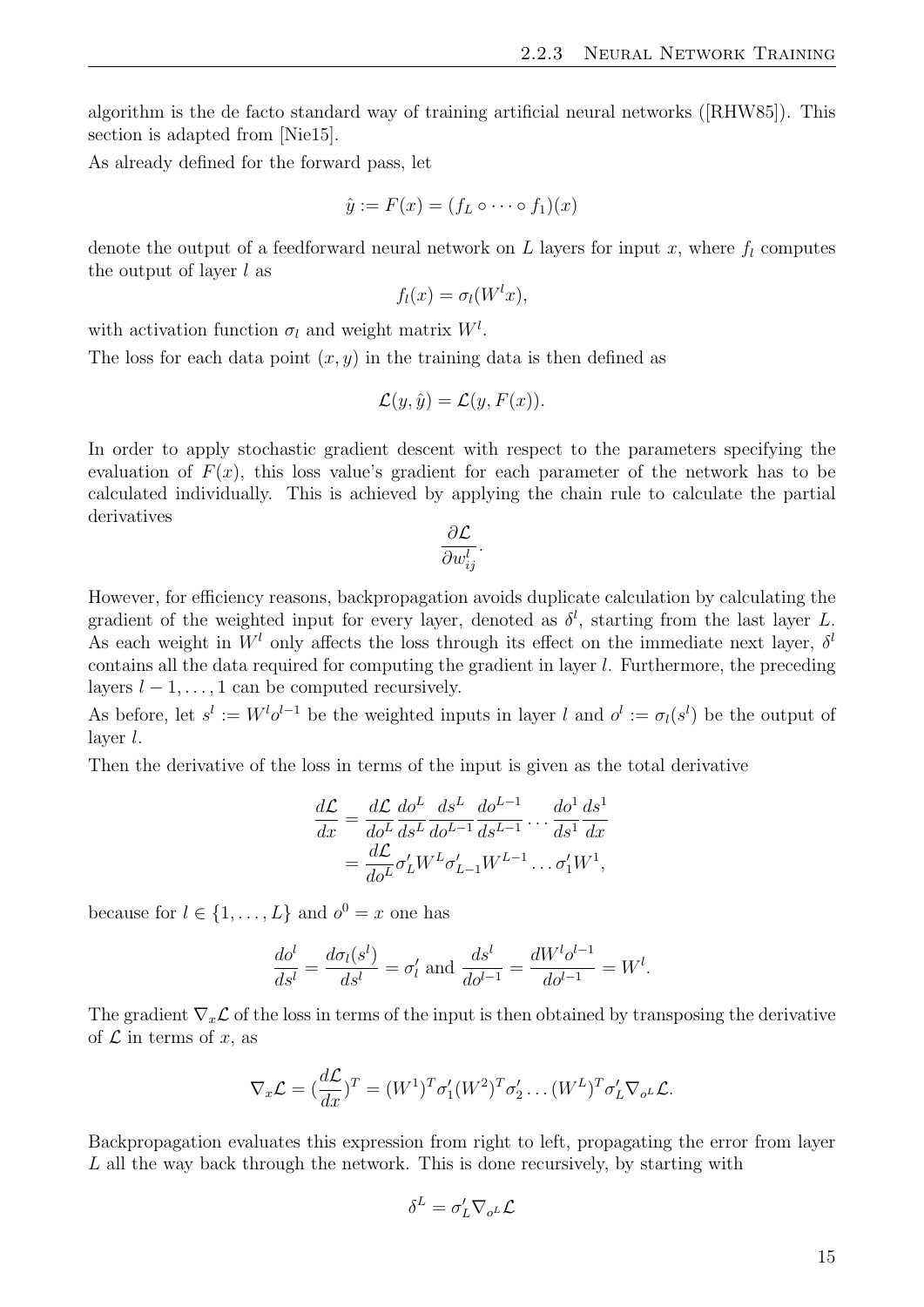and recursing

$$
\delta^{l} = \sigma'_{l}(W^{l+1})^{T} \delta^{l+1}
$$

$$
= \sigma'_{l}(W^{l+1})^{T} \dots (W^{L})^{T} \sigma'_{L} \nabla_{\sigma^{L}} \mathcal{L}
$$

for  $l \in \{L-1,\ldots,1\}$ . The gradient for the weights in layer l is then determined as

$$
\nabla_{W^l}\mathcal{L}=\delta^l(o^{l-1})^T.
$$

This recursive computation of the gradients per layer is called the backpropagation algorithm.

## Adam Optimization

The Adaptive Moment Estimation (Adam) optimization method ([\[KB14\]](#page-53-7)) can be used to train a network instead of the classical stochastic gradient descent described above.

While SGD keeps track of a single global learning rate  $\eta$  for all weight updates, which also doesn't change during the training process, the Adam algorithm maintains individual learning rates for each network parameter, that are separately adapted during the training process. These individual learning rates are computed from estimates of the first and second moments of the gradients. More specifically, Adam calculates an exponential moving average of the gradient and the squared gradient.

Adam optimization thus combines the methods introduced in the Adaptive Gradient Algorithm (AdaGrad, [\[DHS11\]](#page-53-8)) and Root Mean Square Propagation (RMSProp, which wasn't published in a formal academic paper, but appeared in the lecture slides of a Coursera online class on neural networks by Geoffrey Hinton from the University of Toronto<sup>[3](#page-23-0)</sup>).

## Overfitting and Dropout

Especially for larger neural networks, overfitting is a common problem that appears when the amount of the networks parameters are disproportionally large to the complexity of the data ([\[Die95\]](#page-52-7)). The goal of training a neural network is to have it perform well on data that was not encountered during its training. However, when the network has the capacity to specialize on the training data instead of generalizing from it, overfitting occurs. That is, the network learns to perform well on the training data, but poorly on previously unseen data. A typical symptom of this problem is a shrinking training error, while the validation error goes up.

A commonly used technique to alleviate overfitting is called dropout ([\[Hin+12\]](#page-53-9)). Overfitting can be greatly reduced by randomly omitting a certain percentage, oftentimes half, of the networks neurons on each training sample. This method forces each neuron to learn a feature that is generally helpful in the whole network as opposed to co-adapting to other neurons. The effects of dropout on an example feedforward network are depicted visually in figure [2.5.](#page-24-2)

## Minibatches and Batch Normalization

When using *minibatches*, the gradients for updating the weights during training are calculated across a smaller subset of the entire data set instead of the entire batch/epoch for gradient descent or a single training example for stochastic gradient descent.

Batch normalization or batch norm ([\[IS15\]](#page-53-10)) is a method of normalizing the input to a networks' layers by recentering and rescaling it for each minibatch in order to stabilize the learning process and reduce the number of training epochs required.

<span id="page-23-0"></span><sup>3</sup>[http://www.cs.toronto.edu/~tijmen/csc321/slides/lecture\\_slides\\_lec6.pdf](http://www.cs.toronto.edu/~tijmen/csc321/slides/lecture_slides_lec6.pdf)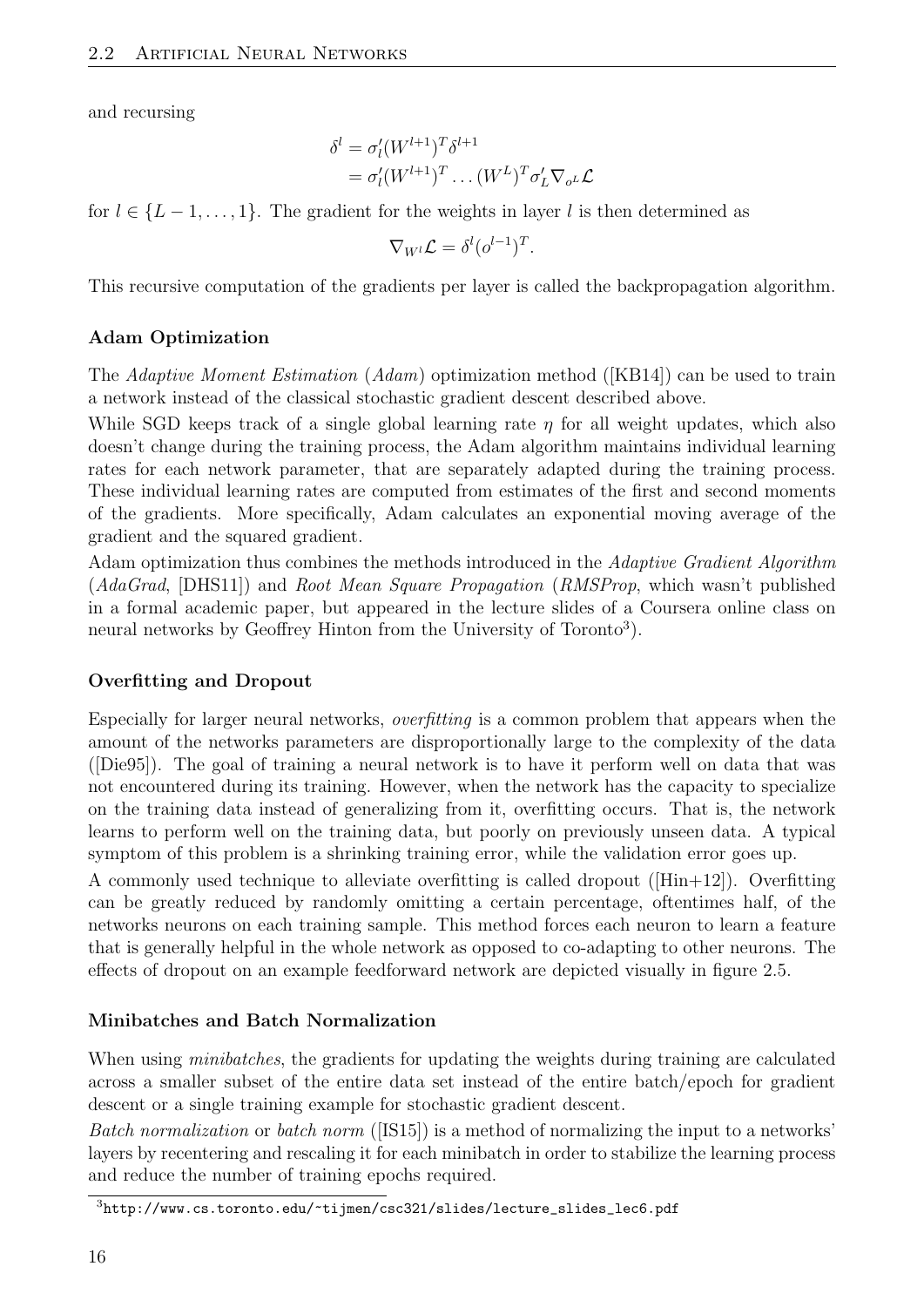

<span id="page-24-2"></span>Figure 2.5: This figure shows a possible effect of dropout with  $p = 0.5$  on a network with three layers. On the left, the network without dropout  $-$  as it would be used during evaluation – is shown, on the right, about half of the networks neurons have been dropped randomly – as might happen during training.

# <span id="page-24-0"></span>2.2.4 Time Delay Neural Networks

The occurrence of phonemes inside an utterance is not independent from the surrounding context, as speech is a temporal construct. Therefore, when classifying phonemes, it's oftentimes beneficial to not only consider a single audio feature, but a broader range. Time Delay Neural Networks (TDNNs) specialize in this ability. In fact, they were first developed for the exact task of phoneme classification ([\[Wai+89\]](#page-52-8)).

In principle, a TDNN is a feedforward neural network. However, as opposed to receiving one feature vector of speech at a time, it accepts a whole sequence of feature vectors as its input. Furthermore, instead of using individual weights for every single connection, some weights are shared in what is called a *shift invariant connection*, much like a filter in a convolutional neural network ([\[LeC+99\]](#page-53-11)). Overlapping two-dimensional fields of inputs are weighted and summed together before being passed through an activation function to constitute the data present in the next layer. This can be thought of as a two-dimensional filter moving across the field of input neurons. The weights of this moving filter are shared among all the shifted fields it is applied to.

Therefore, every neuron receives information of a whole range of feature vectors over a certain time frame. It can thus extract temporal information as well as the temporal context of a feature vector to be classified, which enables improved classification results ([\[PPK15\]](#page-53-12)).

When performing backpropagation on a TDNN, the gradients are calculated for every timeshifted copy of the network and then averaged, so shared weights remain equal among all their instances.

An example of a TDNN is described in more detail in figure [2.6.](#page-25-0)

## <span id="page-24-1"></span>2.2.5 Recurrent Neural Networks

Recurrent Neural Networks (RNNs) are an example of non-feedforward networks. While feedforward neural networks are characterized by only passing information through their layers in a one-way fashion, RNNs additionally utilize connections that loop back into the same layer. Another difference is that they process sequential input over multiple time steps. In each step, a hidden node in an RNN passes along its value not only to the nodes in the next layer, but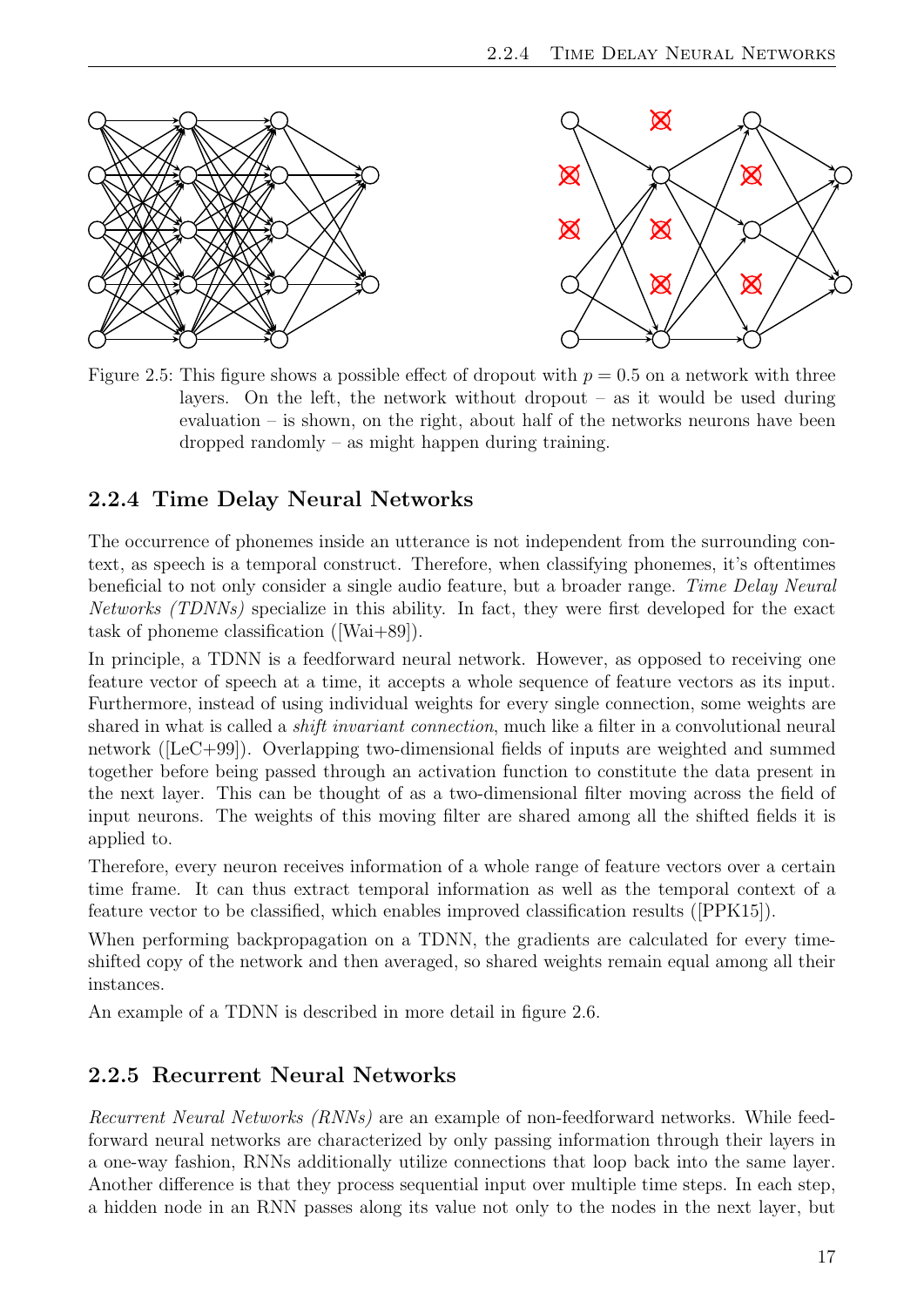

<span id="page-25-0"></span>Figure 2.6: An example TDNN for classifying the phonemes  $/b$ , d, g/, adapted from [\[SSW91\]](#page-52-9). The network consists of three feedforward layers. Its input layer takes a whole feature vector sequence as input, spanning 15 frames of 16 features each, thus there are  $15 \times 16$  input neurons. Connections between each layer are shift invariant, i.e. in the first hidden layer, the same  $3 \times 16$  filter is used for every of the 13 different regions of input it is applied to. The filter maps each region of  $3 \times 16$  inputs to 8 output values in the first hidden layer. Therefore, there are  $3 \times 16 \times 8$  different weights between the input and first hidden layer. The second hidden layer also employs a shift invariant filter for weighting its input values. This time, the filter size is  $5 \times 8$  and the  $13 \times 8$  input values are passed on to  $9 \times 3$  neurons, using only  $5 \times 8 \times 3$  different weights. Finally, the output layer applies another filter of size  $9 \times 3$  to map each filter region on 3 neurons, resulting in another  $9 \times 3 \times 3$  weights.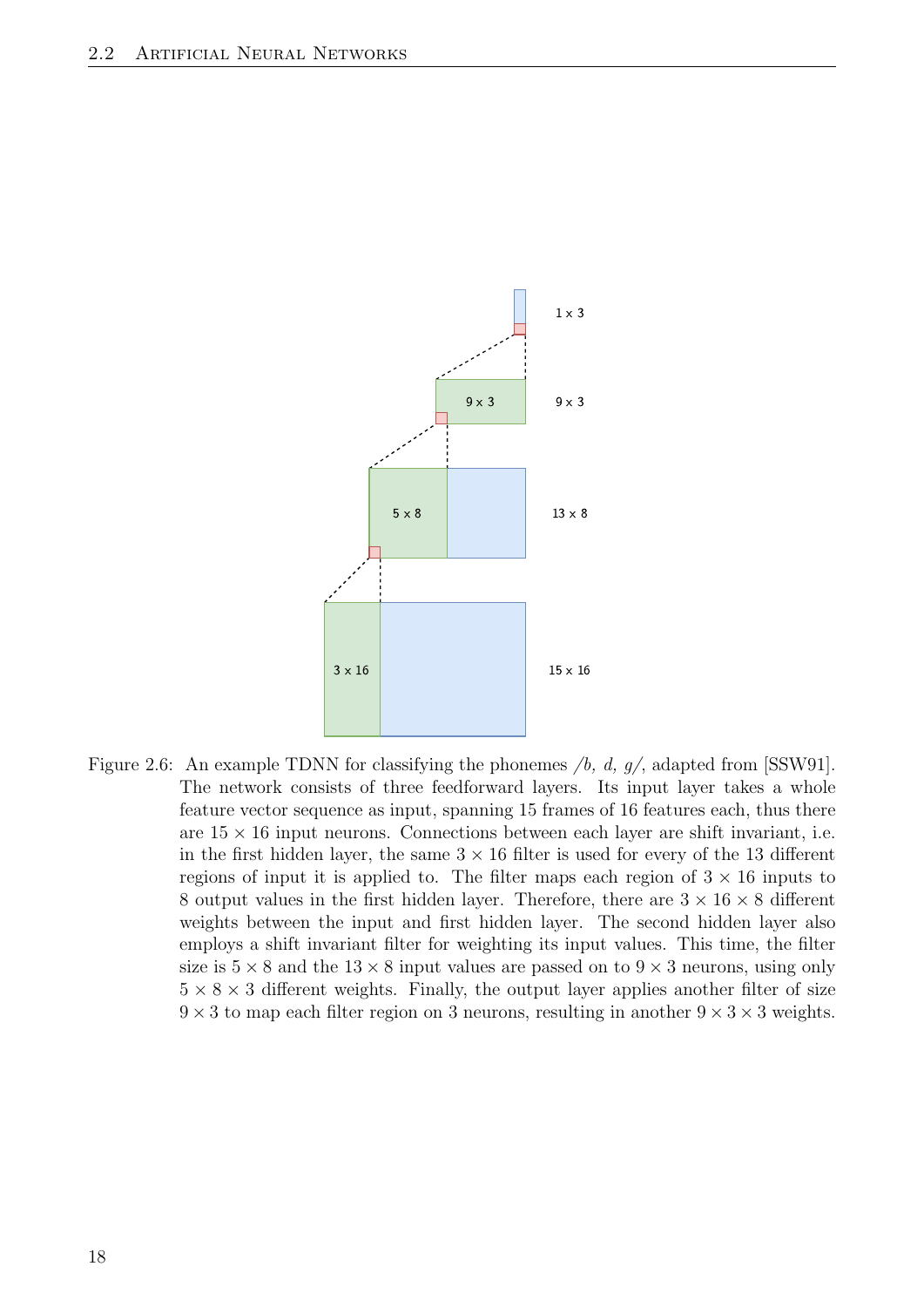also to itself in the next time step. Conversely, it also takes into account its previous state when processing new input.

An example topology of an RNN is described in figure [2.7.](#page-26-0)

Similar to TDNNs, RNNs possess an increased capability for handling sequential or temporal data and are thus highly relevant for speech recognition tasks.



<span id="page-26-0"></span>Figure 2.7: An example RNN topology. The inputs  $x_t \in \{x_1, \ldots, x_N\}$  are consumed over multiple time steps. In each time step, the hidden layers forward their hidden representations to the next time step and – conversely – process the passed on representation from the previous time step. On the left side, the actual network topology is shown, on the right side it's presented in its unrolled state.

#### Elman and Jordan networks

Simple examples of RNNs are the Elman and Jordan networks ([\[Elm90\]](#page-52-10)). They both consist of three feedforward layers; input, hidden and output.

In the Elman network, every node in the hidden layer has an additional connection to an individual context unit, which saves the hidden neurons output and forwards it to that same neuron in the next time step. Context units have their inbound weights set to constant 1. Their outbound weights are defined in a weight matrix  $W^u$  and are learned together with the other parameters of the network. The forward pass in an Elman network is therefore specified by the assignments

$$
h_t = \sigma_h(W^h x_t + W^u h_{t-1})
$$
  

$$
o_t = \sigma_o(W^o h_t),
$$

where  $h_t$  describes the output of the hidden layer at time step t and  $o_t$  describes the output of the output layer at time step t.

The Jordan network functions similarly to the Elman network, except for the context units taking their input from the output layer instead of the hidden layer. They still forward their saved state to the hidden layer in the next time step:

$$
h_t = \sigma_h(W^h x_t + W^u o_{t-1})
$$
  

$$
o_t = \sigma_o(W^o h_t).
$$

#### Backpropagation Through Time

The typical training procedure for feedforward networks can be adapted to work for RNNs. Backpropagation for RNNs is called backpropagation through time (BPTT). In order to perform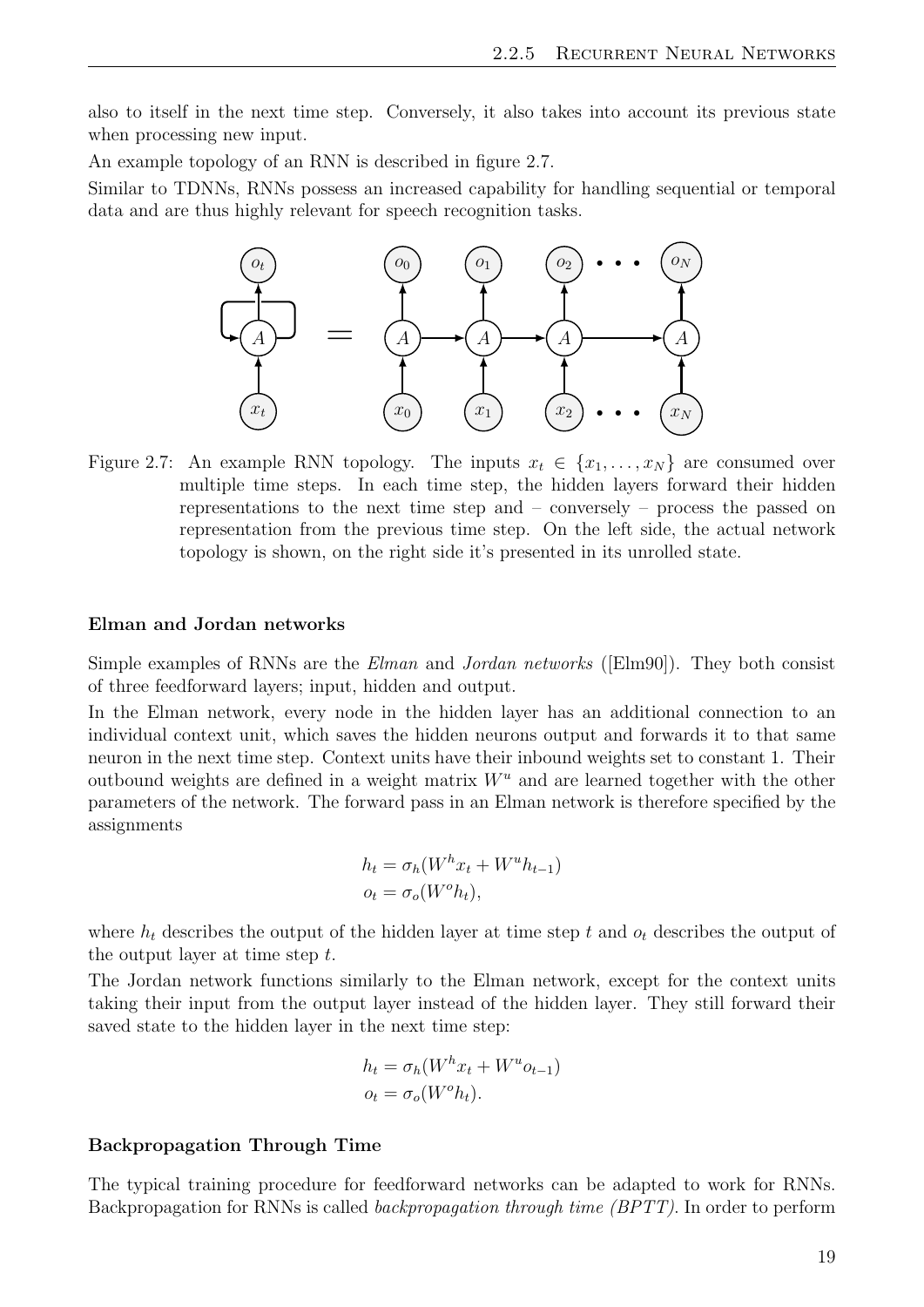backpropagation on a recurrent network, the network is first unrolled, as shown in figure [2.7.](#page-26-0) The unrolled network is now equivalent to a feedforward network with shared weights. Thus, the gradients can then be calculated accordingly, taking into account all the occurrences of a single weight and summing the weight updates.

RNNs are prone to a problem known as *vanishing gradients*. Gradient descent becomes increasingly inefficient for deeper network structures, as gradients are propagated by applying the chain rule, effectively multiplying – and thus further reducing – small numbers from the interval (0, 1). As unrolled RNNs are essentially very deep feedforward neural networks with shared weights, the vanishing gradient problem becomes problematic when processing long input sequences.

This problem arises, because in backpropagation,  $h_{t'} = \sigma_h(W^h x_t + W^u h_{t-1})$  is differentiated with respect to  $h_t$  for  $t' > t$ , which results in

$$
\frac{\partial h_{t'}}{\partial h_t} = \prod_{k=1}^{t'-t} W^u \sigma'_h(W^u h_{t'-k})
$$

$$
= \underbrace{(W^u)^{t'-t}}_{(1)} \prod_{k=1}^{t'-t} \sigma'_h(W^u h_{t'-k})
$$

.

If the spectral radius  $\rho(W^u)$  of the weight matrix is less than 1, the first factor decays exponentially fast in  $t'-t$ . Furthermore, if the activation function's derivative is less than 1 for all values – as is the case for the sigmoid function –, the second factor tends to zero as well. The problem in the first factor persists even for alternative activation functions, like ReLU.

The vanishing gradient problem is shown to be severe both theoretically and experimentally for tasks involving long-term dependencies in [\[BSF94\]](#page-52-11).

#### <span id="page-27-0"></span>2.2.6 Long Short-Term Memory

Long short-term memory (LSTM) is a special recurrent network architecture, developed to mitigate the vanishing gradient problem of traditional RNNs. Like an RNN, an LSTM preserves its state for use during later time steps. However, in LSTMs this is done in a more fine-tuned way. In order to achieve this, an LSTM consists of gated neurons, called LSTM cells. These cells not only save their last state and supply it as part of the input to the next time step, but also modulate this saved state in more complex ways.

#### The LSTM cell

The structure of an LSTM cell is depicted in figure [2.8.](#page-29-0) Its central component is the internal state  $c_t$  that gets passed along through time. In each time step, old information can be forgotten and new information can be added to this internal state. This forgetting/updating process is handled by the cell's forget and update gates, whose behavior is learned during training. The updated state is then used to modulate the cells output in the output gate.

The cell's forget gate is responsible for forgetting selected parts of the current cell state and it's the first gate to be applied on the incoming previous cell state. It takes as input the last hidden state  $h_{t-1}$  and the current input vector  $x_t$ , weighting, concatenating and processing them in a sigmoid layer to produce the forget value  $f_t$ . By multiplying this forget value  $f_t \in \sigma(\mathbb{R}^N)$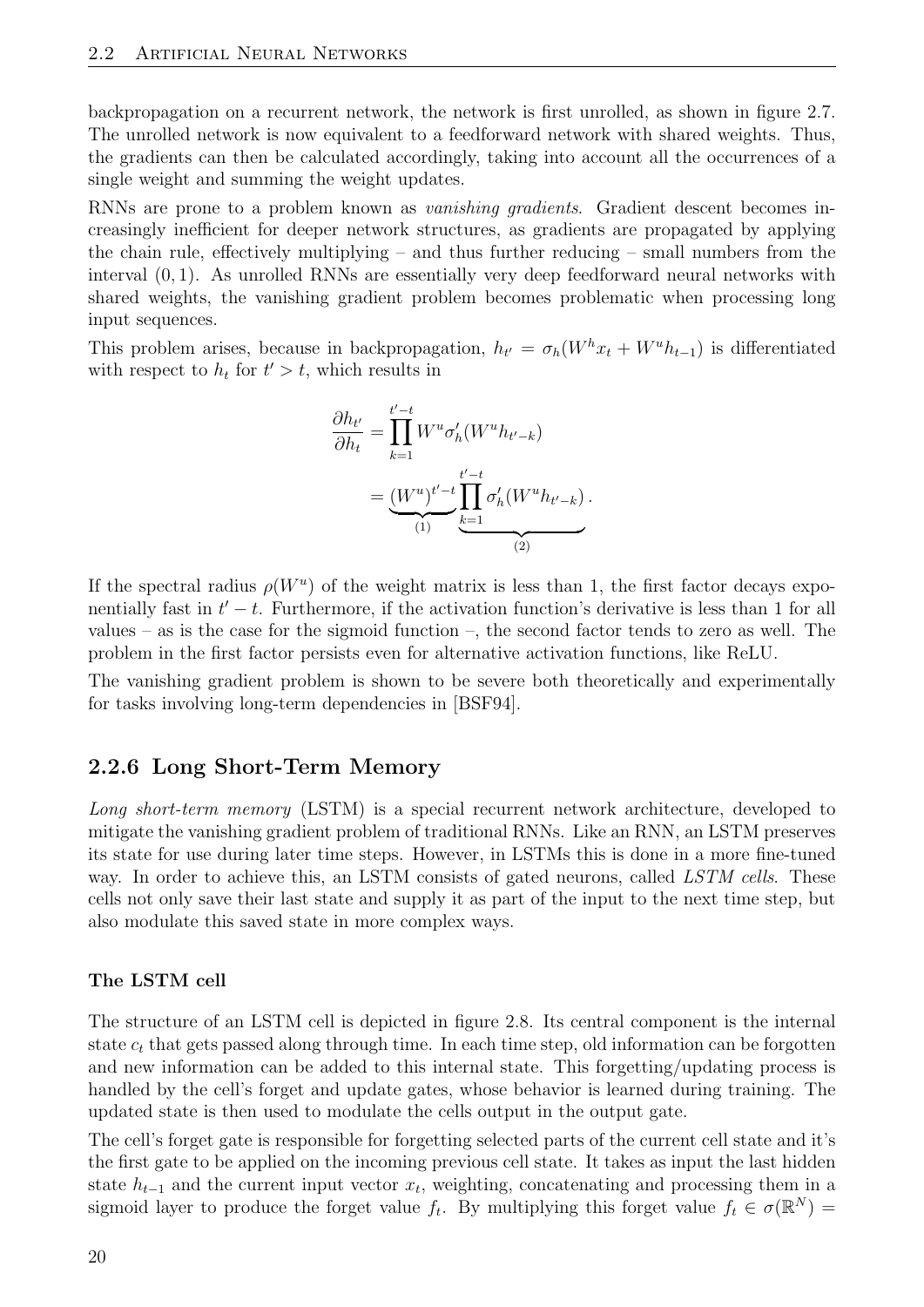$(0, 1)^N$  pointwise with the incoming previous cell state  $c_{t-1}$ , the *i*-th entry in the cell state can either be kept intact  $((f_t)_i \approx 1)$  or forgotten  $((f_t)_i \approx 0)$ :

$$
f_t = \sigma_g(W^f x_t + U^f h_{t-1}).
$$

Next, the new information to be stored in the state vector is determined and applied. This is done in the input/update gate. Another sigmoid layer on the weighted concatenation of  $h_{t-1}$ and  $x_t$  is used to determine which parts of the cell's state are to be updated. A tanh layer on the same input produces the candidate values  $\tilde{c}_t$  to be inserted into the state. Their pointwise product constitutes the update value, which is then added to the cell state vector:

$$
i_t = \sigma_g(W^i x_t + U^i h_{t-1})
$$
  
\n
$$
\tilde{c}_t = \tanh(W^c x_t + U^c h_{t-1}).
$$

This process of first selectively forgetting and then storing new data in the cell state constitutes the whole update process of the state vector:

$$
c_t = f_t \circ c_{t-1} + i_t \circ \tilde{c}_t.
$$

Finally, the cell produces an output vector as well. An unfiltered output vector  $o_t$  is first computed by feeding the weighted concatenation of  $h_{t-1}$  and  $x_t$  into a sigmoid layer. As the cell state should have an effect on the output as well, the state is fed into a pointwise tanh function and then multiplied with the unfiltered output to produce the hidden state vector  $h_t$ :

$$
o_t = \sigma_g(W^o x_t + U^o h_{t-1})
$$
  

$$
h_t = o_t \circ \tanh(c_t),
$$

The computations inside an LSTM cell are thus given by the equations

$$
f_t = \sigma_g(W^f x_t + U^f h_{t-1})
$$
  
\n
$$
i_t = \sigma_g(W^i x_t + U^i h_{t-1})
$$
  
\n
$$
\sigma_t = \sigma_g(W^o x_t + U^o h_{t-1})
$$
  
\n
$$
\tilde{c}_t = \tanh(W^c x_t + U^c h_{t-1})
$$
  
\n
$$
c_t = f_t \circ c_{t-1} + i_t \circ \tilde{c}_t
$$
  
\n
$$
h_t = o_t \circ \tanh(c_t),
$$

where  $\circ$  is the Hadamard (element-wise) product,  $f_t$ ,  $i_t$  and  $o_t$  denote the activation vectors of the forget gate, input/update gate and output gate,  $h_t$  is the hidden state vector of the cell,  $\tilde{c}_t$ is the cells update candidate vector and  $c_t$  is the cells state vector; all at time t. The matrices  $W^x, U^x$  contain the weights for the respective gates  $x \in \{f, i, o, c\}$ . Besides the input vector  $x_t$ , a cell consumes the vectors  $h_{t-1}$  and  $c_{t-1}$  from the previous time step and produces a new pair of  $c_t$  and  $h_t$  vectors.

#### LSTM Training

Similarly to the training process of RNNs, LSTMs can be trained using backpropagation through time. While RNNs are prone to the vanishing and exploding gradients problem, LSTMs mitigate the vanishing gradients problem by their use of gated neurons. Also, the cell's state is updated through addition instead of multiplication, which further combats the problem.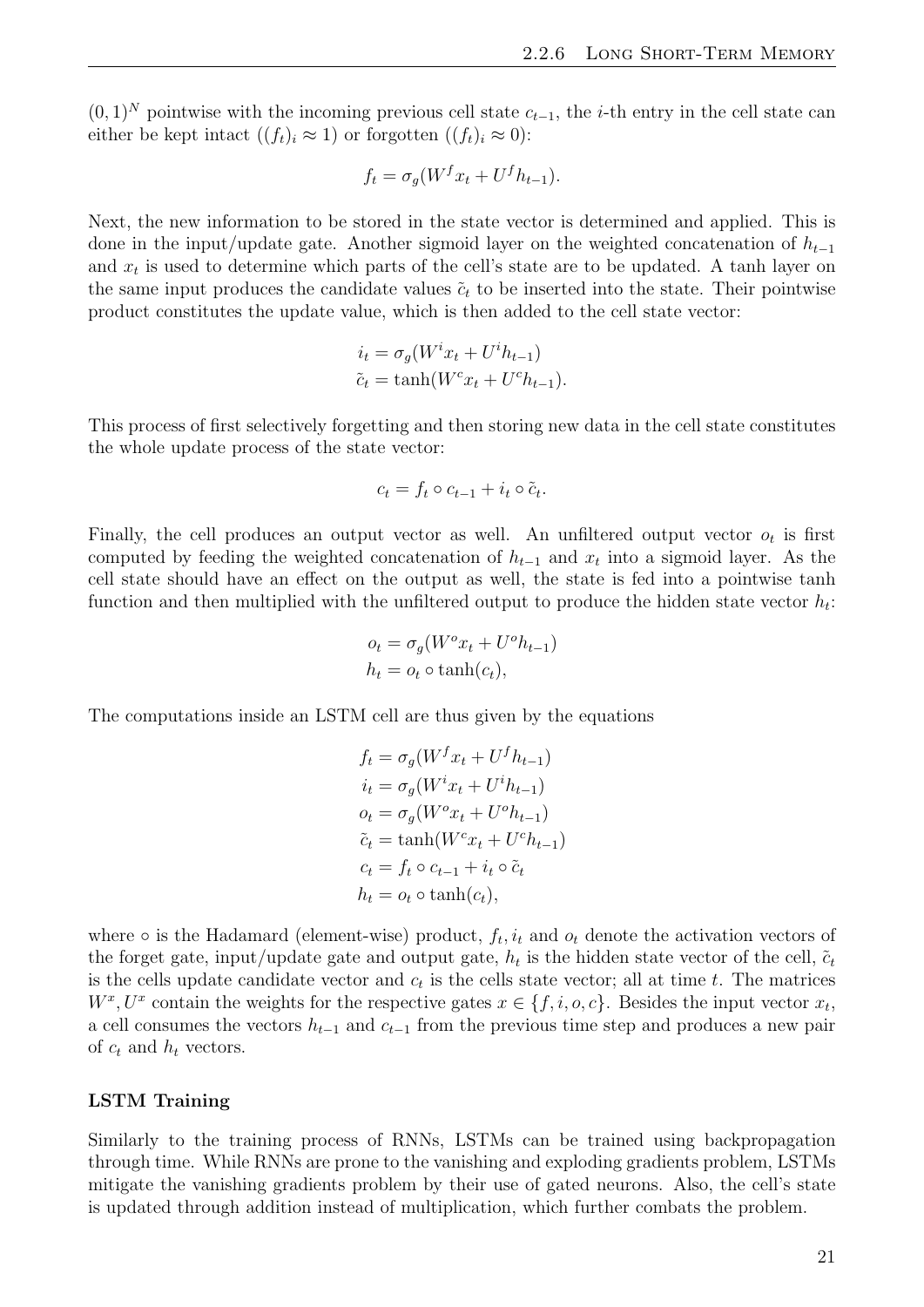

<span id="page-29-0"></span>Figure 2.8: The inside structure of an LSTM cell. Joining arrows represent the concatenation of values, diverging arrows represent the copying of values. Each layer, marked red in the graphic, applies a weight matrix and the denoted activation function to its inputs. Every operator, marked green, only applies the denoted function to each of the input values element-wise. The blue arrow shows how the cell state runs through the whole construct, first being modified by the inputs and then itself influencing the produced output.

An LSTM cell saves long term dependencies in its state  $c_t = f_t \circ c_{t-1} + i_t \circ \tilde{c}_t$ . The gradient of state  $c_t$  with respect to its previous state  $c_{t-1}$  is given as

$$
\frac{\partial c_t}{\partial c_{t-1}} = \frac{\partial f_t \circ c_{t-1}}{\partial c_{t-1}} + \frac{\partial i_t \circ \tilde{c}_t}{\partial c_{t-1}}
$$

$$
= f_t + \frac{\partial i_t \circ \tilde{c}_t}{\partial c_{t-1}}.
$$

Assuming the worst case scenario of  $\frac{\partial i_t \circ \tilde{c}_t}{\partial c_{t-1}}$  vanishing, leaves the following gradient for cell state  $c_{t'}$  with regard to state  $c_t, t' > t$ :

$$
\frac{\partial c_{t'}}{\partial c_t} = \prod_{k=1}^{t'-t} f_k.
$$

Now, the  $f_k$ 's diminish the gradient, but only by the same amount as they determined how much information got passed from their respective states in the forward pass. Thus, the gradient vanishes only insofar as the influence of the previous states vanishes.

However, the exploding gradient problem still persists. This can be mitigated by clipping the gradient's magnitude at a threshold.

#### Bidirectional LSTM

LSTMs successfully exploit temporal dependencies in the data in one direction. Oftentimes it's helpful to rely on such dependencies in the input in the backward direction as well. For this purpose, bidirectional LSTMs (BiLSTMs) have been developed.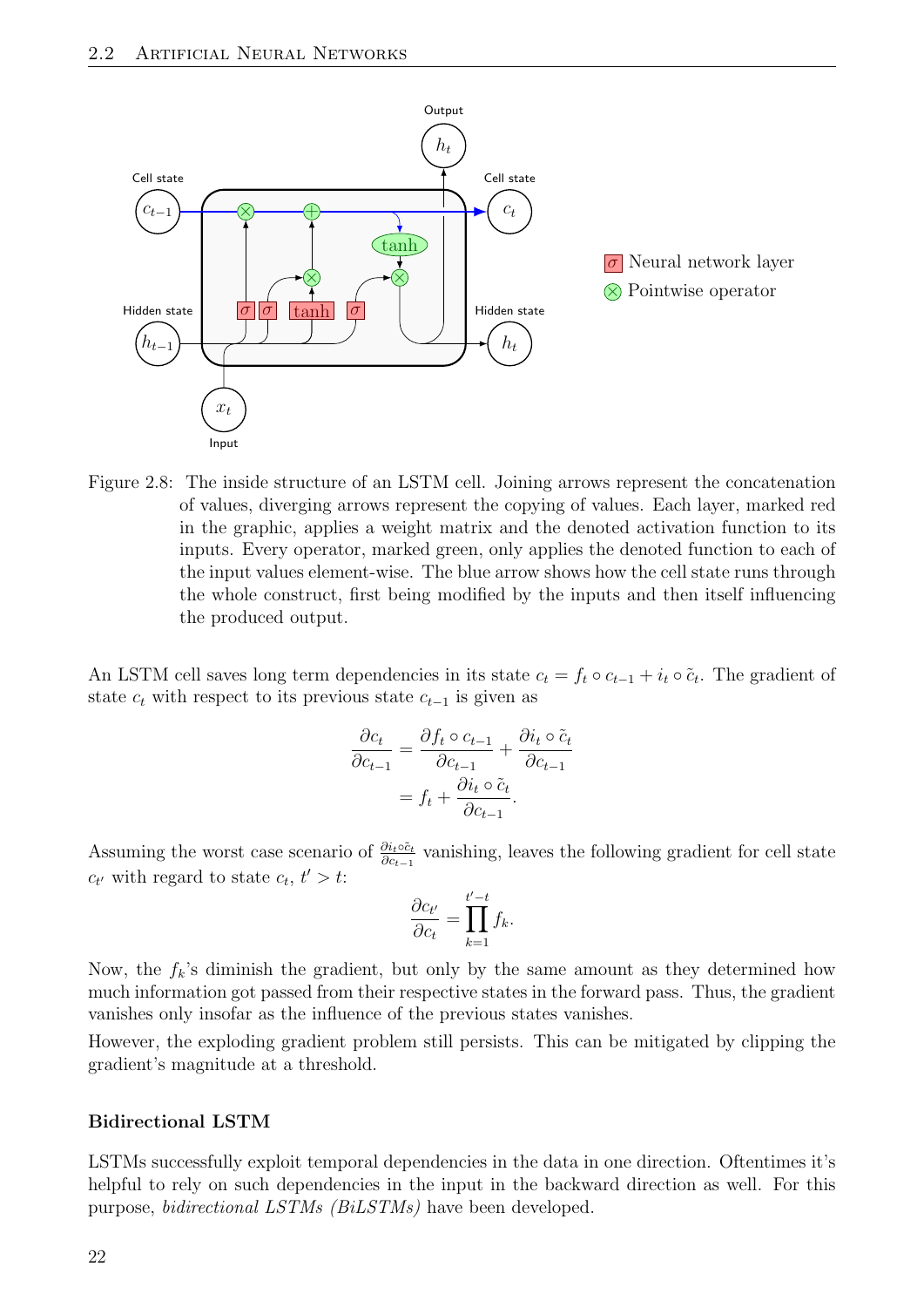A BiLSTM consists of two LSTMs, which receive the same input sequence but pass their cell states in opposite directions. Their outputs are then combined and form the output of the BiLSTM network.

The structure of a BiLSTM network is outlined in figure [2.9.](#page-30-0)



<span id="page-30-0"></span>Figure 2.9: Architecture of a BiLSTM network. The network consists of two unidirectional LSTM networks, sharing the same input and producing a combined output by processing the context in the two directions of time independently.

#### Stacked (Bi-)LSTM

A stacked (Bi-)LSTM consists of multiple layers of (Bi-)LSTMs. Each LSTM cell in a subsequent layer takes as input the output of the previous LSTM cell, thus allowing a more complex processing of the sequence data. An example architecture of a stacked BiLSTM on two layers is presented in figure [2.10.](#page-30-1)



<span id="page-30-1"></span>Figure 2.10: Architecture of a stacked BiLSTM network on two layers. The network is built similarly to a BiLSTM network, but two stacked LSTM cells substitute each LSTM cell.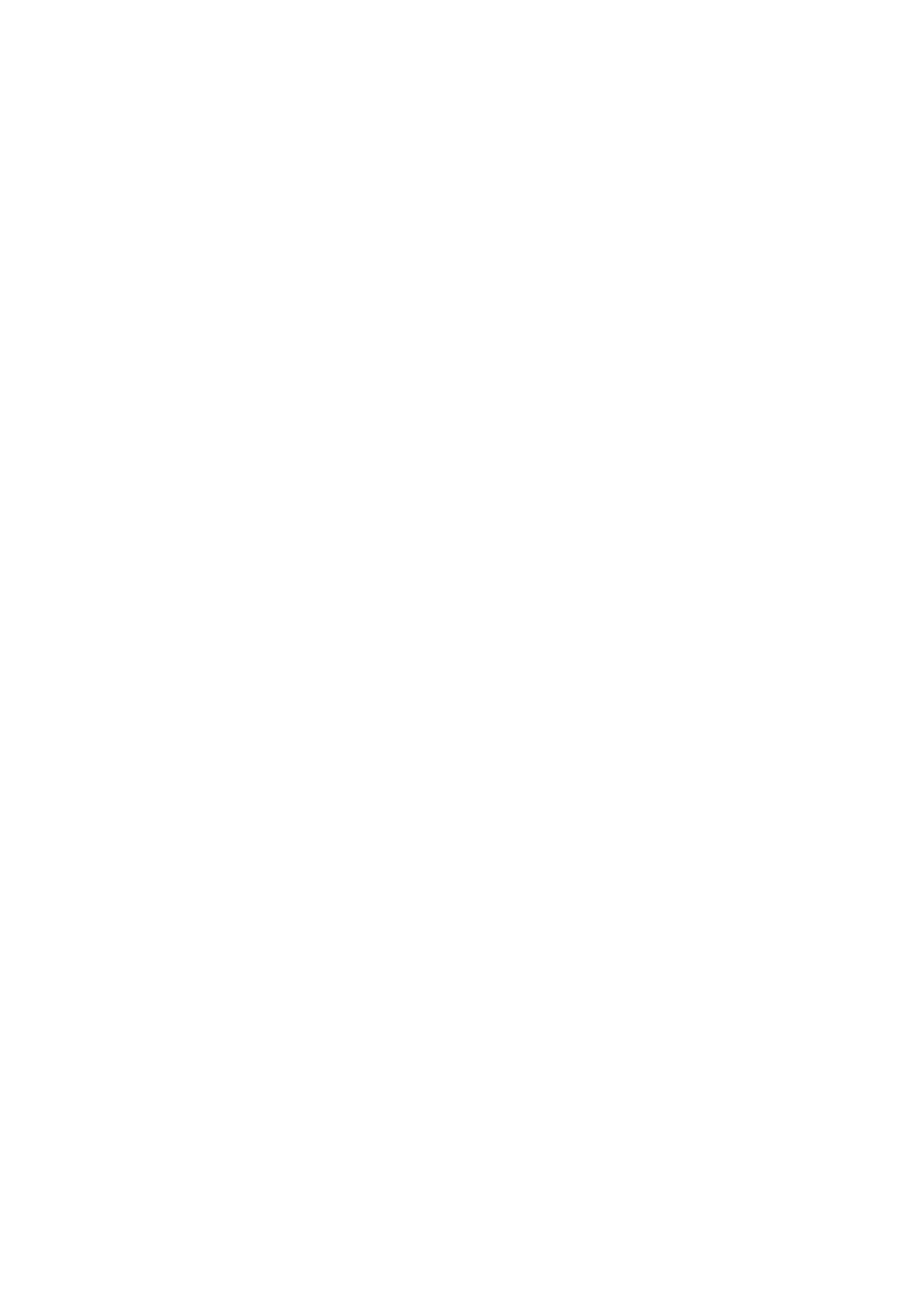# <span id="page-32-0"></span>3 Related Work

There are various topics that are related to the task and methodology this thesis is concerned with. Examples range from directly related topics like multilingual phoneme recognition and alignment to the application of cross-lingual methods in the field of ASR in general. Alternative approaches, like end-to-end systems, i.e. systems that are represented by a single model as opposed to a hybrid HMM/ANN pipeline, are presented as well. Furthermore, there are interesting methods that have been applied in the past to improve the performance of multilingual systems, like modulation techniques.

#### Phoneme Classification

For the task of framewise phoneme classification – the task fulfilled by the ANNs utilized in this thesis as well – [\[GS05\]](#page-53-13) compares BiLSTMs to other ANN architectures. In the conducted experiments, BiLSTMs performed significantly better than unidirectional ones. LSTMs were also not only much faster to train than standard RNNs and feedforward networks, but also slightly more accurate. It was shown that BiLSTM offer a great way to exploit the timedependencies in speech.

#### Multilingual Phoneme / Phone Classification

By supplementing the language-independent phone distributions that are normally used in multilingual acoustic modeling with language-dependent phoneme distributions,  $[L+20]$  was able to improve performance by 2% phoneme error rate absolute. They were also able to improve the phone recognition accuracy by 17% for unseen languages.

#### (Cross-lingual) Phoneme Boundary Detection

A different approach for detecting the boundaries of phonemes in speech recordings was presented in [\[Fra+16\]](#page-54-4). Using a BiLSTM, they were able to outperform the alternatives using phoneme recognizers that were previously reported in the literature on the TIMIT data set. Their experiments also showed promising results regarding cross-lingual tasks.

#### Modulation Techniques for Multilingual Recognition Tasks

In [\[MSW18\]](#page-54-5), language adaptation techniques, i.e. modulating the hidden layers of the utilized RNNs using Language Feature Vectors (LFVs), are introduced in order to decrease the error rates in multilingual phoneme / grapheme recognition tasks. These LFVs are obtained from a bottleneck layer in an additional network trained for language identification. Modulating the layers by LFVs, instead of only appending them, showed improved results.

This concept is further elaborated on and extended by Multiplicative Language Codes and Adaptive Neural Language Codes in the related PhD thesis [Mül18].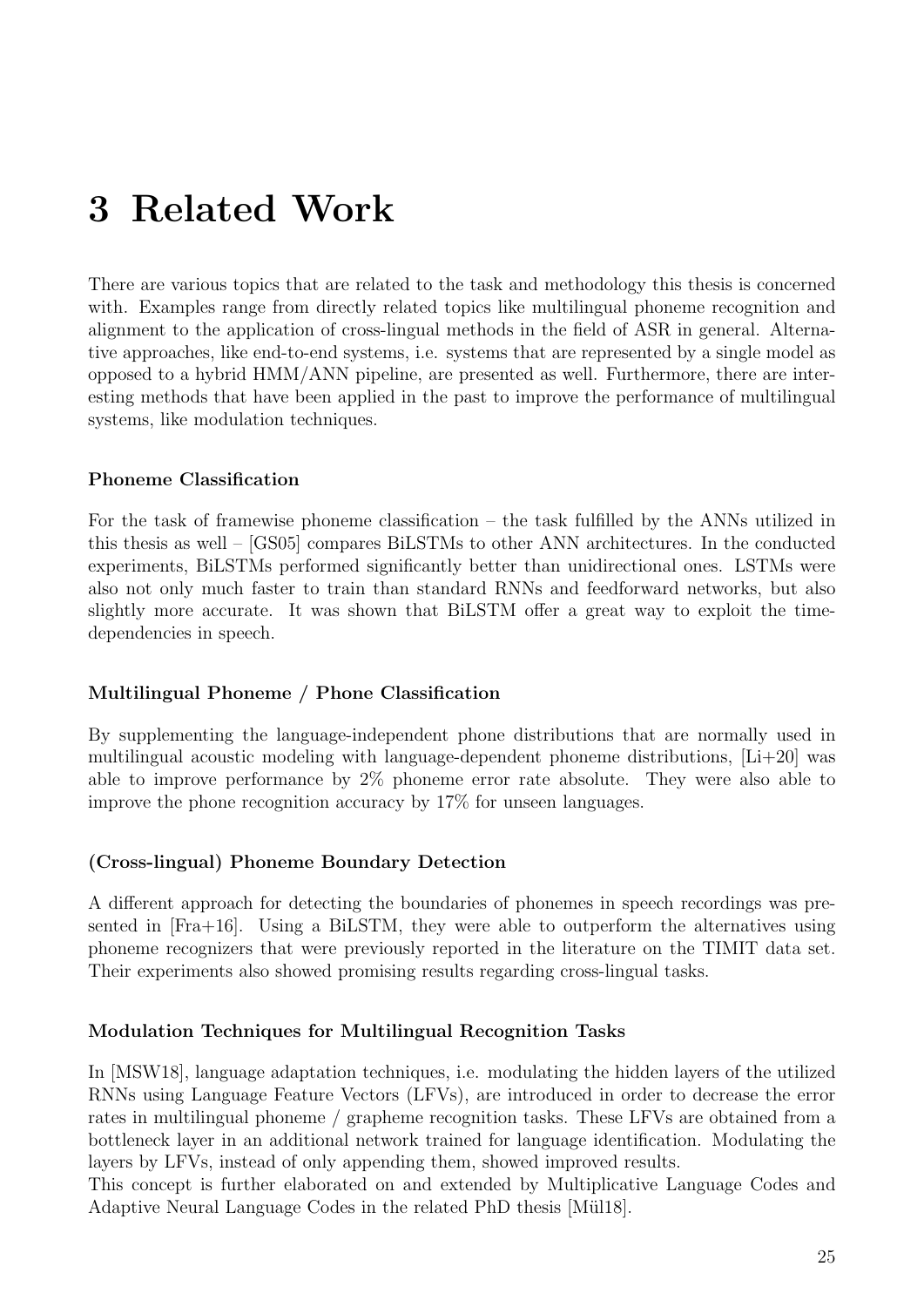## Cross-lingual Word-to-phoneme Alignment

In [\[Sta+12\]](#page-53-14), cross-lingual word-to-phoneme alignment was used to derive a word segmentation. The applied methods outperformed state-of-the-art monolingual word segmentation approaches for an alignment of English words to Spanish phonemes.

## End-to-end Approaches in ASR

Experiments have shown that it is not always necessary to rely on a hidden Markov model or even an explicit phonetic representation to achieve good results in the field of ASR in general:

Especially BiLSTMs have recently been used in end-to-end systems, e.g. in [\[GJ14\]](#page-53-15), where only minimal preprocessing and no explicit phonetic representation or prior linguistic information were sufficient to achieve a word error rate (WER) of 27.3%. By supplementing a lexicon of allowed words, the WER could be reduced to 21.9% and using a trigram language model further reduced it to 8.2%.

[\[Han+14\]](#page-53-2) also showed that BiLSTMs are suitable for performing end-to-end ASR but although they showed promising results, they did not outperform HMM-based systems. The experiments also showed that recurrent connections, especially bidirectional ones, e.g. inside (Bi-)LSTMs, are critical for good performance in the task of speech recognition.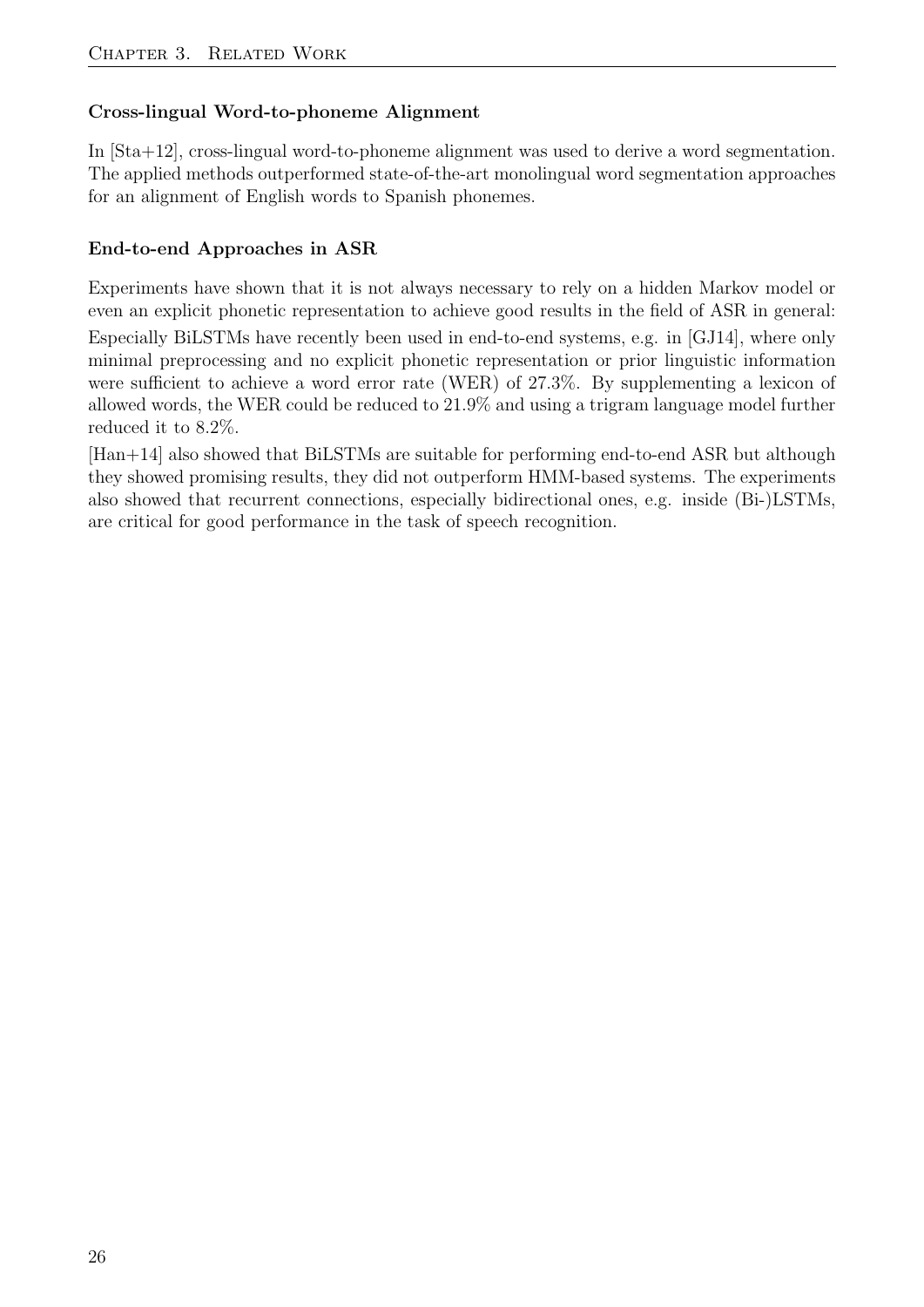# <span id="page-34-0"></span>4 Main Contributions

# <span id="page-34-1"></span>4.1 Hybrid HMM/ANN System

The task at hand is to align a given audio recording of speech with the corresponding phonemes, extracted from a given orthographic transcript. This orthographic transcript can be mapped to a phonetic transcript using a pronunciation dictionary, which maps words to sequences of phonemes that constitute the pronunciation of that given word. This phonetic transcript provides the topology for an HMM whose states correspond to phonemes and whose emitted symbols correspond to feature vectors of speech.

Different phones sound differently and so their typical feature vectors can in principle be distinguished. This distinction is a typical classification task and so it's appropriate to experiment with different connectionist models in order to solve it. Thus, various cross-lingual artificial neural networks will estimate posterior phoneme probabilities for given feature vectors. By calculating the prior probabilities for all phonemes, and applying Bayes theorem, one can obtain posterior probabilities for emitting a feature vector in a given phoneme state of the HMM:

$$
P(F \mid Q) = \frac{P(Q \mid F)P(F)}{P(Q)},
$$

where  $P(F)$  is the probability to see feature vector F in the audio data, which is assumed to be a constant,  $P(Q)$  is the prior probability of (sub-)phoneme/HMM-state Q,  $P(Q | F)$  is the probability of feature vector  $F$  belonging to (sub-)phoneme  $Q$ , i.e. the classification result of the ANN, and  $P(F | Q)$  is the probability of emitting feature vector F in HMM-state Q, i.e. the required probability for performing the Viterbi algorithm. These probabilities, together with the assumption of uniformly distributed state transition and initial probabilities, are sufficient for building the HMM.

Solving the Decoding problem for the described HMM and the series of feature vectors that were obtained from the audio recording gives the most probable state sequence responsible for emitting this sequence of feature vectors. This state sequence corresponds to a sequence of phonemes over time, which in turn yields an alignment of phonemes and audio recording over time.

This process is also presented visually in figure [4.1.](#page-35-0)

# <span id="page-34-2"></span>4.2 Experimental Pipeline

There are several steps involved in running the HMM/ANN pipeline for a single experiment.

## <span id="page-34-3"></span>4.2.1 Preparation and Preprocessing

#### Preparation of the Data

In order to perform the multilingual approach outlined above, data sets from various languages of the Common Voice project (see [4.3.3\)](#page-37-4) have been united and preprocessed.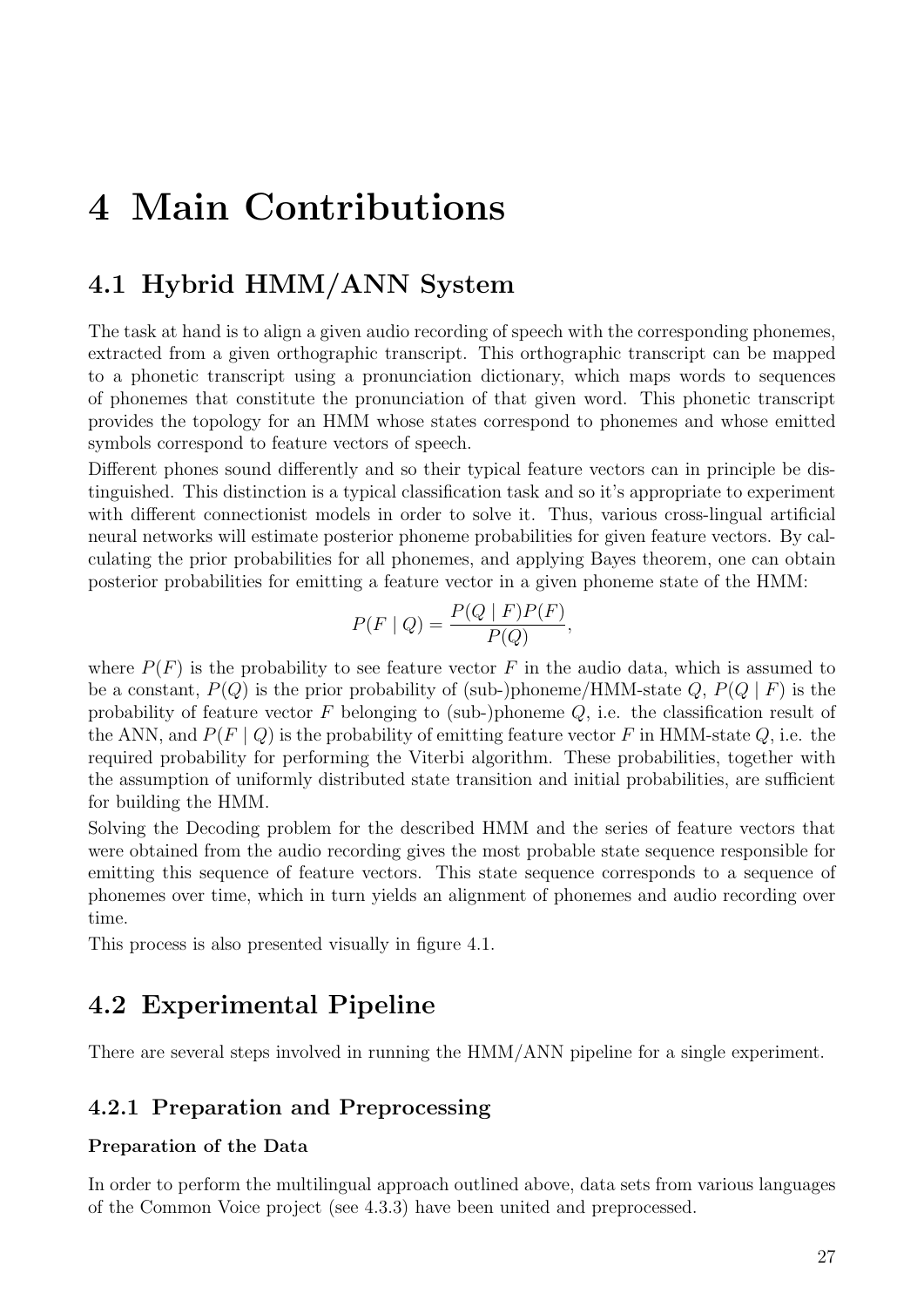

<span id="page-35-0"></span>Figure 4.1: Overview of the utilized hybrid HMM/ANN system. The input is given as pairs of audio recordings and their corresponding orthographic transcript. The left path of the diagram shows the processing of the audio recording in a neural network pipeline in order to obtain the probability  $P(F | Q)$  of feature F being emitted in HMM state Q. In the right path, the phonetic transcript is obtained by looking up the words of the given orthographic transcript in a pronunciation dictionary. Based on this phonetic transcript, the topology of an HMM is built and used to perform the Viterbi algorithm, using the provided posterior probability from the left path. The produced most probable sequence of states is then used to obtain an alignment.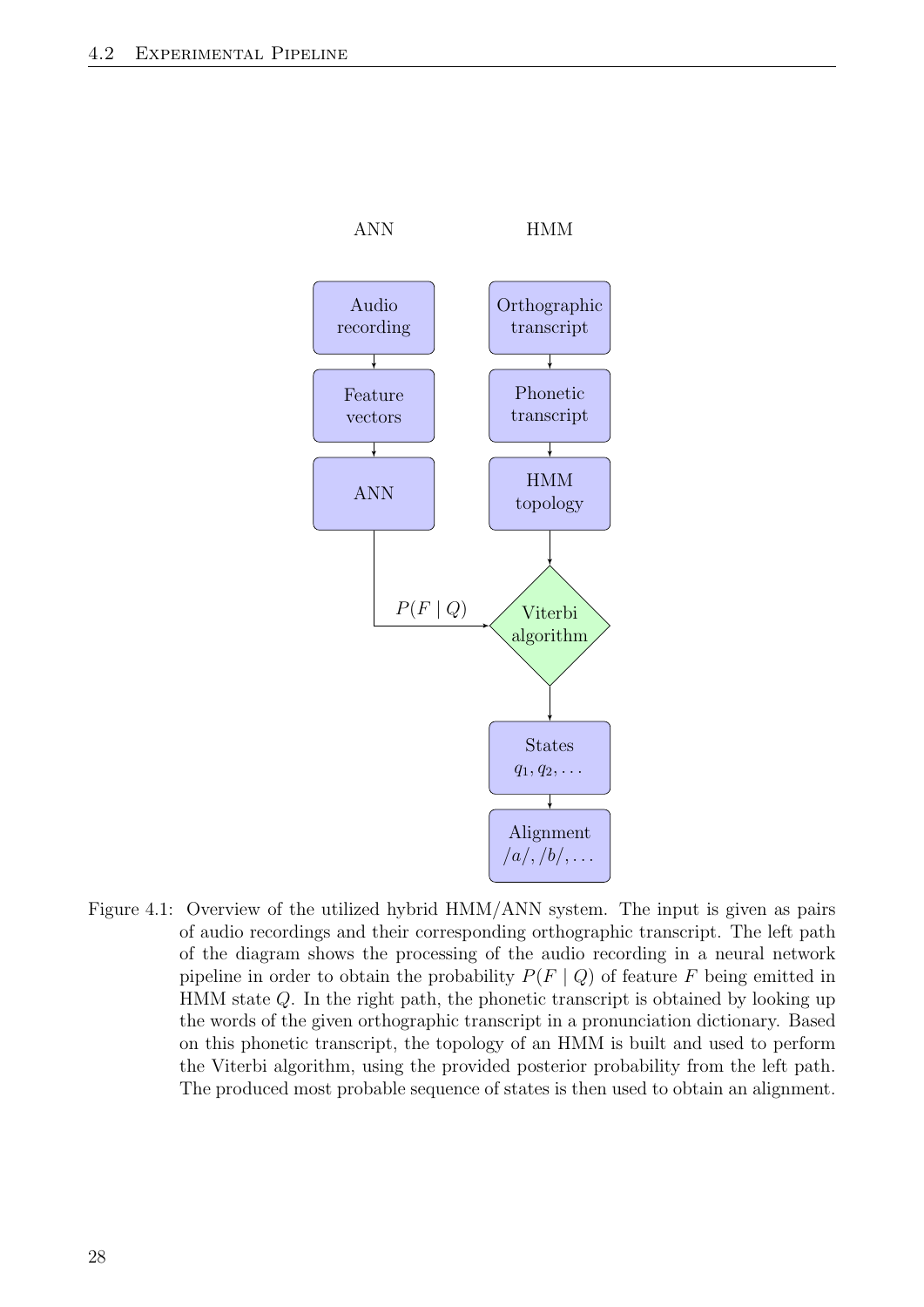For the multilingual data set, 32,000 utterances of five languages have been combined to form a data set of 160,000 utterances, or 207 hours of speech recordings.

The chosen known languages constituting this data set are German, Russian, French, Spanish, and Swedish.

English was chosen as unknown language, or target language of the cross-lingual approach. The English data set is used for evaluation and consists of 32,0000 utterances, or 50 hours in total.

#### Preprocessing of the Audio Signals

All the audio recordings are preprocessed in Janus as follows:

First, the audio signal is mapped from the time domain to the frequency domain by performing a fast Fourier transform ( $[Coc+67]$ ) on 257 points at a sampling rate of 16kHz.

Secondly, a Mel scale filter bank matrix, an array of 40 bandpass filters for the Mel scale, is created. The Mel scale was invented to mimic the non-linear perception of sound in the human ear ([\[SVN37\]](#page-52-13)). Mel filter banks give a higher resolution at low frequencies and a lower resolution at high frequencies, as the human ear is less discriminative at higher frequencies as well. This matrix is then applied to each sampled frame by matrix multiplication.

Afterwards, Log-Mel features are calculated by taking the logarithm as  $log(Mel + 1)$ .

Finally, mean subtraction and normalization are performed to normalize twice the standard deviation to the value 1.

## <span id="page-36-0"></span>4.2.2 Bootstrapping a Multilingual Acoustic Model

A multilingual acoustic model, i.e. the output of the ANN part in the outlined system, can be bootstrapped by basing it on a monolingual acoustic model and iteratively improving it from there.

As a preparation for the bootstrapping process, the pronunciation dictionaries of all the languages that are to be part of the multilingual system have to be mapped to only use the phonemes present in the phoneme inventory of the language of the monolingual system.

In the first iteration, the monolingual acoustic model together with the phoneme mapping can be used to roughly align the multilingual data set. The thusly labeled data set can now be used to create a first multilingual acoustic model.

The previously obtained feature vectors and corresponding labels of the training data set are then used to train the respective neural network of the current experiment. After training the network for multiple epochs, the whole training data set is evaluated in order to produce a new acoustic model, i.e. the probabilities for seeing the given feature vectors, given a state of the HMM. As the neural network is a classifier for different HMM states (subphonemes), given a feature vector of speech, the obtained probabilities are actually just the posterior probabilities of the HMM states given a feature vector, but can be transformed into the required probabilities by separately calculating the prior probabilities for all states and applying Bayes theorem.

The HMMs work with scores instead of raw probabilities, so the posterior emission probabilities are transformed to scores as follows:

$$
score = -8 \log(prob).
$$

These produced scores for the different utterances in the training data set are written to disk as Janus-readable matrices and can thus be loaded for the next iteration, where the previously existing system for labeling is replaced with the new acoustic model.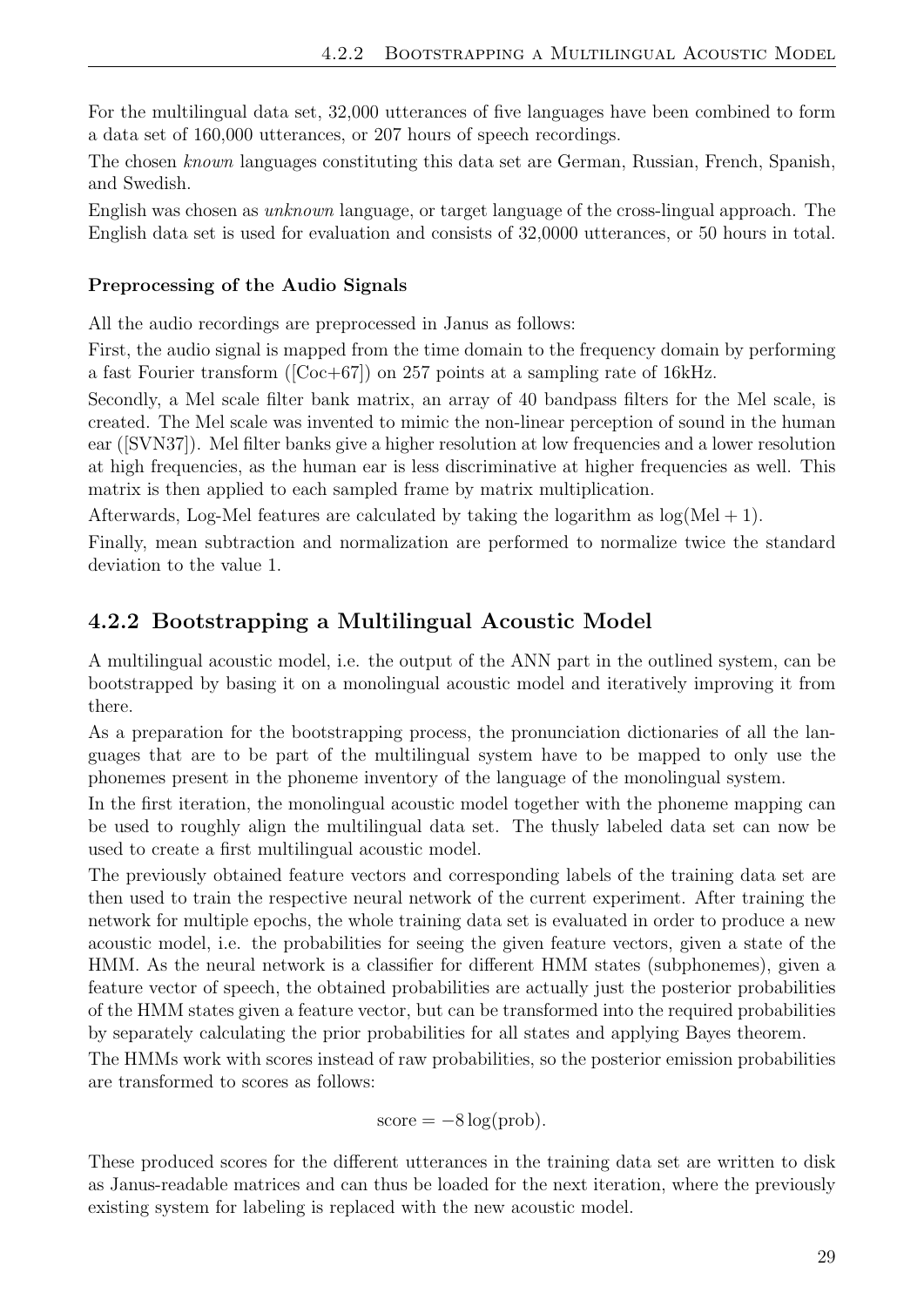This process is iterated, in order to achieve more accurate acoustic models in each subsequent pass.

# <span id="page-37-0"></span>4.2.3 Evaluation

Finally, the multilingual acoustic model is used in the neural network to evaluate  $-$  i.e. obtain scores for – the evaluation data set. These scores are then used in a final labeling process to obtain the phoneme alignment of the evaluation data set.

At last, the obtained alignments are compared to the ground truth by the scoring processes described in [5.1.](#page-44-1)

# <span id="page-37-1"></span>4.3 Toolkits, Libraries and Data sets

# <span id="page-37-2"></span>4.3.1 Janus Speech Recognition Toolkit

All tasks regarding the HMM utilized in this thesis and the preprocessing were carried out with the Janus Speech Recognition Toolkit (JRTk; [\[Fin+97\]](#page-53-16)) developed at the Karlsruhe Institute of Technology and Carnegie Mellon University. The JRTk is implemented in the C programming language, but grants high flexibility through its object-oriented programming interface in the Tcl programming language [\[Ous+89\]](#page-52-14).

The JRTk was used not only for performing the final Viterbi alignment, but for iteratively labeling the data set in the bootstrapping process and for preprocessing as well.

# <span id="page-37-3"></span>4.3.2 PyTorch

PyTorch ([\[Pas+19\]](#page-54-7)) is an open source machine learning library based on the Torch library ([\[CBM02\]](#page-53-17)). Its main features are the support of GPU acceleration for tensor computing and deep neural networks built on a type-based automatic differentiation system.

PyTorch was used for training and evaluating the neural networks utilized in this thesis.

# <span id="page-37-4"></span>4.3.3 Common Voice

All the used raw audio recordings and their respective orthographic transcript stem from the Common Voice project ([\[Ard+19\]](#page-54-8)).

The Common Voice data set is a multilingual collection of transcribed speech, intended for speech technology research and development. The project heavily relies on crowdsourcing for data collection and validation.

In this thesis, data from the languages English, German, Russian, French, Spanish and Swedish is used.

# <span id="page-37-5"></span>4.4 Experiments

As the whole HMM/ANN pipeline as described above is consistent across all experiments, this section is limited to describe the differences between the neural networks only. The networks are trained and utilized for phoneme classification, thus providing the HMMs with emission probabilities.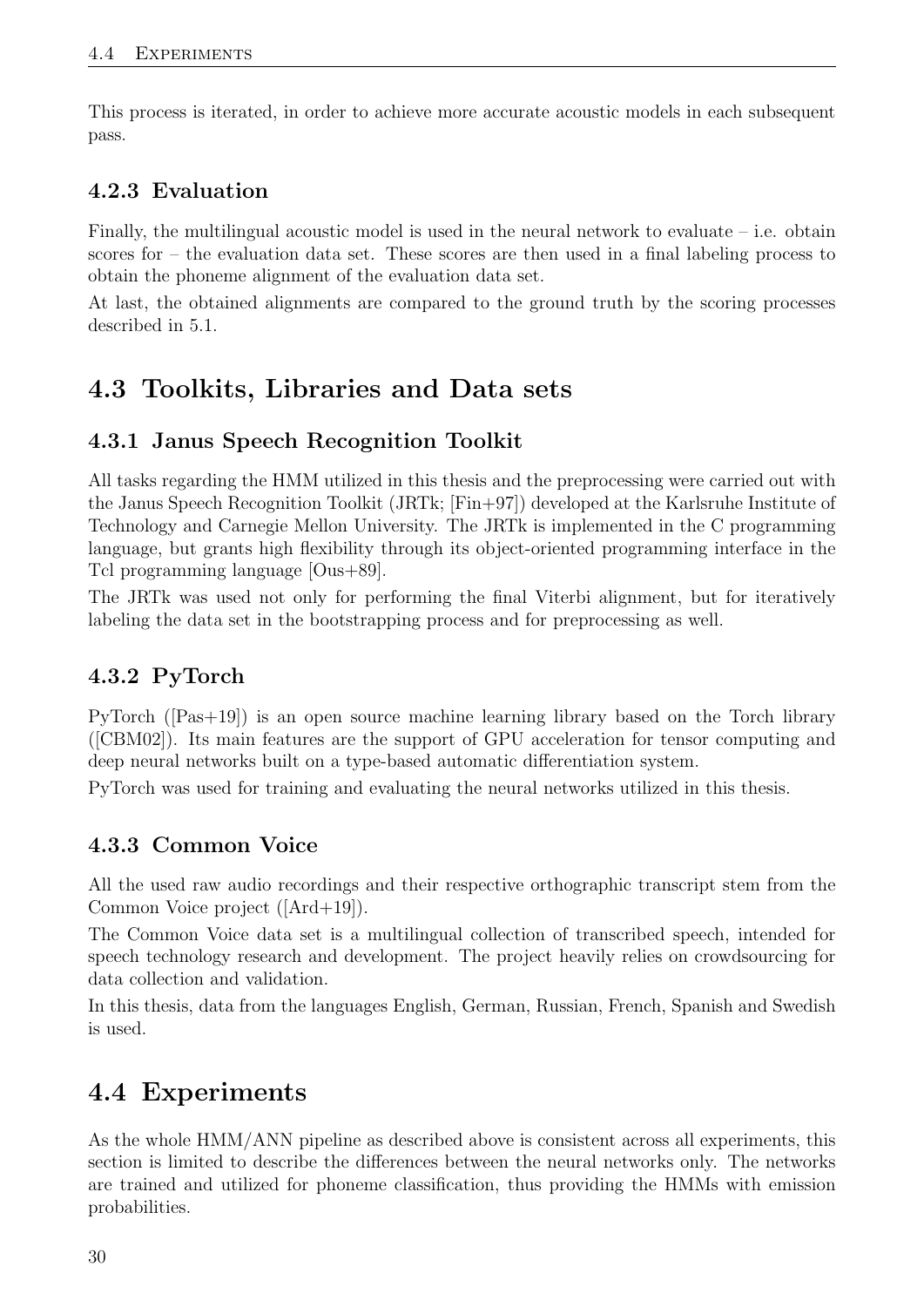Although their architectures differ heavily, there are some commonalities most of them share: All networks are trained on the task of phoneme classification by receiving preprocessed audio frames as input and the corresponding phoneme label as one-hot encoded output. As they all output a probability distribution via a softmax activation function in the last layer, cross entropy loss is applied for optimization.

A minibatch size of 1024 and a split of 90/10 into training and validation set have been used during the training across all experiments. The training was usually performed for eight epochs in both iterations and the pretrained network states from the first iteration were used as initial states for the second iteration, as that was observed to lead to better results. During the training of the neural networks, the data sets were shuffled.

Each networks validation accuracies during training are presented in a separate table. Table [5.1](#page-48-0) compares all networks cross-lingual phoneme classification accuracies on data of the target language.

## <span id="page-38-0"></span>4.4.1 Monolingual Feedforward Neural Network

The naïve approach, or baseline experiment, consists of a monolingual feedforward neural network. This approach, albeit simple, is already cross-lingual, because a German system is used to align an English data set. In order to make the system align English data, all the phonemes in the English pronunciation dictionary have to be mapped to their German counterparts first. The English orthographic transcripts can then be mapped to German phonetic transcripts, which in turn can be aligned using the German system.

### Architecture

The neural network used for German phoneme classification consists of an input layer of 600 neurons, which receive a context of 15 feature vectors of size 40 each, followed by five hidden layers of 2,000 neurons each, one bottleneck layer of 1,000 neurons and an output layer of 16,130 neurons. The neurons in the output layer represent the probability distribution over 16,130 subphonemes that is output by the network for each classification sample. Each layer, except the last one, uses the ReLU activation function. The output layer applies a softmax activation in order to create the aforementioned probability distribution.

The networks architecture is visualized in figure [4.2.](#page-39-0)

#### **Training**

The monolingual network was trained with SGD using a learning rate progression of  $\eta = 0.08$ for four epochs, then halving it every subsequent epoch. Its final validation accuracy was 48.1% after 13 training epochs. All the learning rates and validation accuracies during training are listed in table [4.1.](#page-39-1)

# <span id="page-38-1"></span>4.4.2 Multilingual Feedforward Neural Network

#### Architecture

The multilingual feedforward network receives a context of eleven frames in total – five previous to the one to be classified and five subsequent ones. These  $11 \times 40 = 440$  input values are concatenated and passed into the networks input layer.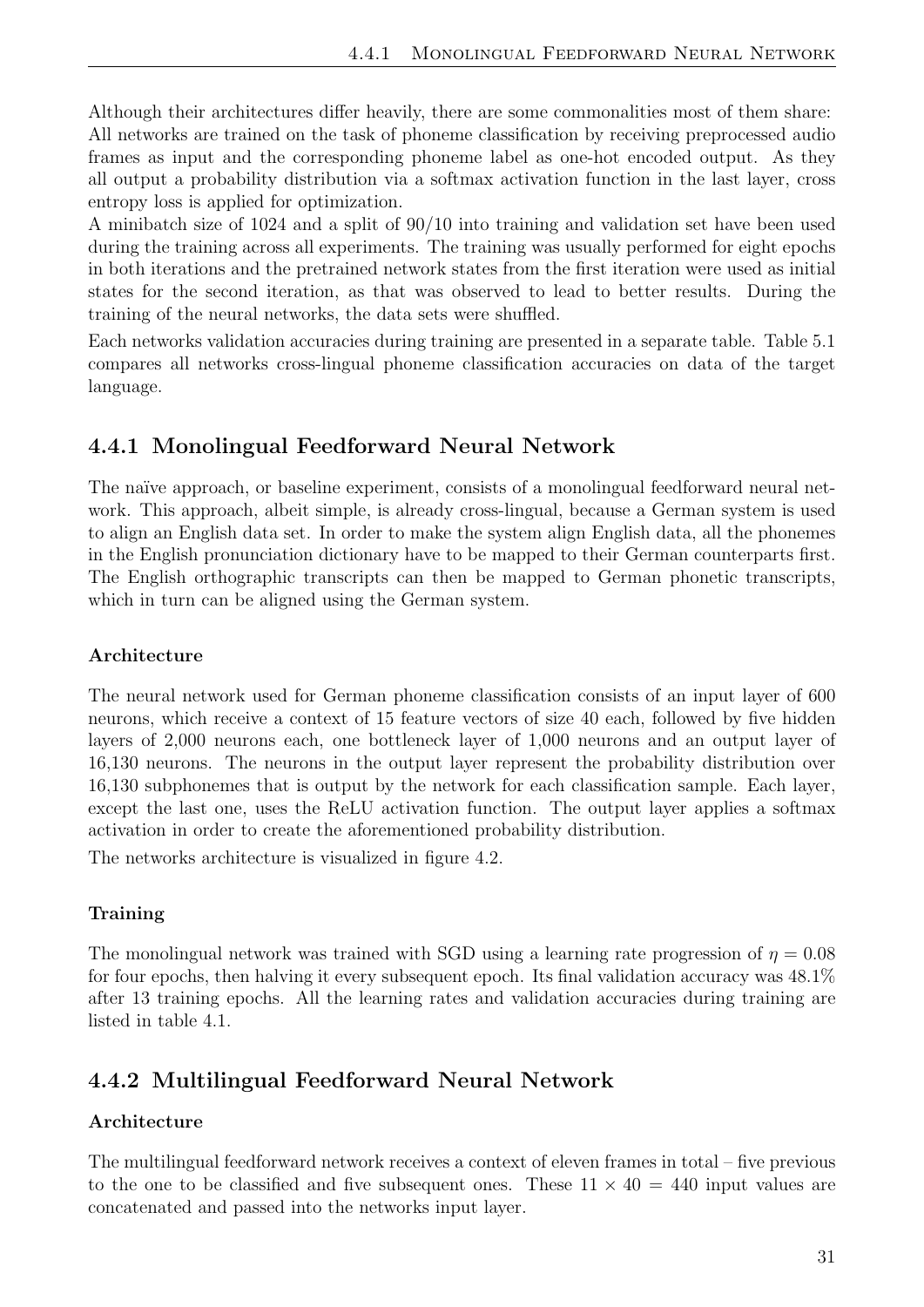

Figure 4.2: Monolingual feedforward neural network on eight layers with 600, five times 2,000, 1,000 and 16,130 neurons.

<span id="page-39-0"></span>The applied activation functions are written below each layer. No dropout was applied during training.

| Monolingual Feedforward Neural Network |                      |                     |  |  |  |
|----------------------------------------|----------------------|---------------------|--|--|--|
| Epoch                                  | Learning Rate $\eta$ | Validation Accuracy |  |  |  |
| 1                                      | 0.08                 | 38.5%               |  |  |  |
| $\overline{2}$                         | 0.08                 | 41.4%               |  |  |  |
| 3                                      | 0.08                 | $42.4\%$            |  |  |  |
| $\overline{4}$                         | 0.08                 | 42.7%               |  |  |  |
| 5                                      | 0.04                 | 44.3%               |  |  |  |
| 6                                      | 0.02                 | 45.5%               |  |  |  |
| $\overline{7}$                         | 0.01                 | $46.4\%$            |  |  |  |
| 8                                      | 0.005                | 47.0%               |  |  |  |
| 9                                      | 0.0025               | 47.5%               |  |  |  |
| 10                                     | 0.00125              | 47.7%               |  |  |  |
| 11                                     | 0.000625             | 47.9%               |  |  |  |
| 12                                     | 0.000313             | $48.1\%$            |  |  |  |
| 13                                     | 0.000156             | 48.1%               |  |  |  |

<span id="page-39-1"></span>Table 4.1: Learning rates and validation accuracies of the monolingual feedforward neural network.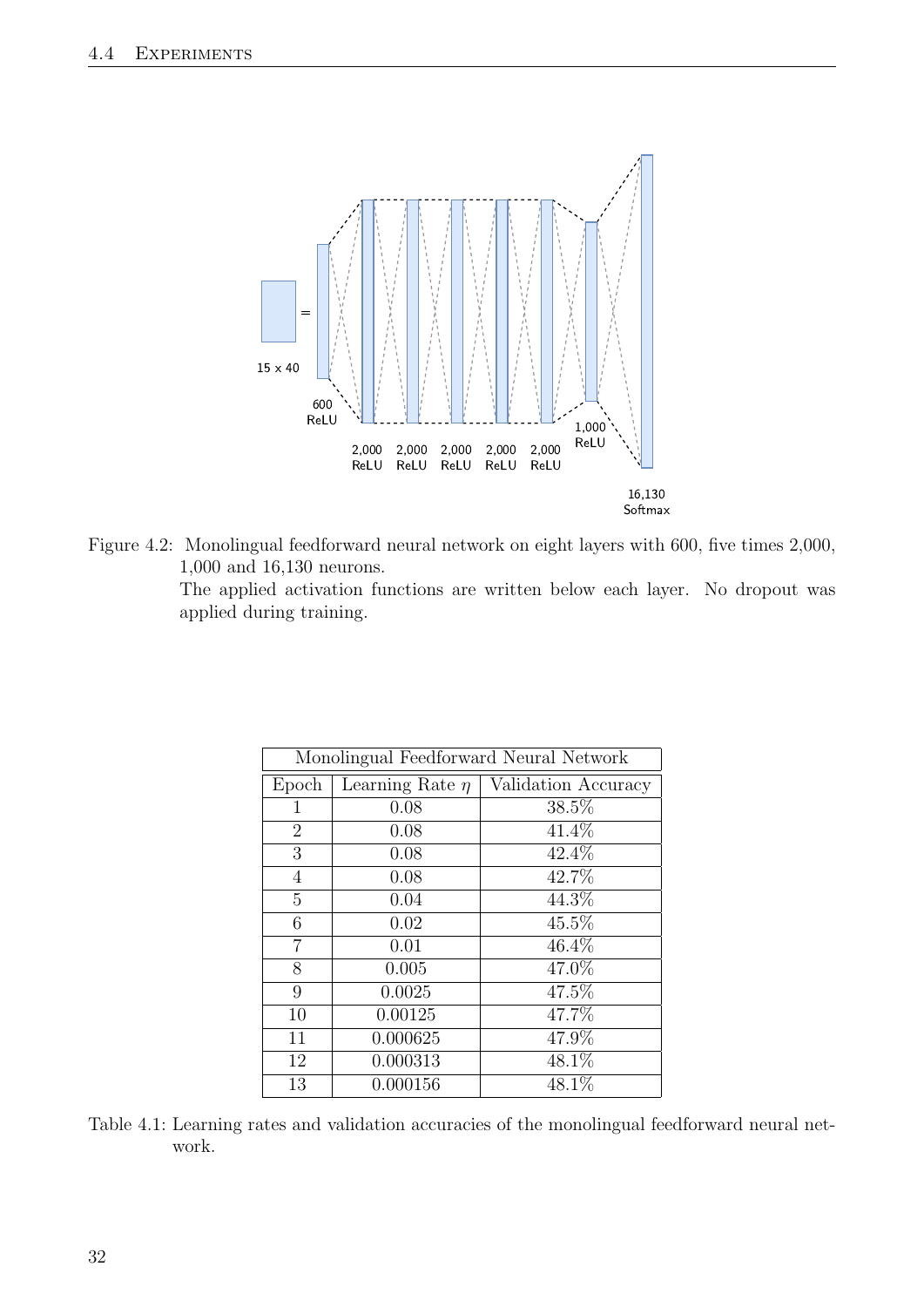

<span id="page-40-1"></span>Figure 4.3: Multilingual feedforward neural network on eight layers with 440, five times 1,600, 800 and 8,126 neurons each. The activation functions and dropout probabilities are written below each layer.

The network architecture is defined by eight layers of 440, five times 1,600, 800 and 8,126 neurons each. The input layer receives eleven feature vectors of length 40. Dropout with a probability of  $p = 0.5$  is applied after each layer, except for the last one. Every layer uses a ReLU activation function, except for the last one, which uses a softmax activation in order to output the desired probability distribution across 8,126 subphonemes.

The whole architecture is visualized in figure [4.3.](#page-40-1)

#### Training

Instead of conventional SGD, the Adam optimizer with an initial learning rate of  $\eta = 10^{-4}$  was utilized. Training was performed for 8 epochs in both iterations of the bootstrapping process, with a final validation accuracy of 51.1% in the first iteration and 48.4% in the second one. All validation accuracies are listed in table [4.2.](#page-41-1)

## <span id="page-40-0"></span>4.4.3 Multilingual Time Delay Neural Network

#### Architecture

The time delay neural network receives a context of 25 frames per classification. However, these  $25 \times 40 = 1,000$  inputs are not stacked like they were for the feedforward networks, but convolved with a sliding  $40 \times 8$  filter with a stride and dilation of 1. This defines the dimensions of the next layer as  $80 \times 18$ , where another filter of size  $80 \times 8$  is applied. The filters of the next three time delay layers – with sizes  $80 \times 5, 160 \times 5, 160 \times 3$  and  $800 \times 1$  – further shrink the dimensions to  $800 \times 1$ . These resulting 800 neurons are then fed into a final feedforward layer to output 8,126 values.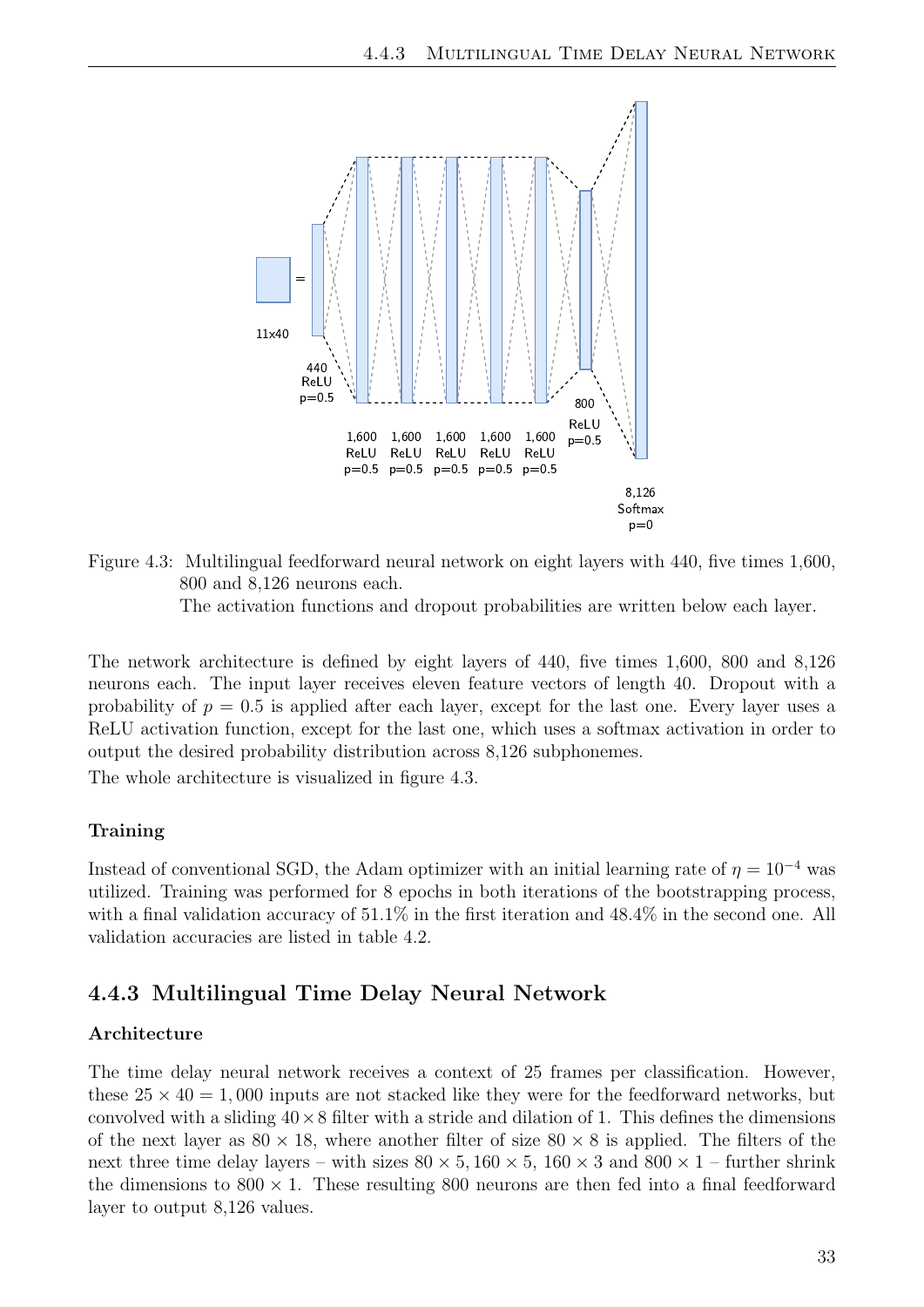| Multilingual Feed Forward Neural Network |             |             |  |  |
|------------------------------------------|-------------|-------------|--|--|
| Epoch                                    | Iteration 1 | Iteration 2 |  |  |
|                                          | 45.8%       | 42.3%       |  |  |
| $\overline{2}$                           | 49.6%       | 47.8%       |  |  |
| 3                                        | 50.6%       | 48.2%       |  |  |
| 4                                        | 51.1%       | 48.4%       |  |  |
| 5                                        | 51.1%       | 48.4%       |  |  |
| 6                                        | 51.2%       | 48.4%       |  |  |
| 7                                        | 51.2%       | 48.4%       |  |  |
|                                          | 51.1%       | $48.4\%$    |  |  |

<span id="page-41-1"></span>Table 4.2: Validation accuracies of the multilingual feedforward neural network, across both iterations of the bootstrapping process.

| Multilingual TDNN |             |             |  |  |  |
|-------------------|-------------|-------------|--|--|--|
| Epoch             | Iteration 1 | Iteration 2 |  |  |  |
|                   | 46.7%       | 40.7%       |  |  |  |
| $\overline{2}$    | 52.1%       | 46.0%       |  |  |  |
| 3                 | 52.7%       | 46.8%       |  |  |  |
| 4                 | 53.1%       | 47.2%       |  |  |  |
| 5                 | 53.3%       | 47.2%       |  |  |  |
| 6                 | 53.3%       | 47.6%       |  |  |  |
| 7                 | $53.4\%$    |             |  |  |  |
|                   | $53.4\%$    |             |  |  |  |

<span id="page-41-2"></span>Table 4.3: Validation accuracies of the multilingual time delay neural network, across both iterations of the bootstrapping process.

Dropout with a probability of  $p = 0.5$  is applied after each layer, except for the last one. Every layer uses a ReLU activation function, except for the last one, which uses a softmax activation in order to output the desired probability distribution across 8,126 subphonemes.

Each of the time delay layers also applies batch normalization.

The whole architecture is visualized in figure [4.4.](#page-42-0)

## **Training**

Again, the Adam optimizer was used during training, this time with an initial learning rate of  $\eta = 10^{-3}$ . Training was performed for 8 epochs in the first and 6 epochs in the second iteration of the bootstrapping process, with a final validation accuracy of 53.4% in the first iteration and 47.6% in the second one. All validation accuracies are listed in table [4.3.](#page-41-2)

# <span id="page-41-0"></span>4.4.4 Multilingual Stacked Bidirectional Long Short-Term Memory

## Architecture

The multilingual stacked BiLSTM receives a total context of 81 frames per classification  $-40$ previous and 40 subsequent ones to the frame to be classified. These  $81 \times 40 = 3,240$  inputs are neither stacked like for the feedforward networks, nor convolved with a sliding filter like in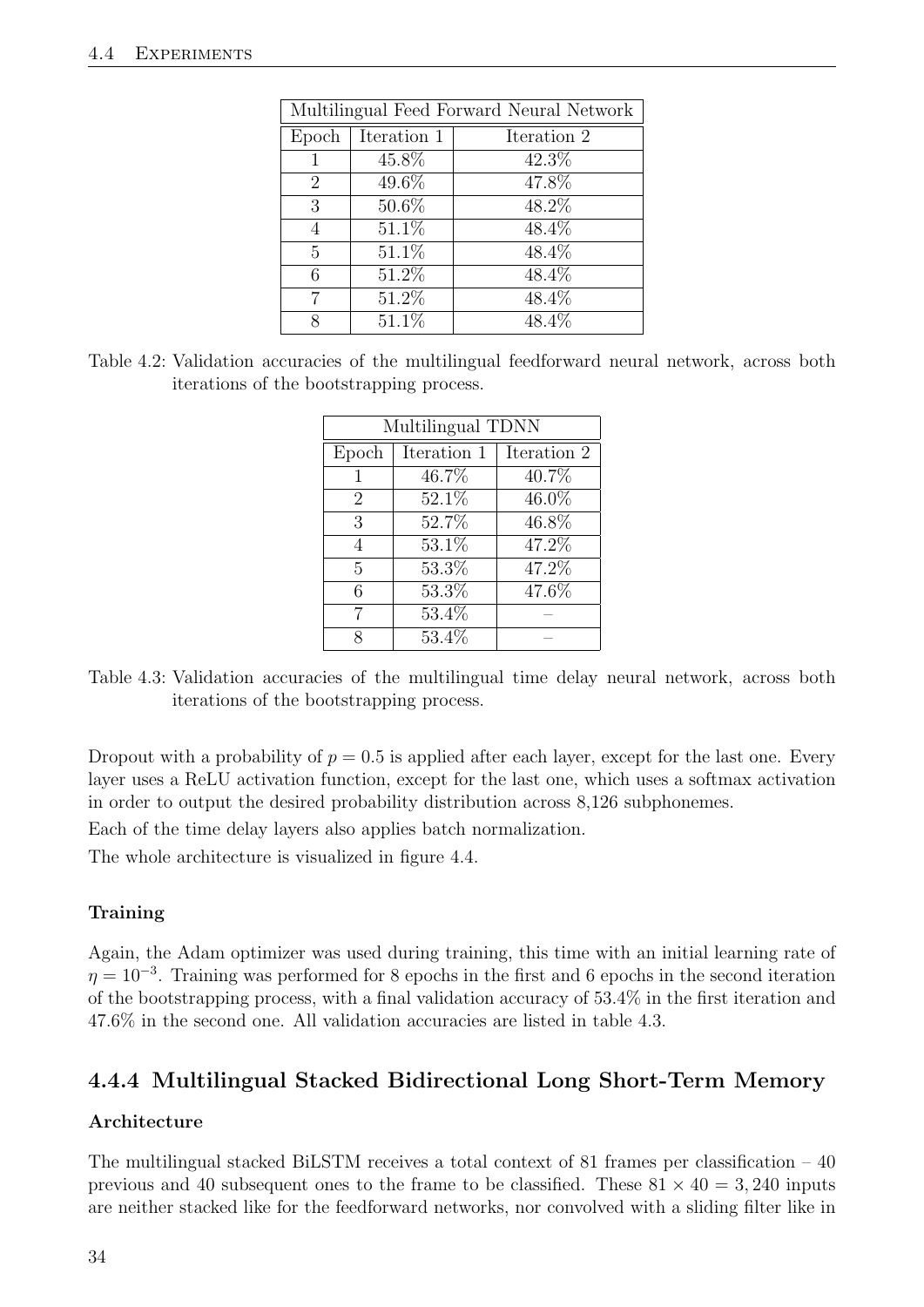

<span id="page-42-0"></span>Figure 4.4: Multilingual time delay neural network on six layers, consisting of five convolutional time delay layers with dimensions  $80 \times 18$ ,  $80 \times 11$ ,  $160 \times 7$ ,  $160 \times 3$  and  $800 \times 1$ , followed by a feedforward output layer of size 8,126. The filter sizes of the first five layers are  $40 \times 8$ ,  $80 \times 8$ ,  $80 \times 5$ ,  $160 \times 5$  and  $160 \times 3$ .

The activation functions, dropout probabilities and applications of batch normalization are written below each layer.

the time delay neural networks. Instead, they are fed into the stacked BiLSTM as a sequence of inputs over time in both time dimensions.

The stacked BiLSTM uses hidden representations of size 20 and comprises two layers of BiL-STMs. The output of the stacked BiLSTM, hence of dimension  $2 \times 81 \times 20 = 3,240$ , is then concatenated and passed through a ReLU activation function and into a new layer of size 1,600, again with a ReLU activation and dropout with probability  $p = 0.5$ . The final layer is a softmax layer of size 8,126 again.

The whole architecture is visualized in figure [4.5.](#page-43-0)

## Training

The Adam optimizer with an initial learning rate of  $\eta = 10^{-4}$  was utilized during the training processes of the stacked BiLSTM. Training was performed for 8 epochs in each iteration of the bootstrapping process, with a final validation accuracy of 53.0% in the first iteration and 47.8% in the second one. All validation accuracies are listed in table [4.4.](#page-43-1)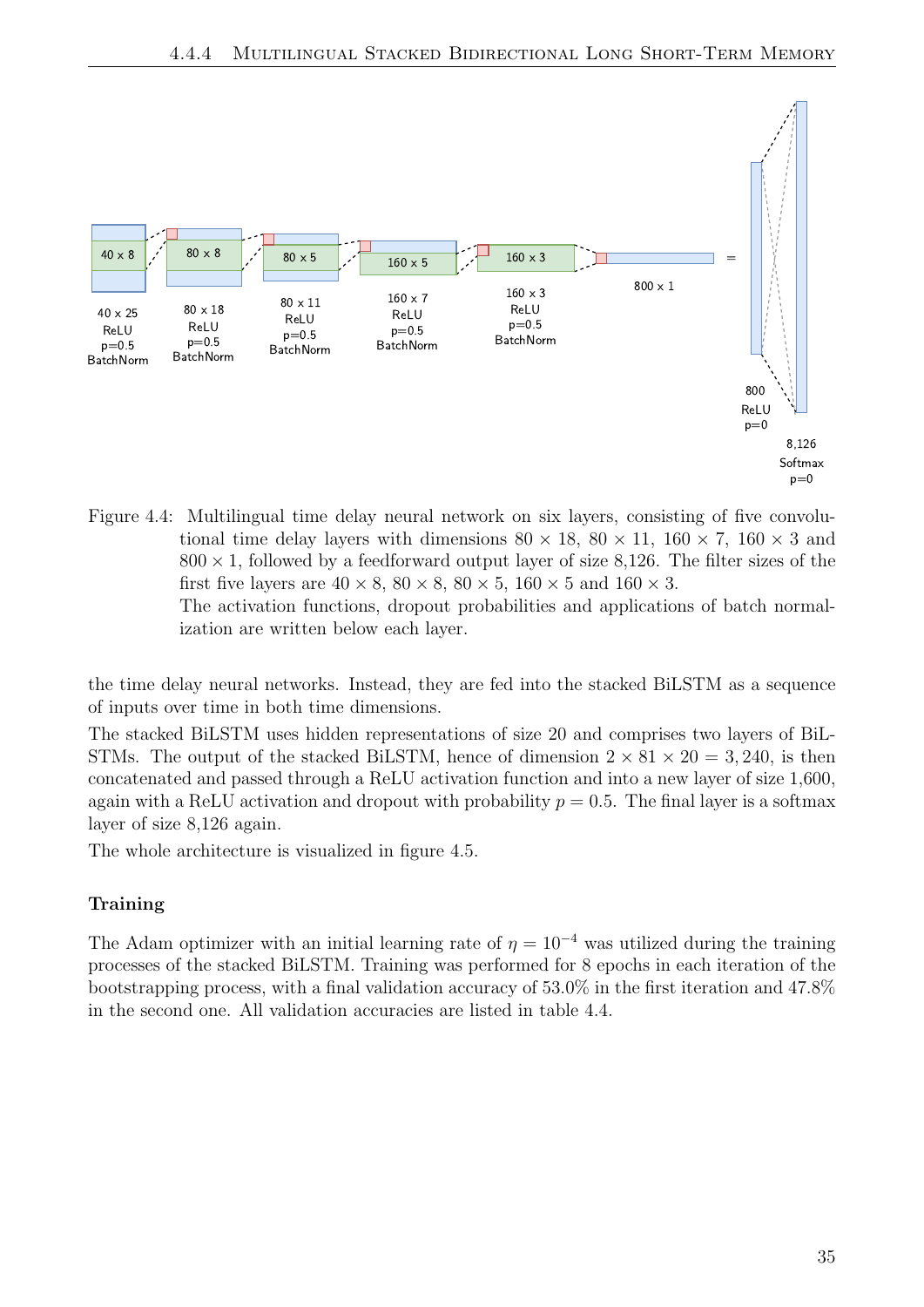

Figure 4.5: Multilingual stacked bidirectional LSTM on two internal layers and hidden representations of size 20.

<span id="page-43-0"></span>The input is fed into the stacked BiLSTM first, then processed in two feedforward layers of sizes 1,600 and 8,126. The activation functions and dropout probabilities (if applied) are denoted inside the layers.

| Multilingual Stacked BiLSTM |             |             |  |  |  |
|-----------------------------|-------------|-------------|--|--|--|
| Epoch                       | Iteration 1 | Iteration 2 |  |  |  |
| 1                           | 49.7%       | 44.6%       |  |  |  |
| $\overline{2}$              | 51.1%       | 46.0%       |  |  |  |
| 3                           | 51.8%       | $46.6\%$    |  |  |  |
| 4                           | 52.2%       | 46.9%       |  |  |  |
| 5                           | 52.5%       | 47.3%       |  |  |  |
| 6                           | 52.7%       | 47.5%       |  |  |  |
| 7                           | 52.9%       | 47.5%       |  |  |  |
| X                           | 53.0%       | 47.8%       |  |  |  |

<span id="page-43-1"></span>Table 4.4: Validation accuracies of the multilingual stacked BiLSTM neural network, across both iterations of the bootstrapping process.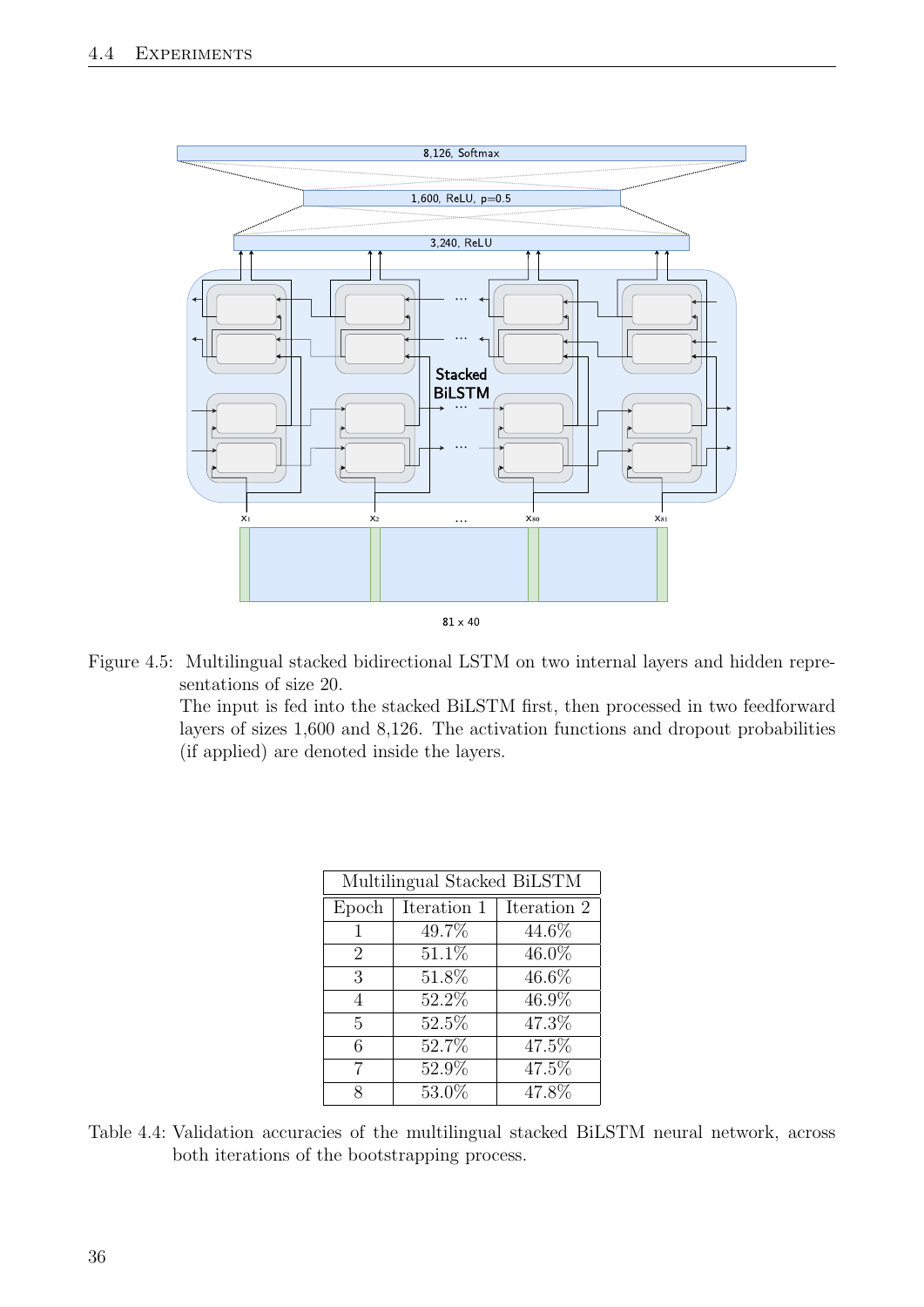# <span id="page-44-0"></span>5 Evaluation

# <span id="page-44-1"></span>5.1 Scoring Methods

In order to evaluate different alignment methods, a scoring method is necessary. There are several possible methods which can be applied.

Mean Squared Error (MSE) Score One of the most popular scoring methods in general, the Mean Squared Error (MSE) Score is calculated by taking the average of the squares of the errors of a given alignment. Here, the errors are defined as the deviations of predicted phoneme boundaries from a given ground truth alignment. More formally, letting  $Y_i$  be the point in time of transitioning from phoneme  $i-1$  to phoneme i in the ground truth alignment and  $\hat{Y}_i$  be the predicted point in time, the MSE Score is given as

$$
\frac{1}{n} \sum_{i=1}^{n} (Y_i - \hat{Y}_i)^2.
$$

Box Score The Box Score is inspired by the scoring method used in [\[Fra+16\]](#page-54-4). This scoring method counts the errors in the predicted phoneme boundaries, normalized by the total amount of phonemes in an alignment. Here, an error is a binary indicator of whether a given boundary was predicted correctly or not. However, a small error tolerance of 20 milliseconds in both directions is granted in order to exclude near misses from the errors. The score is then given as the amount of correctly (within the tolerance) guessed boundaries, divided by the total amount of phonemes in the alignment.

Overlap Score Another way of scoring a predicted alignment against a given ground truth is to calculate the phoneme overlap between the two. The resulting Overlap Score is given as the total time of matching phonemes divided by the total temporal length of the alignment.

# <span id="page-44-2"></span>5.2 Results

All experiments have been evaluated once after each performed iteration of the bootstrapping process. The outlined scoring methods were applied on the alignments and the resulting scores are presented in this section.

The different scoring results are compared more compactly in tables [5.2,](#page-48-1) [5.3](#page-48-2) and [5.4.](#page-48-3) Table [5.1](#page-48-0) also compares all networks' cross-lingual phoneme classification accuracies for reference.

## <span id="page-44-3"></span>5.2.1 Monolingual Feedforward Neural Network

During evaluation, the monolingual system achieved a total MSE score of  $\bar{s}^{\text{MSE}} = 0.1161$ , with a standard deviation of  $\sigma^{\text{MSE}} = 6.3992$ . The median of all MSE scores was  $\tilde{s}^{\text{MSE}} = 0.0028$  and the trimmed mean (onesided and by 10%, to exclude outliers) was  $\bar{s}_{0.1}^{\text{MSE}} = 0.0042$ .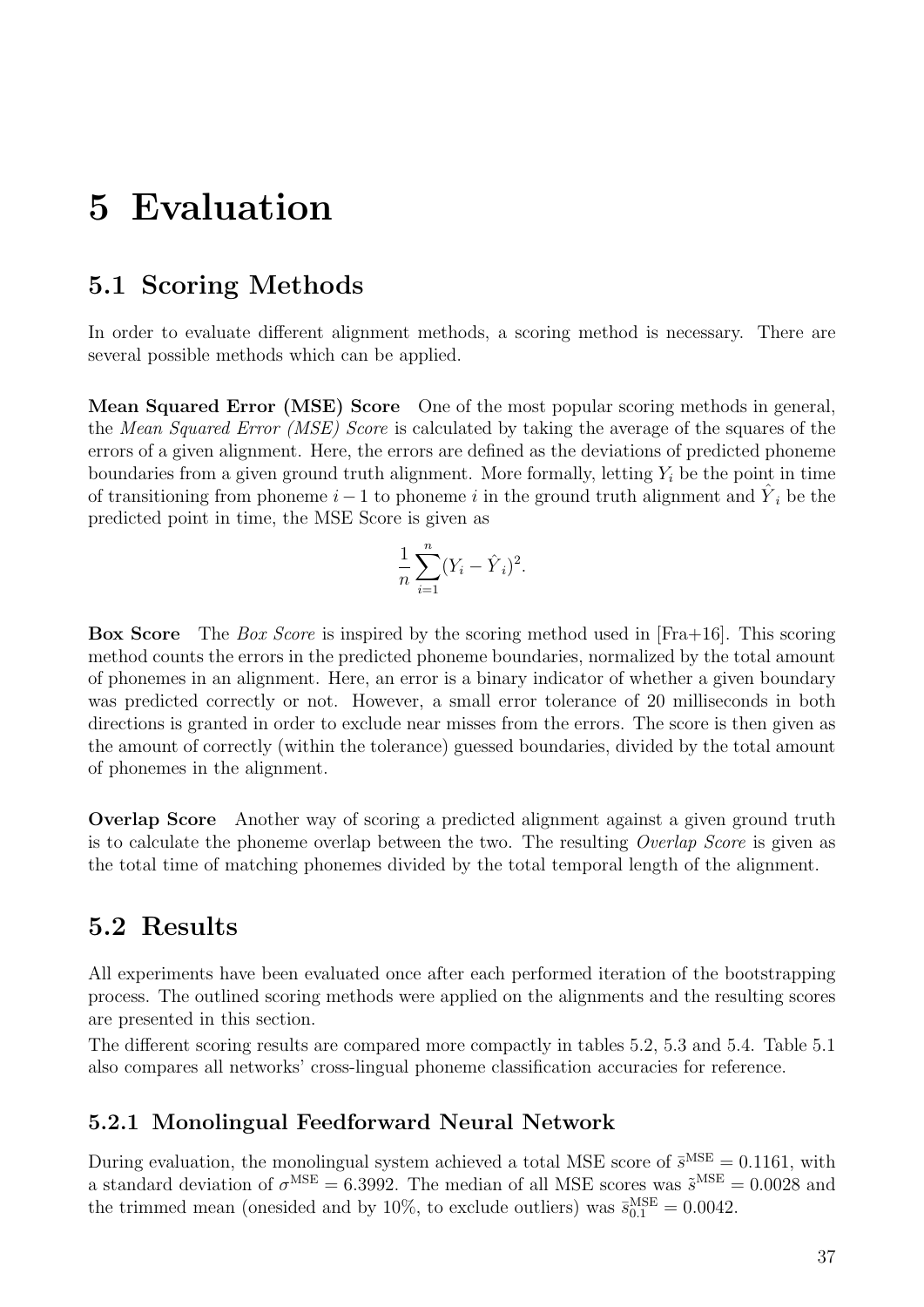When scored with the box scoring method, the monolingual system achieved a mean box score of  $\bar{s}^{box} = 0.4303$ , with a standard deviation of  $\sigma^{box} = 0.1335$ . The median of all box scores was  $\tilde{s}^{\text{box}} = 0.44$  and the trimmed mean was  $\bar{s}_{0.1}^{\text{box}} = 0.4588$ .

Finally, with the overlap scoring method, the system achieved a mean overlap score of  $\bar{s}^{\text{overlap}} =$ 0.6708, with a standard deviation of  $\sigma^{\text{overlap}} = 0.1172$ . The median of all overlap scores was  $\tilde{s}^{\text{overlap}} = 0.6938$  and the trimmed mean was  $\bar{s}_{0.1}^{\text{overlap}} = 0.6998$ .

### Summary

This experiment serves as a baseline for the other experiments. It scored a total MSE of 0.1161, while correctly predicting about  $41.03\%$  of phoneme boundaries (within the granted tolerance of 20 ms) and achieving a phoneme overlap of about 69.86%.

# <span id="page-45-0"></span>5.2.2 Multilingual Feedforward Neural Network

#### First Iteration

In the first iteration of the bootstrapping process, the multilingual system utilizing a feedforward neural network achieved a total MSE score of  $\bar{s}^{\text{MSE}} = 0.1073$ , with a standard deviation of  $\sigma^{\text{MSE}} = 4.5812$ . This is the best total MSE score across all experiments. The median of all MSE scores was  $\tilde{s}^{\text{MSE}} = 0.0058$  and the trimmed mean was  $\bar{s}_{0.1}^{\text{MSE}} = 0.0069$ .

With the box scoring method, it achieved a mean score of  $\bar{s}^{box} = 0.0709$ , with a standard deviation of  $\sigma^{box} = 0.0498$ . The median of all box scores was  $\tilde{s}^{box} = 0.0652$  and the trimmed mean was  $\bar{s}_{0.1}^{\text{box}} = 0.0787$ .

Finally, with the overlap scoring method, the system achieved a mean score of  $\bar{s}^{\text{overlap}} = 0.4161$ , with a standard deviation of  $\sigma^{\text{overlap}} = 0.0978$ . The median of all overlap scores was  $\tilde{s}^{\text{overlap}} =$ 0.4174 and the trimmed mean was  $\bar{s}_{0.1}^{\text{overlap}} = 0.4360$ .

## Second Iteration

In its second iteration, this system achieved a slightly worse total MSE score of  $\bar{s}^{\text{MSE}} = 0.1489$ , with a standard deviation of  $\sigma^{\text{MSE}} = 4.5837$ . The median of all MSE scores was  $\tilde{s}^{\text{MSE}} = 0.0134$ and the trimmed mean was  $\bar{s}_{0.1}^{\text{MSE}} = 0.0183$ .

The box scores were also worse than in the first iteration, with a mean box score of  $\bar{s}^{box} = 0.0229$ , with a standard deviation of  $\sigma^{box} = 0.0326$ . The median of all box scores was  $\tilde{s}^{box} = 0.0122$ and the trimmed mean was  $\bar{s}_{0.1}^{\text{box}} = 0.0254$ .

A similar statement can be made about the overlap scoring method, where the system achieved a mean overlap score of  $\bar{s}^{\text{overlap}} = 0.1832$ , with a standard deviation of  $\sigma^{\text{overlap}} = 0.0878$ . The median of all overlap scores was  $\tilde{s}^{\text{overlap}} = 0.1750$  and the trimmed mean was  $\bar{s}^{\text{overlap}}_{0.1} = 0.1981$ .

#### Summary

It can be seen that the results heavily depend on the applied scoring method.

Regarding the MSE scoring, the system encapsulating the multilingual feedforward network performed similar to the monolingual system – with a slightly better overall MSE score – although having fewer parameters, training data and epochs.

However, when considering the overlap scoring, it performed worse and with the box scoring it performed drastically worse.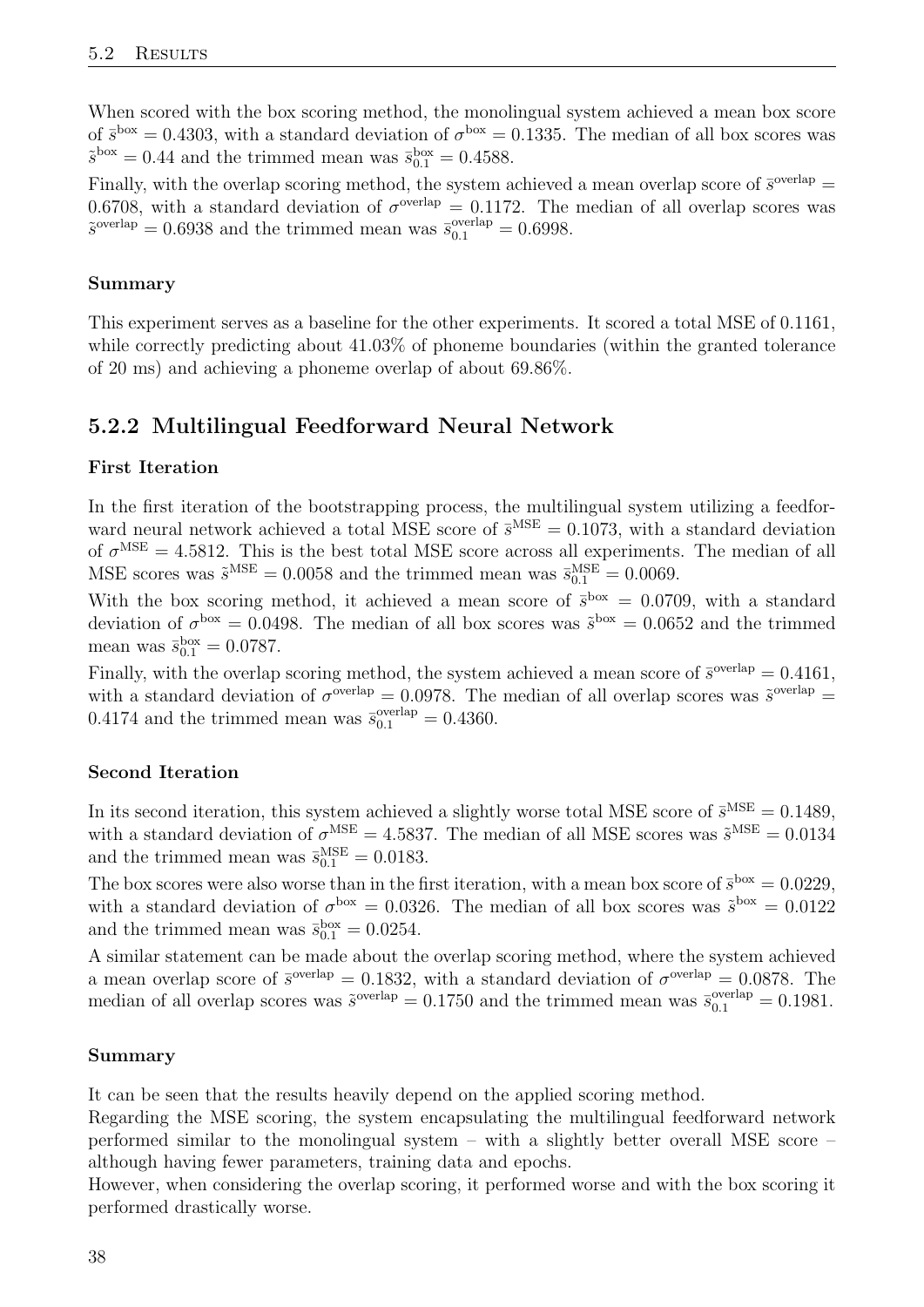These effects were even stronger in the second iteration of the bootstrapping process. This is probably linked to the dropped validation accuracies during second iteration training of the network.

### <span id="page-46-0"></span>5.2.3 Multilingual Time Delay Neural Network

#### First Iteration

In the first iteration, the system utilizing the multilingual time delay neural network achieved a total MSE score of  $\bar{s}^{\text{MSE}} = 0.1452$ , with a standard deviation of  $\sigma^{\text{MSE}} = 5.1452$ . The median of all MSE scores was  $\tilde{s}^{\text{MSE}} = 0.0180$  and the trimmed mean was  $\bar{s}_{0.1}^{\text{MSE}} = 0.0196$ .

When scored with the box scoring method, the time delay system achieved a mean box score of  $\bar{s}^{box} = 0.0146$ , with a standard deviation of  $\sigma^{box} = 0.0253$ . The median of all box scores was  $\tilde{s}^{\text{box}} = 0.0$  and the trimmed mean was  $\bar{s}_{0.1}^{\text{box}} = 0.0163$ .

Finally, with the overlap scoring method, the system achieved a mean overlap score of  $\bar{s}^{\text{overlap}} =$ 0.1133, with a standard deviation of  $\sigma^{\text{overlap}} = 0.0721$ . The median of all overlap scores was  $\tilde{s}^{\text{overlap}} = 0.1024$  and the trimmed mean was  $\bar{s}_{0.1}^{\text{overlap}} = 0.1242$ .

#### Second Iteration

In the second iteration, this system achieved a total MSE score of  $\bar{s}^{\text{MSE}} = 0.1616$ , with a standard deviation of  $\sigma^{\text{MSE}} = 3.3311$ . The median of all MSE scores was  $\tilde{s}^{\text{MSE}} = 0.0579$  and the trimmed mean was  $\bar{s}_{0.1}^{\text{MSE}} = 0.0594$ .

With the box scoring method, the time delay system achieved a mean box score of  $\bar{s}^{box} = 0.0044$ , with a standard deviation of  $\sigma^{box} = 0.0154$ . The median of all box scores was  $\tilde{s}^{box} = 0.0$  and the trimmed mean was  $\bar{s}_{0.1}^{\text{box}} = 0.0049$ .

Finally, with the overlap scoring method, the system achieved a mean overlap score of  $\bar{s}^{\text{overlap}} =$ 0.0181, with a standard deviation of  $\sigma^{\text{overlap}} = 0.0312$ . The median of all overlap scores was  $\tilde{s}^{\text{overlap}} = 0.0035$  and the trimmed mean was  $\bar{s}_{0.1}^{\text{overlap}} = 0.0201$ .

#### Summary

As with the feedforward system, the results of the system encapsulating the multilingual time delay neural network heavily depend on the scoring method.

With MSE scoring, the TDNN system performed slightly worse than the multilingual feedforward system, although its network had a higher validation accuracy during training. It also performed worse than the multilingual feedforward system in the other scoring methods.

Like with the feedforward system, these effects were amplified in the second iteration of the bootstrapping process.

#### <span id="page-46-1"></span>5.2.4 Multilingual Stacked Bidirectional Long Short-Term Memory

#### First Iteration

The system encapsulating the most complexity, i.e. the one utilizing a stacked BiLSTM network, achieved a total MSE score of  $\bar{s}^{\text{MSE}} = 0.3180$  in the first iteration, with a standard deviation of  $\sigma^{\text{MSE}} = 8.6341$ . The median of all MSE scores was  $\tilde{s}^{\text{MSE}} = 0.1639$  and the trimmed mean was  $\bar{s}_{0.1}^{\text{MSE}} = 0.1628$ .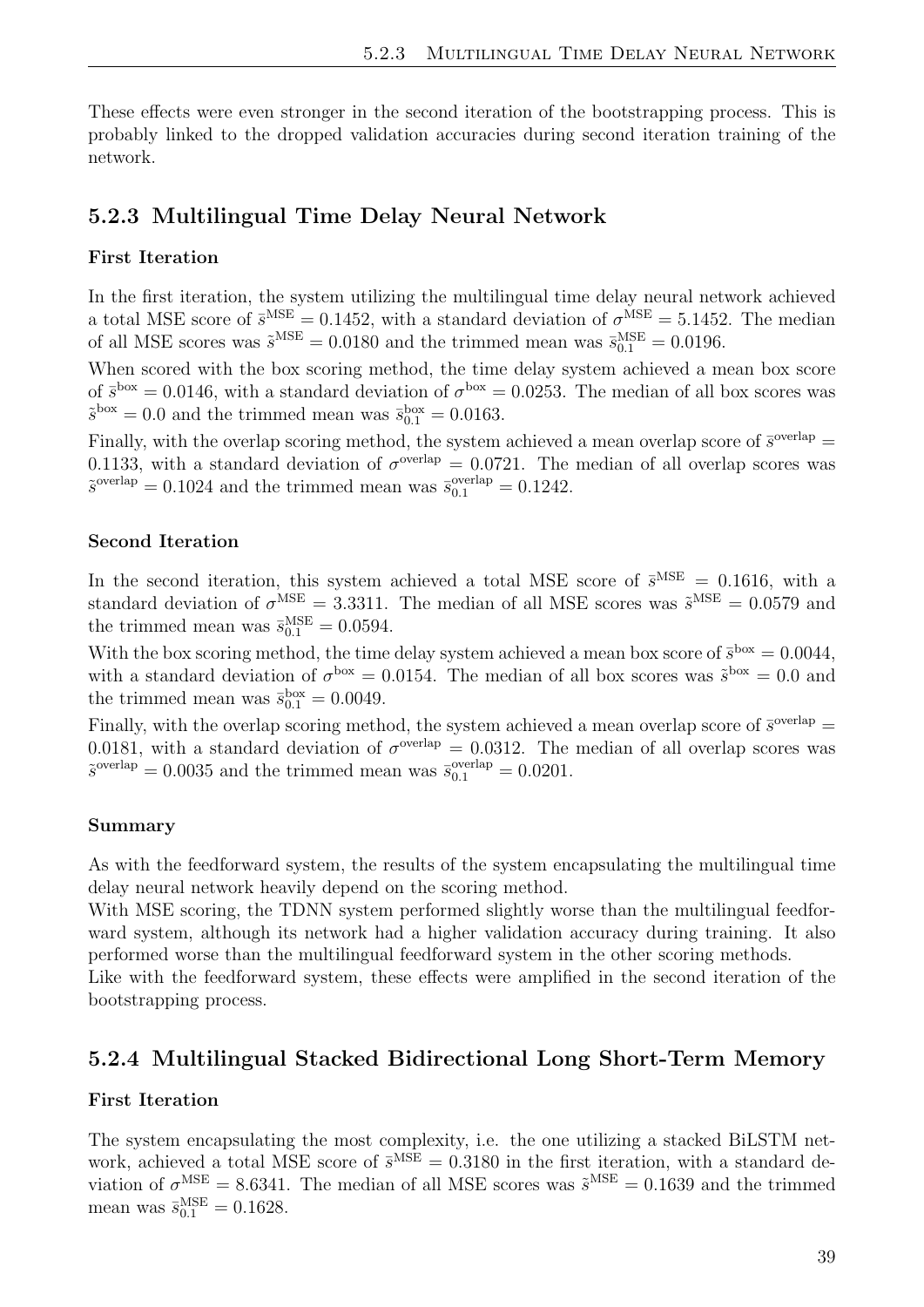When scored with the box scoring method, the BiLSTM system achieved a mean box score of  $\bar{s}^{box} = 0.0011$ , with a standard deviation of  $\sigma^{box} = 0.0088$ . The median of all box scores was  $\tilde{s}^{\text{box}} = 0.0$  and the trimmed mean was  $\bar{s}_{0.1}^{\text{box}} = 0.0012$ .

Finally, with the overlap scoring method, the system achieved a mean overlap score of  $\bar{s}^{\text{overlap}} =$ 0.0021, with a standard deviation of  $\sigma^{\text{overlap}} = 0.0112$ . The median of all overlap scores was  $\tilde{s}^{\text{overlap}} = 0.0$  and the trimmed mean was  $\bar{s}^{\text{overlap}}_{0.1} = 0.0023$ .

### Second Iteration

In its second iteration, the BiLSTM system achieved a total MSE score of  $\bar{s}^{\text{MSE}} = 0.7250$ , with a standard deviation of  $\sigma^{\text{MSE}} = 4.1788$ . The median of all MSE scores was  $\tilde{s}^{\text{MSE}} = 0.6292$  and the trimmed mean was  $\bar{s}_{0.1}^{\text{MSE}} = 0.6084$ .

With the box scoring method, the BiLSTM system achieved a mean box score of  $\bar{s}^{box} = 0.0009$ , with a standard deviation of  $\sigma^{box} = 0.0082$ . The median of all box scores was  $\tilde{s}^{box} = 0.0$  and the trimmed mean was  $\bar{s}_{0.1}^{\text{box}} = 0.0010$ .

Finally, with the overlap scoring method, the system achieved a mean overlap score of  $\bar{s}^{\text{overlap}} =$ 0.0013, with a standard deviation of  $\sigma^{\text{overlap}} = 0.0112$ . The median of all overlap scores was  $\tilde{s}^{\text{overlap}} = 0.0$  and the trimmed mean was  $\bar{s}_{0.1}^{\text{overlap}} = 0.0014$ .

#### Summary

Across all scoring methods, the BiLSTM system performed the worst out of all tested architectures. This is despite it having the highest cross-lingual phoneme classification accuracy on the target data across all multilingual networks<sup>[1](#page-47-0)</sup>.

The second iteration system also had a decreased performance.

<span id="page-47-0"></span><sup>&</sup>lt;sup>1</sup>See table [5.1.](#page-48-0)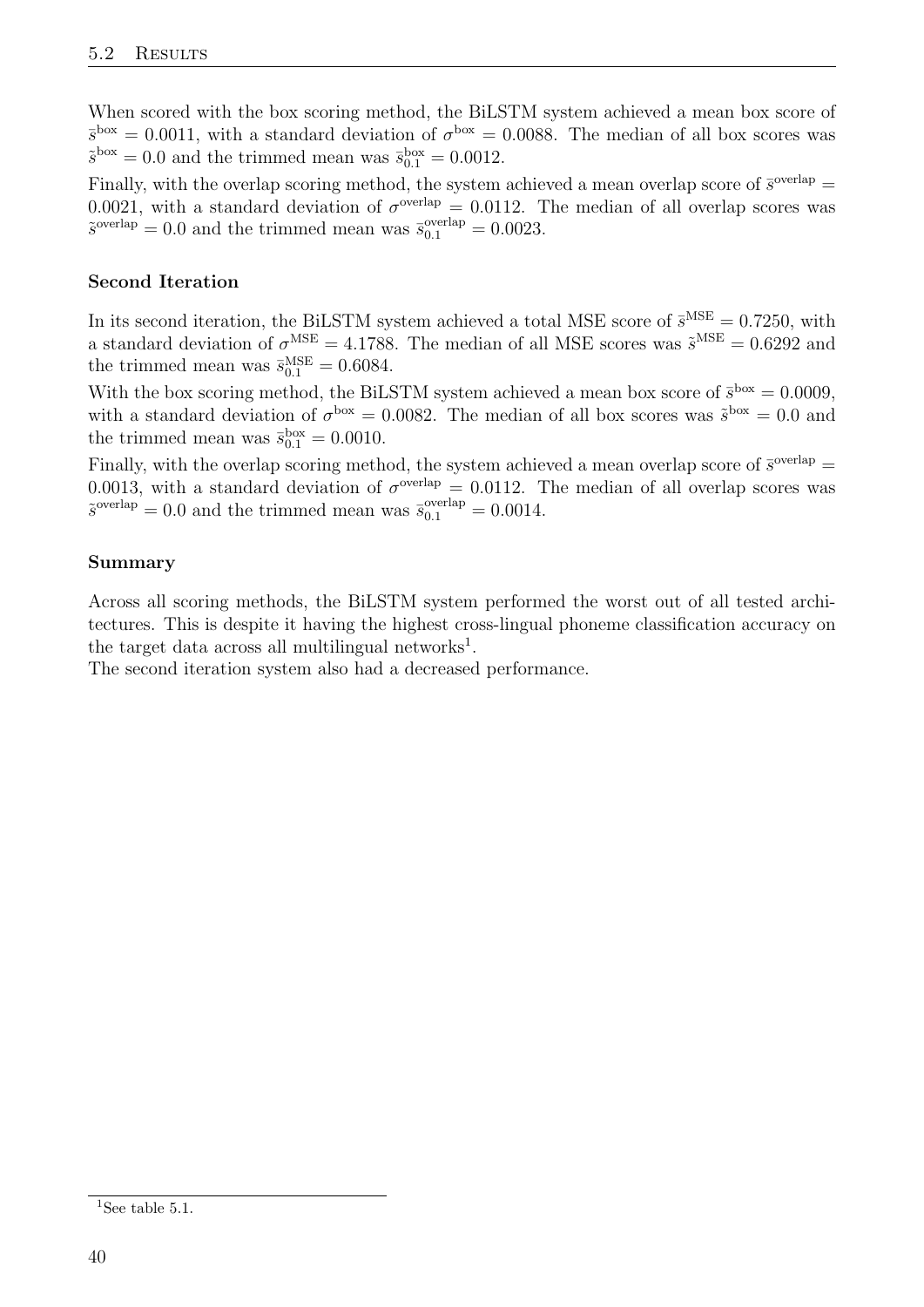| Experiment                  | Iteration 1   Iteration 2 |          |
|-----------------------------|---------------------------|----------|
| Multilingual FFNN           | 39.5%                     | $36.8\%$ |
| Multilingual TDNN           | 39.6%                     | 33.5%    |
| Multilingual Stacked BiLSTM | 41.1\%                    | $30.2\%$ |

<span id="page-48-0"></span>Table 5.1: Comparison of the cross-lingual phoneme classification accuracies on the data set of the target languages (English).

| Experiment                      | $\overline{s}$ MSE | $\sigma^{\overline{\mathrm{MSE}}}$ | $\tilde{g}$ MSE | $\overline{s}_{0.1}^{\text{MSE}}$ |
|---------------------------------|--------------------|------------------------------------|-----------------|-----------------------------------|
| Monolingual FFNN (1)            | 0.1161             | 6.3992                             | 0.0028          | 0.0042                            |
| Multilingual FFNN $(1)$         | 0.1073             | 4.5812                             | 0.0058          | 0.0069                            |
| Multilingual TDNN (1)           | 0.1452             | 5.1452                             | 0.0180          | 0.0196                            |
| Multilingual Stacked BiLSTM (1) | 0.3180             | 8.6341                             | 0.1639          | 0.1628                            |
| Multilingual FFNN (2)           | 0.1489             | 4.5837                             | 0.0134          | 0.0183                            |
| Multilingual TDNN (2)           | 0.1616             | 3.3311                             | 0.0579          | 0.0594                            |
| Multilingual Stacked BiLSTM (2) | 0.7250             | 4.1788                             | 0.6292          | 0.6084                            |

<span id="page-48-1"></span>Table 5.2: Comparison of the MSE scoring results between all experiments in the first and second iteration: total MSE score  $\bar{s}^{\text{MSE}}$ , as well as its standard deviation  $\sigma^{\text{MSE}}$ , median  $\tilde{s}^{\text{MSE}}$  and trimmed mean (10%)  $\bar{s}_{0.1}^{\text{MSE}}$ .

| Experiment                      | $\overline{\varsigma}$ box | $\sigma$ box | $\tilde{s}^{\text{box}}$ | $\bar{s}^{\rm box}_{0.1}$ |
|---------------------------------|----------------------------|--------------|--------------------------|---------------------------|
| Monolingual FFNN (1)            | 0.4303                     | 0.1334       | 0.44                     | 0.4588                    |
| Multilingual FFNN (1)           | 0.0709                     | 0.0498       | 0.0652                   | 0.0787                    |
| Multilingual TDNN (1)           | 0.0146                     | 0.0253       | 0.0                      | 0.0163                    |
| Multilingual Stacked BiLSTM (1) | 0.0011                     | 0.0088       | 0.0                      | 0.0012                    |
| Multilingual FFNN (2)           | 0.0229                     | 0.0326       | 0.0122                   | 0.0254                    |
| Multilingual TDNN (2)           | 0.0044                     | 0.0154       | 0.0                      | 0.0049                    |
| Multilingual Stacked BiLSTM (2) | 0.0009                     | 0.0082       | 0.0                      | 0.0010                    |

<span id="page-48-2"></span>Table 5.3: Comparison of the box scoring results between all experiments in the first and second iteration: mean box score  $\bar{s}^{box}$ , as well as its standard deviation  $\sigma^{box}$ , median  $\tilde{s}^{box}$ and trimmed mean  $(10\%) \bar{s}_{0.1}^{\text{box}}$ .

| Experiment                         | $\overline{\varsigma}$ overlap | $\sigma^{\text{overlap}}$ | $\tilde{c}^{\overline{\text{overlap}}}$ | $\overline{s}_{0.1}^{\mathrm{overlap}}$ |
|------------------------------------|--------------------------------|---------------------------|-----------------------------------------|-----------------------------------------|
| Monolingual FFNN (1)               | 0.6708                         | 0.1172                    | 0.6938                                  | 0.6998                                  |
| Multilingual FFNN (1)              | 0.4161                         | 0.0978                    | 0.4174                                  | 0.4360                                  |
| Multilingual TDNN $(1)$            | 0.1133                         | 0.0721                    | 0.1024                                  | 0.1242                                  |
| Multilingual Stacked BiLSTM (1)    | 0.0021                         | 0.0112                    | 0.0                                     | 0.0023                                  |
| Multilingual FFNN $(2)$            | 0.1832                         | 0.0878                    | 0.1750                                  | 0.1981                                  |
| Multilingual TDNN (2)              | 0.0181                         | 0.0312                    | 0.0035                                  | 0.0201                                  |
| Multilingual Stacked BiLSTM<br>(2) | 0.0013                         | 0.0112                    | 0.0                                     | 0.0014                                  |

<span id="page-48-3"></span>Table 5.4: Comparison of the overlap scoring results between all experiments in the first and second iteration: mean overlap score  $\bar{s}^{\text{overlap}}$ , as well as its standard deviation  $\sigma^{\text{overlap}}$ , median  $\tilde{s}^{\text{overlap}}$  and trimmed mean (10%)  $\bar{s}_{0.1}^{\text{overlap}}$ overlap<br>0.1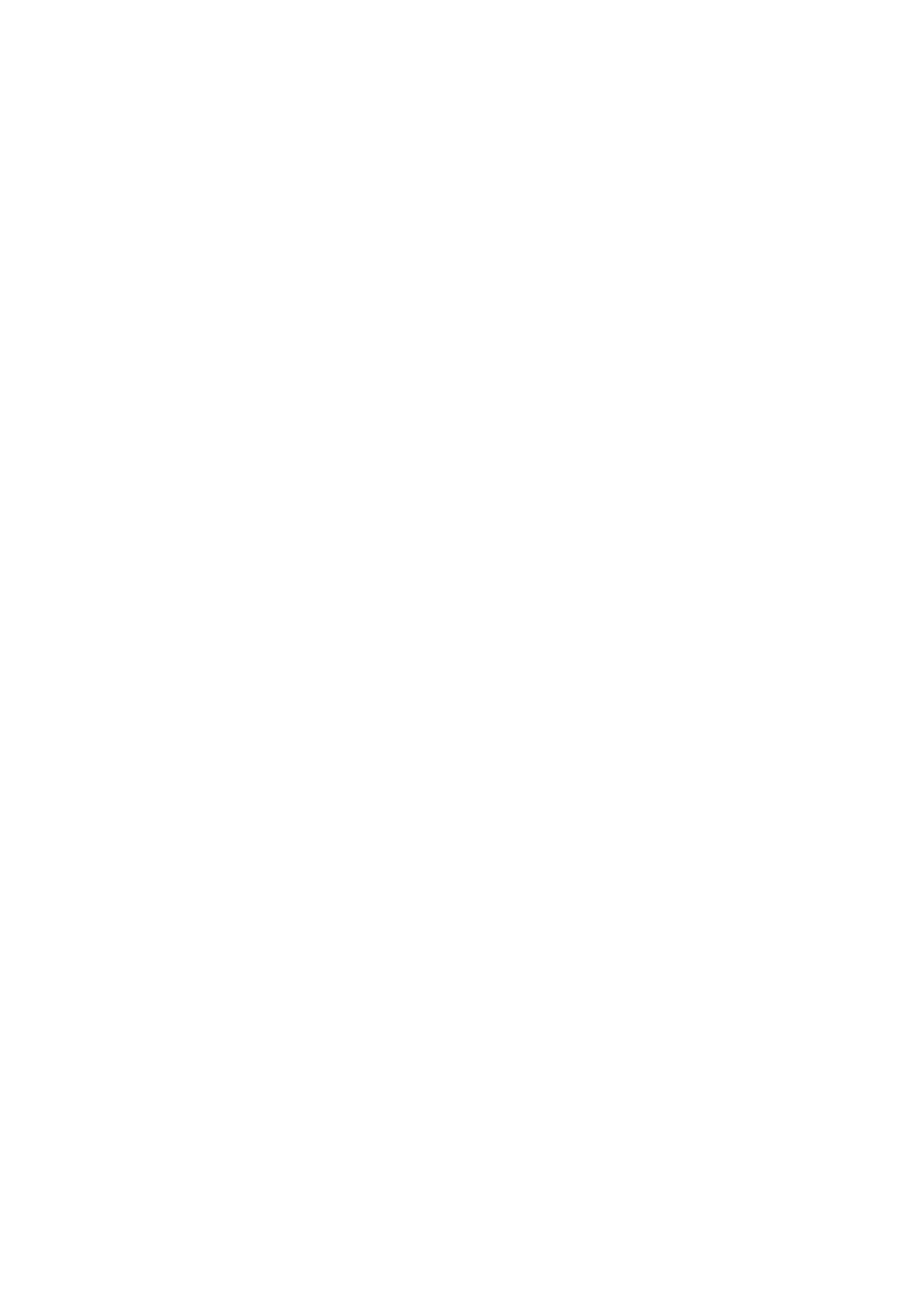# <span id="page-50-0"></span>6 Conclusion

This chapter forms the conclusion to the thesis.

First, the whole work is briefly summarized, then the obtained results are put into context and interpreted, and finally, possible directions for further research are proposed.

# <span id="page-50-1"></span>6.1 Summary

The goal of this thesis was to apply cross-lingual, multilingual methods on the task of phoneme alignment. For this goal, three different neural network architectures were built, trained and utilized in a hybrid HMM/ANN system to align multilingual data. This process was iterated to bootstrap a multilingual acoustic model and the resulting system was used to cross-lingually align data from a previously unseen target language. Finally, the results were scored and compared against each other.

The first feedforward neural network was trained monolingually on German data, while the others – another feedforward neural network, a time delay neural network and a stacked bidirectional long short-term memory network – were trained on a multilingual data set, consisting of Spanish, French, Russian, Swedish and German data. All networks were put to use in a cross-lingual context, as they were evaluated on English data.

# <span id="page-50-2"></span>6.2 Interpretation of Results

In general, the multilingual systems did not outperform the monolingual system, although all multilingual networks had higher phoneme classification accuracies, at least in the first iteration of the bootstrapping process<sup>[1](#page-50-3)</sup>.

A reason for the missing transfer of these improved results into the alignment results could be an imprecise cross-lingual application of the systems, i.e. an imprecise mapping of phonemes between the five training languages and the target language.

The systems utilizing more complex network architectures had a decreased alignment performance compared to the ones using simpler architectures. This is the case despite them having increased phoneme classification accuracies, not only on the training data set, but also on the evaluation data set in the target language<sup>[2](#page-50-4)</sup>.

The performance of all systems decreased in the second iteration of the bootstrapping process. This holds for considering the phoneme classification accuracy of their neural networks, cross-

<span id="page-50-3"></span><sup>&</sup>lt;sup>1</sup>When comparing the validation/phoneme recognition accuracies of the monolingual and multilingual systems, one has to take into account that different validation data sets are used for this comparison. However, it can be assumed that the multilingual data set is more diverse than the monolingual one, as it contains German data plus data from four other languages. Still, every multilingual network performed better on the isolated task of phoneme classification than the monolingual one.

<span id="page-50-4"></span> $2$ See table [5.1.](#page-48-0)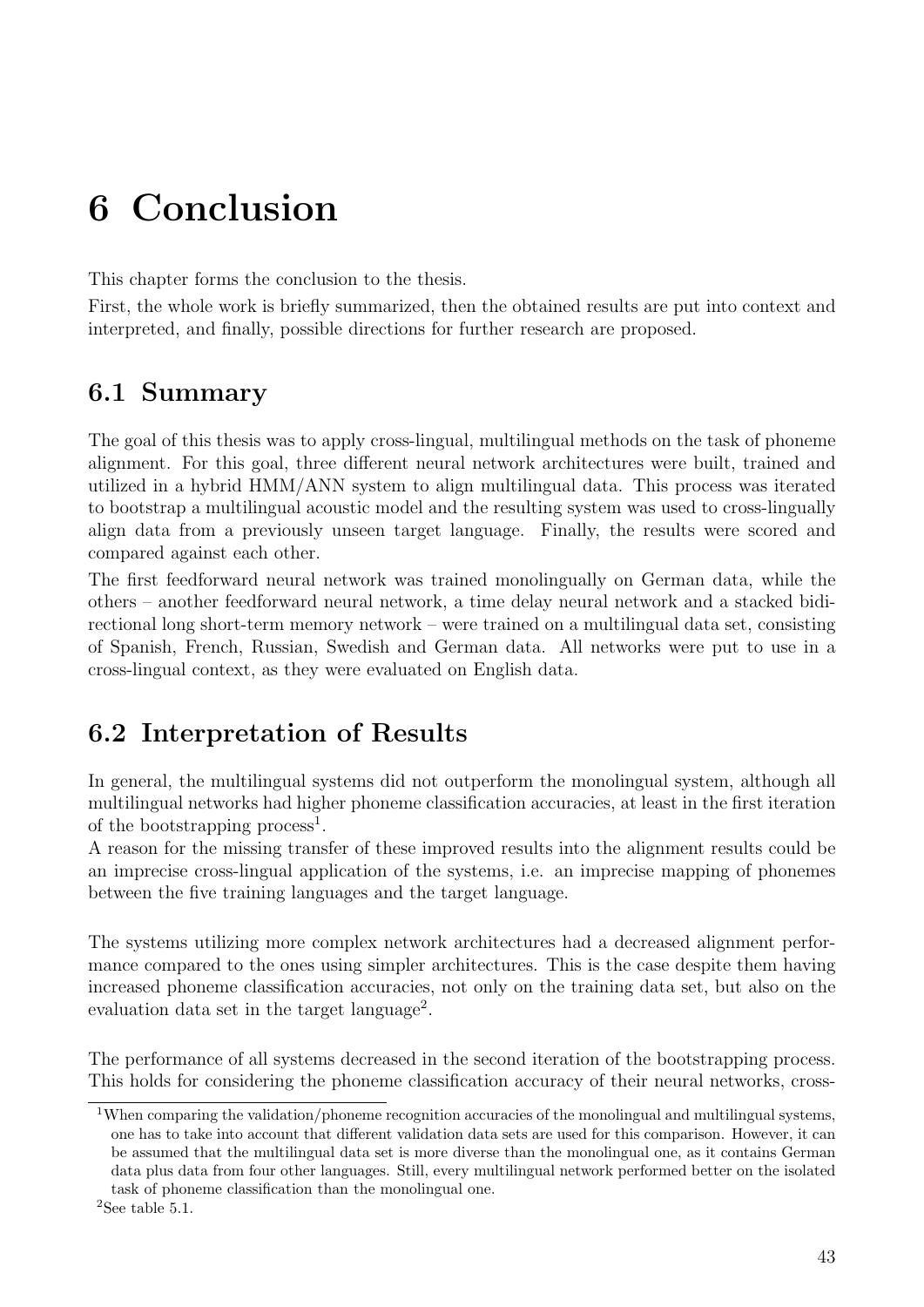lingual phoneme classification accuracy of their networks or alignment results of the whole systems.

Again, an imprecise mapping of phonemes could be the reason for this phenomenon, as this could lead to inaccurate labeling results in the first iteration, which in turn would decrease the quality of the training data in the second iteration, making it more complex to learn. The consequences would then be a decreased neural network validation accuracy and worse labeling results.

# <span id="page-51-0"></span>6.3 Further Research

Further research could address the possible problems stated in the above section, with the aim of alleviating them and obtaining better results.

This would include a more careful mapping of phonemes between languages in the bootstrapping process by employing more profound linguistic knowledge or even using data-driven approaches. Another attempt could be to choose the training languages more carefully, i.e. by comparing lexical similarities or other linguistic distances to the target language.

An alternative approach could be to improve the systems capability to handle multilingual data, for example by introducing modulation techniques<sup>[3](#page-51-1)</sup>.

<span id="page-51-1"></span><sup>3</sup>See the results presented in the [Related Work](#page-32-0) chapter.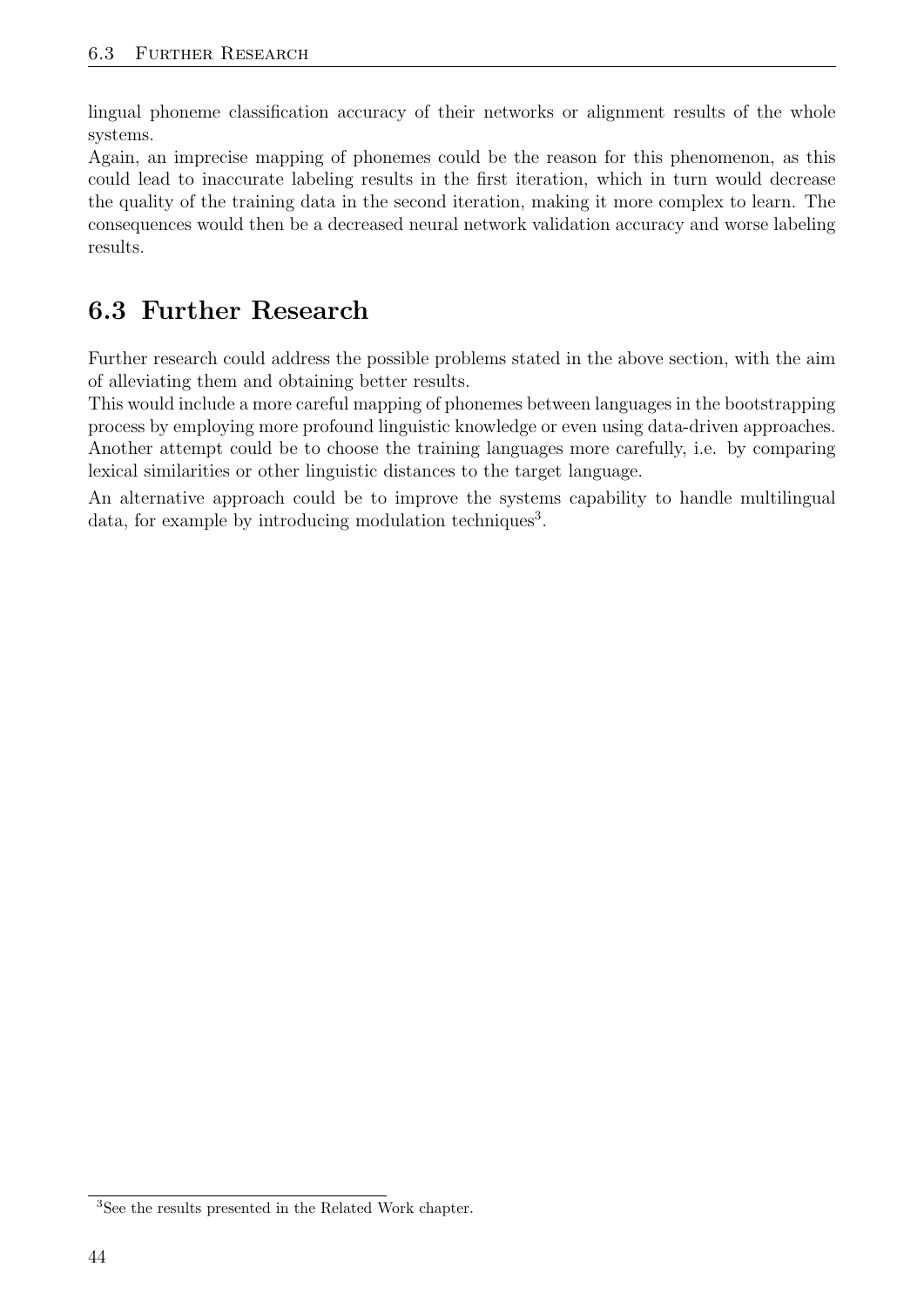# Bibliography

- <span id="page-52-13"></span>[SVN37] Stanley Smith Stevens, John Volkmann, and Edwin Broomell Newman. "A scale for the measurement of the psychological magnitude pitch". In: The journal of the acoustical society of america 8.3 (1937), pp. 185–190.
- <span id="page-52-3"></span>[MP43] Warren S McCulloch and Walter Pitts. "A logical calculus of the ideas immanent in nervous activity". In: The bulletin of mathematical biophysics 5.4 (1943), pp. 115– 133.
- <span id="page-52-2"></span>[Ros58] Frank Rosenblatt. "The Perceptron: A Probabilistic Model for Information Storage and Organization in the Brain". In: Psychological Review 65.6 (1958).
- <span id="page-52-5"></span>[Nov63] Albert B Novikoff. On convergence proofs for perceptrons. Tech. rep. Stanford Research Inst, 1963.
- <span id="page-52-12"></span>[Coc+67] William T Cochran et al. "What is the fast Fourier transform?" In: Proceedings of the IEEE 55.10 (1967), pp. 1664–1674.
- <span id="page-52-6"></span>[RHW85] David E Rumelhart, Geoffrey E Hinton, and Ronald J Williams. Learning internal representations by error propagation. Tech. rep. University of California, San Diego, 1985.
- <span id="page-52-0"></span>[RJ86] Lawrence Rabiner and Biinghwang Juang. "An introduction to hidden Markov models". In: IEEE ASSP Magazine 3.1 (1986), pp. 4–16.
- <span id="page-52-14"></span>[Ous+89] John K Ousterhout et al. Tcl: An embeddable command language. 1989.
- <span id="page-52-8"></span>[Wai+89] Alex Waibel et al. "Phoneme recognition using time-delay neural networks". In: IEEE transactions on acoustics, speech, and signal processing 37.3 (1989), pp. 328– 339.
- <span id="page-52-10"></span>[Elm90] Jeffrey L Elman. "Finding structure in time". In: Cognitive science 14.2 (1990), pp. 179–211.
- <span id="page-52-1"></span>[FLW90] Michael Franzini, K-F Lee, and Alex Waibel. "Connectionist Viterbi training: a new hybrid method for continuous speech recognition". In: International Conference on Acoustics, Speech, and Signal Processing. IEEE. 1990, pp. 425–428.
- <span id="page-52-4"></span>[LP91] PJG Lisboa and SJ Perantonis. "Complete solution of the local minima in the XOR problem". In: Network: Computation in Neural Systems 2.1 (1991), pp. 119–124.
- <span id="page-52-9"></span>[SSW91] Masahide Sugiyama, Hidehumi Sawai, and Alexander H Waibel. "Review of tdnn (time delay neural network) architectures for speech recognition". In: 1991., IEEE International Sympoisum on Circuits and Systems. IEEE. 1991, pp. 582–585.
- <span id="page-52-11"></span>[BSF94] Yoshua Bengio, Patrice Simard, and Paolo Frasconi. "Learning long-term dependencies with gradient descent is difficult". In: IEEE transactions on neural networks 5.2 (1994), pp. 157–166.
- <span id="page-52-7"></span>[Die95] Tom Dietterich. "Overfitting and undercomputing in machine learning". In: ACM computing surveys  $(CSUR)$  27.3 (1995), pp. 326–327.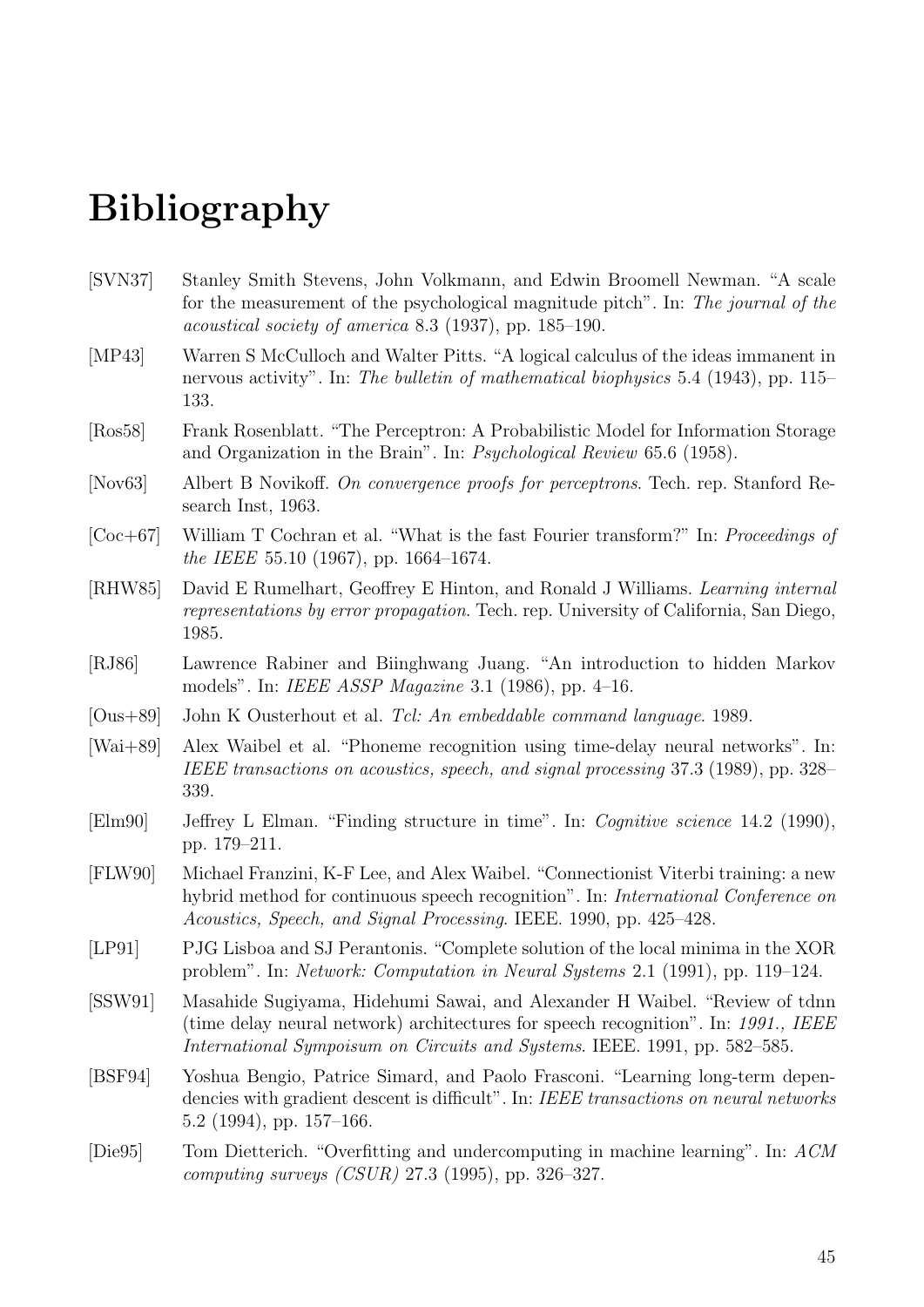- <span id="page-53-16"></span>[Fin+97] Michael Finke et al. "The karlsruhe-verbmobil speech recognition engine". In: 1997 IEEE International Conference on Acoustics, Speech, and Signal Processing. Vol. 1. IEEE. 1997, pp. 83–86.
- <span id="page-53-11"></span>[LeC+99] Yann LeCun et al. "Object recognition with gradient-based learning". In: Shape, contour and grouping in computer vision. Springer, 1999, pp. 319–345.
- <span id="page-53-0"></span>[Cry00] David Crystal. Language death. Ernst Klett Sprachen, 2000.
- <span id="page-53-17"></span>[CBM02] Ronan Collobert, Samy Bengio, and Johnny Mariéthoz. Torch: A modular machine learning software library. Tech. rep. Idiap, 2002.
- <span id="page-53-5"></span>[RN02] Stuart Russell and Peter Norvig. "Artificial intelligence: a modern approach". In: (2002).
- <span id="page-53-1"></span>[Woo03] Anthony C. Woodbury. "Defining documentary linguistics". In: Language documentation and description (2003), pp. 35–51.
- <span id="page-53-13"></span>[GS05] Alex Graves and Jürgen Schmidhuber. "Framewise phoneme classification with bidirectional LSTM and other neural network architectures". In: Neural networks 18.5-6 (2005), pp. 602–610.
- <span id="page-53-8"></span>[DHS11] John Duchi, Elad Hazan, and Yoram Singer. "Adaptive subgradient methods for online learning and stochastic optimization." In: Journal of machine learning research 12.7 (2011).
- <span id="page-53-4"></span>[MDH11] Abdel-rahman Mohamed, George E Dahl, and Geoffrey Hinton. "Acoustic modeling using deep belief networks". In: IEEE transactions on audio, speech, and language processing 20.1 (2011), pp. 14–22.
- <span id="page-53-9"></span>[Hin+12] Geoffrey E Hinton et al. "Improving neural networks by preventing co-adaptation of feature detectors". In: arXiv preprint arXiv:1207.0580 (2012).
- <span id="page-53-14"></span>[Sta+12] Felix Stahlberg et al. "Word segmentation through cross-lingual word-to-phoneme alignment". In: 2012 IEEE Spoken Language Technology Workshop (SLT). IEEE. 2012, pp. 85–90.
- <span id="page-53-15"></span>[GJ14] Alex Graves and Navdeep Jaitly. "Towards end-to-end speech recognition with recurrent neural networks". In: International conference on machine learning. PMLR. 2014, pp. 1764–1772.
- <span id="page-53-2"></span>[Han+14] Awni Y Hannun et al. "First-pass large vocabulary continuous speech recognition using bi-directional recurrent DNNs". In: arXiv preprint arXiv:1408.2873 (2014).
- <span id="page-53-7"></span>[KB14] Diederik P Kingma and Jimmy Ba. "Adam: A method for stochastic optimization". In: arXiv preprint arXiv:1412.6980 (2014).
- <span id="page-53-10"></span>[IS15] Sergey Ioffe and Christian Szegedy. "Batch normalization: Accelerating deep network training by reducing internal covariate shift". In: International conference on machine learning. PMLR. 2015, pp. 448–456.
- <span id="page-53-6"></span>[Nie15] Michael A Nielsen. Neural networks and deep learning. Vol. 25. Determination press San Francisco, CA, 2015.
- <span id="page-53-3"></span>[PJP15] Jayashree Padmanabhan and Melvin Jose Johnson Premkumar. "Machine learning in automatic speech recognition: A survey". In: IETE Technical Review 32.4 (2015), pp. 240–251.
- <span id="page-53-12"></span>[PPK15] Vijayaditya Peddinti, Daniel Povey, and Sanjeev Khudanpur. "A time delay neural network architecture for efficient modeling of long temporal contexts". In: Sixteenth Annual Conference of the International Speech Communication Association. 2015.